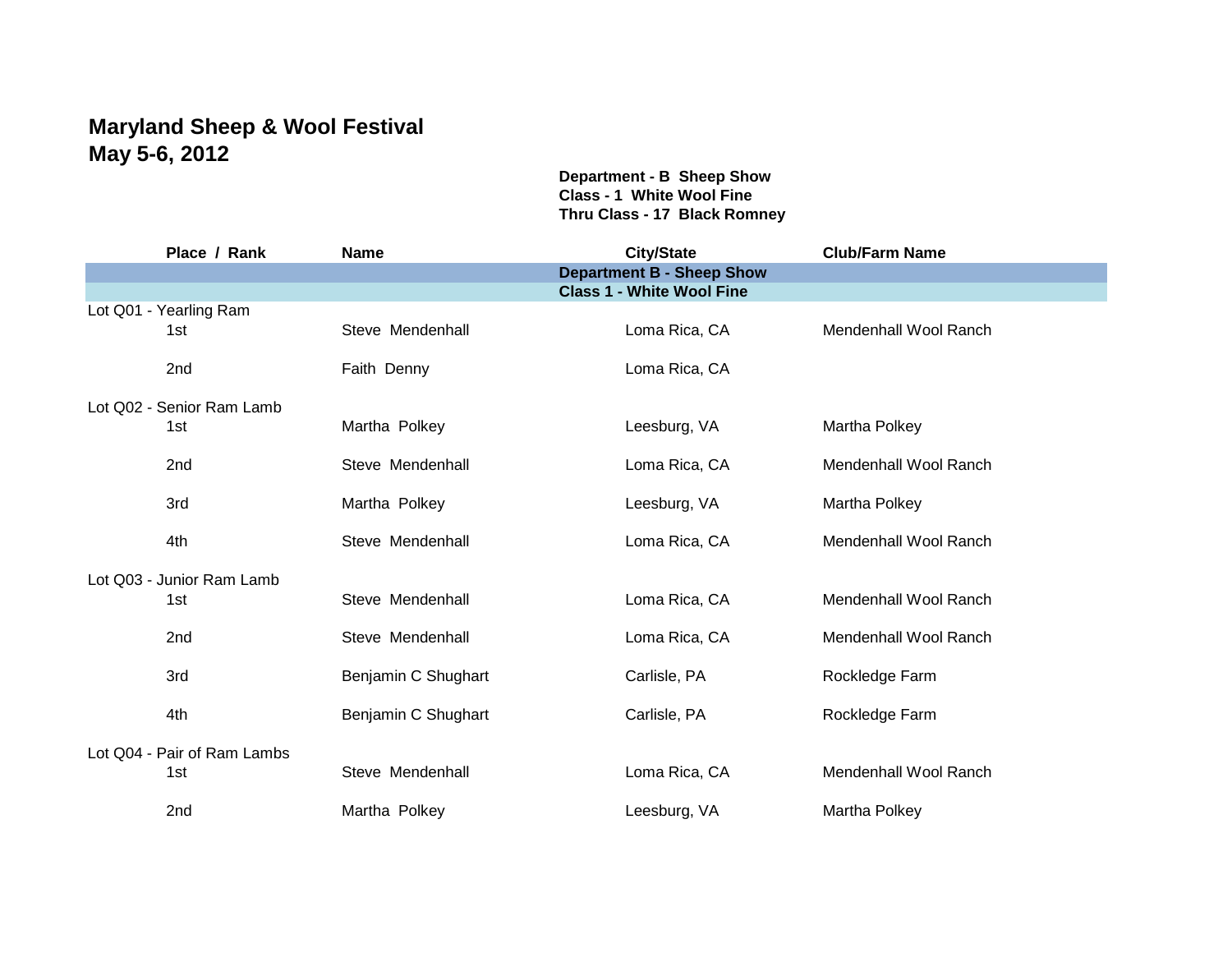| 3rd                                    | Benjamin C Shughart | Carlisle, PA      | Rockledge Farm        |
|----------------------------------------|---------------------|-------------------|-----------------------|
| Lot Q05 - Champion Ram<br>1st          | Steve Mendenhall    | Loma Rica, CA     | Mendenhall Wool Ranch |
| Lot Q06 - Reserve Champion Ram<br>1st  | Faith Denny         | Loma Rica, CA     |                       |
| Lot Q07 - Yearling Ewe<br>1st          | Steve Mendenhall    | Loma Rica, CA     | Mendenhall Wool Ranch |
| 2nd                                    | Steve Mendenhall    | Loma Rica, CA     | Mendenhall Wool Ranch |
| 3rd                                    | Alison Ungar        | Medina, OH        | Chaotic Farm          |
| 4th                                    | Benjamin C Shughart | Carlisle, PA      | Rockledge Farm        |
| 5th                                    | Benjamin C Shughart | Carlisle, PA      | Rockledge Farm        |
| Lot Q08 - Pair of Yearling Ewes<br>1st | Steve Mendenhall    | Loma Rica, CA     | Mendenhall Wool Ranch |
| 2nd                                    | Benjamin C Shughart | Carlisle, PA      | Rockledge Farm        |
| Lot Q09 - Senior Ewe Lamb<br>1st       | Chelsea Bilyeu      | State College, PA | Spring Creek Farm     |
| 2nd                                    | Steve Mendenhall    | Loma Rica, CA     | Mendenhall Wool Ranch |
| 3rd                                    | Chelsea Bilyeu      | State College, PA | Spring Creek Farm     |
| 4th                                    | Steve Mendenhall    | Loma Rica, CA     | Mendenhall Wool Ranch |
| 5th                                    | Martha Polkey       | Leesburg, VA      | Martha Polkey         |
| 6th                                    | Martha Polkey       | Leesburg, VA      | Martha Polkey         |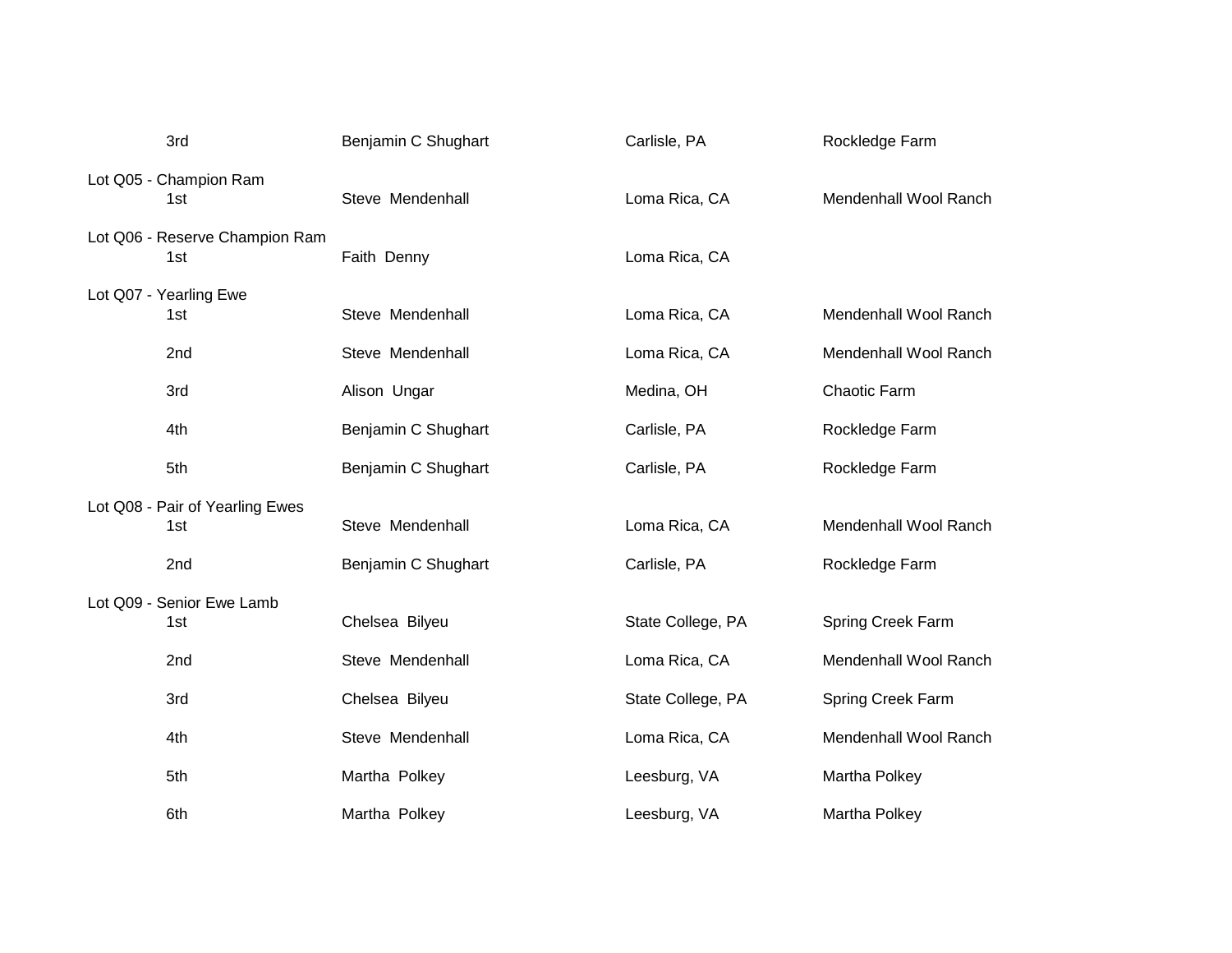| Lot Q10 - Junior Ewe Lamb<br>1st | Steve Mendenhall    | Loma Rica, CA                      | Mendenhall Wool Ranch |
|----------------------------------|---------------------|------------------------------------|-----------------------|
|                                  |                     |                                    |                       |
| 2nd                              | Benjamin C Shughart | Carlisle, PA                       | Rockledge Farm        |
| 3rd                              | Benjamin C Shughart | Carlisle, PA                       | Rockledge Farm        |
| Lot Q11 - Pair of Ewe Lambs      |                     |                                    |                       |
| 1st                              | Steve Mendenhall    | Loma Rica, CA                      | Mendenhall Wool Ranch |
| 2nd                              | Chelsea Bilyeu      | State College, PA                  | Spring Creek Farm     |
| 3rd                              | Martha Polkey       | Leesburg, VA                       | Martha Polkey         |
| 4th                              | Benjamin C Shughart | Carlisle, PA                       | Rockledge Farm        |
| Lot Q12 - Champion Ewe           |                     |                                    |                       |
| 1st                              | Chelsea Bilyeu      | State College, PA                  | Spring Creek Farm     |
| Lot Q13 - Reserve Champion Ewe   |                     |                                    |                       |
| 1st                              | Steve Mendenhall    | Loma Rica, CA                      | Mendenhall Wool Ranch |
| Lot Q14 - Flock                  |                     |                                    |                       |
| 1st                              | Steve Mendenhall    | Loma Rica, CA                      | Mendenhall Wool Ranch |
| 2nd                              | Benjamin C Shughart | Carlisle, PA                       | Rockledge Farm        |
| Lot Q15 - Best Fleece            |                     |                                    |                       |
| 1st                              | Steve Mendenhall    | Loma Rica, CA                      | Mendenhall Wool Ranch |
|                                  |                     | <b>Class 2 - White Wool Medium</b> |                       |
| Lot Q01 - Yearling Ram<br>1st    | W. Keith Stumbo     | Honeoye, NY                        | Down Valley Farm      |
| Lot Q02 - Senior Ram Lamb        |                     |                                    |                       |
| 1st                              | W. Keith Stumbo     | Honeoye, NY                        | Down Valley Farm      |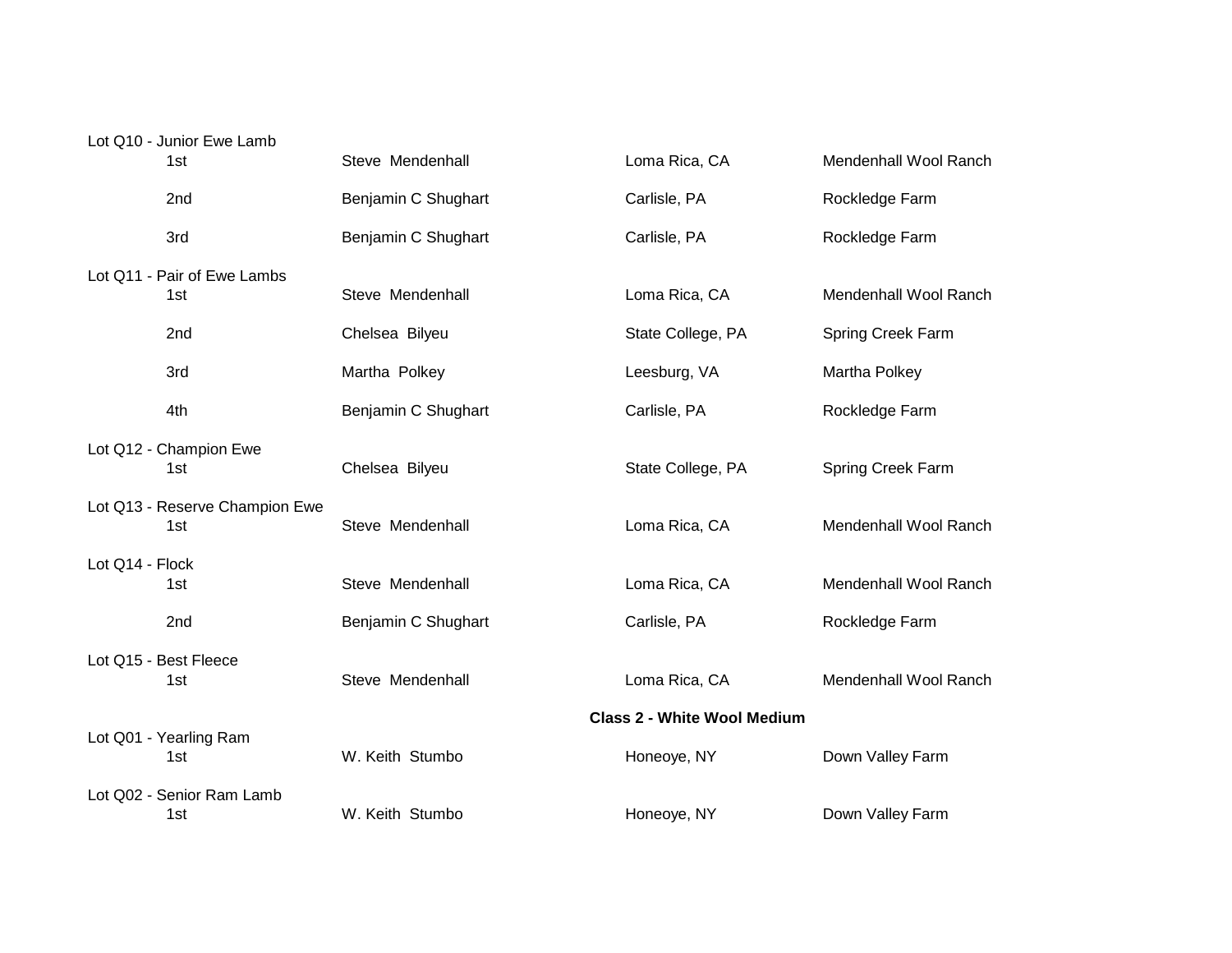| 2nd                            | W. Keith Stumbo   | Honeoye, NY        | Down Valley Farm      |
|--------------------------------|-------------------|--------------------|-----------------------|
| Lot Q03 - Junior Ram Lamb      |                   |                    |                       |
| 1st                            | Hollystone Farm   | Paoli, PA          | Hollystone Farm       |
| 2nd                            | Hollystone Farm   | Paoli, PA          | Hollystone Farm       |
| 3rd                            | Molly Dearstine   | Glenelg, MD        | Emmas Daisyhill Farm  |
| 4th                            | W. Keith Stumbo   | Honeoye, NY        | Down Valley Farm      |
| 5th                            | Bronwyn B Livezey | Newtown Square, PA | Plumsock Farm         |
| 6th                            | Garrison Kunst    | Lykens, PA         | Twin Ponds Fiber Farm |
| Lot Q04 - Pair of Ram Lambs    |                   |                    |                       |
| 1st                            | Hollystone Farm   | Paoli, PA          | Hollystone Farm       |
| 2nd                            | W. Keith Stumbo   | Honeoye, NY        | Down Valley Farm      |
| Lot Q05 - Champion Ram         |                   |                    |                       |
| 1st                            | Hollystone Farm   | Paoli, PA          | Hollystone Farm       |
| Lot Q06 - Reserve Champion Ram |                   |                    |                       |
| 1st                            | W. Keith Stumbo   | Honeoye, NY        | Down Valley Farm      |
| Lot Q07 - Yearling Ewe         |                   |                    |                       |
| 1st                            | Hollystone Farm   | Paoli, PA          | Hollystone Farm       |
| 2nd                            | W. Keith Stumbo   | Honeoye, NY        | Down Valley Farm      |
| 3rd                            | Hollystone Farm   | Paoli, PA          | Hollystone Farm       |
| 4th                            | Molly Dearstine   | Glenelg, MD        | Emmas Daisyhill Farm  |
| 5th                            | W. Keith Stumbo   | Honeoye, NY        | Down Valley Farm      |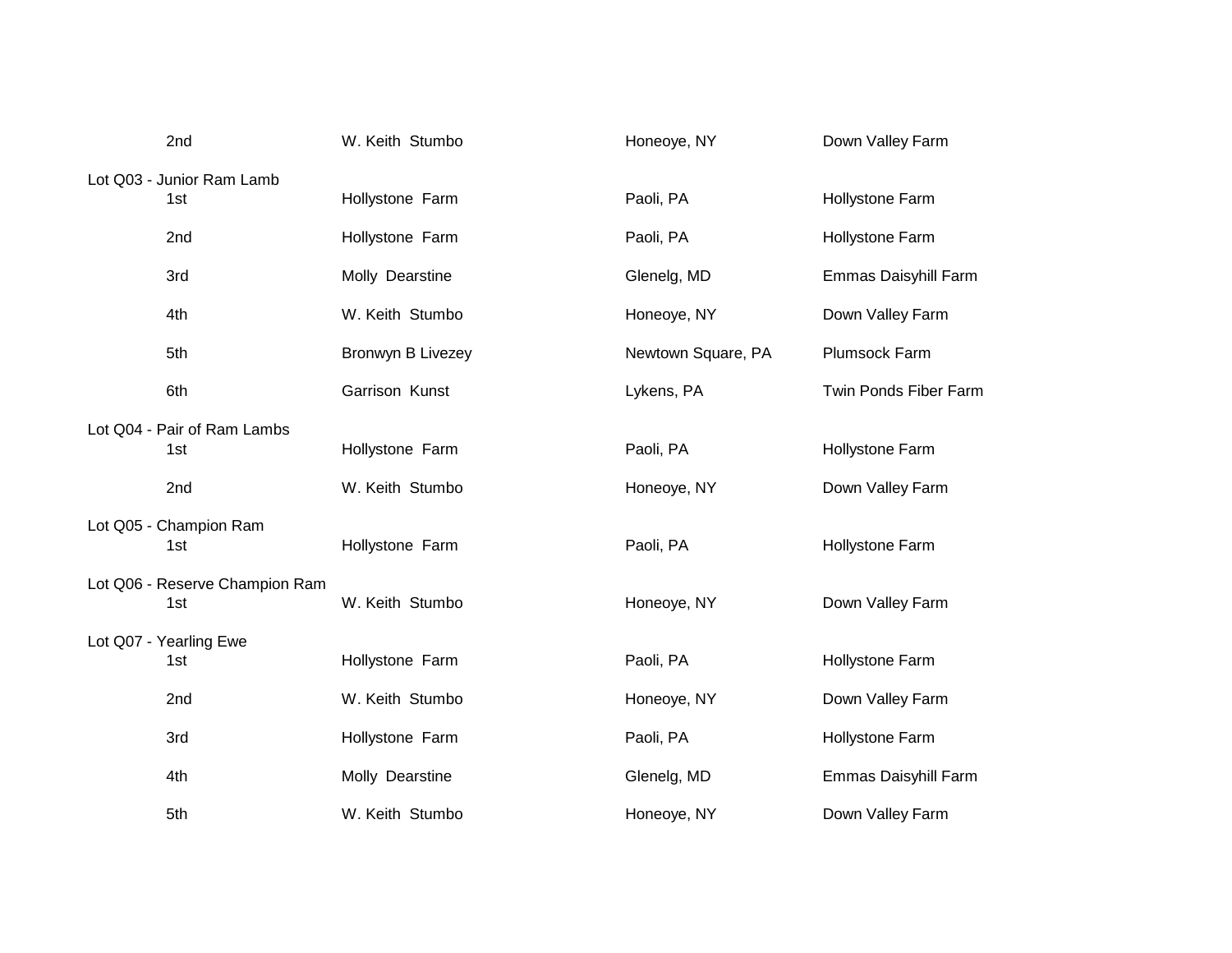| Lot Q08 - Pair of Yearling Ewes |                 |                |                       |
|---------------------------------|-----------------|----------------|-----------------------|
| 1st                             | Hollystone Farm | Paoli, PA      | Hollystone Farm       |
| 2nd                             | W. Keith Stumbo | Honeoye, NY    | Down Valley Farm      |
| Lot Q09 - Senior Ewe Lamb       |                 |                |                       |
| 1st                             | W. Keith Stumbo | Honeoye, NY    | Down Valley Farm      |
| 2nd                             | W. Keith Stumbo | Honeoye, NY    | Down Valley Farm      |
| Lot Q10 - Junior Ewe Lamb       |                 |                |                       |
| 1st                             | W. Keith Stumbo | Honeoye, NY    | Down Valley Farm      |
| 2nd                             | Hollystone Farm | Paoli, PA      | Hollystone Farm       |
| 3rd                             | Hollystone Farm | Paoli, PA      | Hollystone Farm       |
| 4th                             | W. Keith Stumbo | Honeoye, NY    | Down Valley Farm      |
| 5th                             | Molly Dearstine | Glenelg, MD    | Emmas Daisyhill Farm  |
| 6th                             | Iris Eppley     | Zanesville, OH | <b>Fairview Farm</b>  |
| 7th                             | BearHill Farm   | Norco, CA      | <b>Bearhill Farm</b>  |
| 8th                             | BearHill Farm   | Norco, CA      | <b>Bearhill Farm</b>  |
| 9th                             | Garrison Kunst  | Lykens, PA     | Twin Ponds Fiber Farm |
| 10th                            | Garrison Kunst  | Lykens, PA     | Twin Ponds Fiber Farm |
| Lot Q11 - Pair of Ewe Lambs     |                 |                |                       |
| 1st                             | Hollystone Farm | Paoli, PA      | Hollystone Farm       |
| 2nd                             | W. Keith Stumbo | Honeoye, NY    | Down Valley Farm      |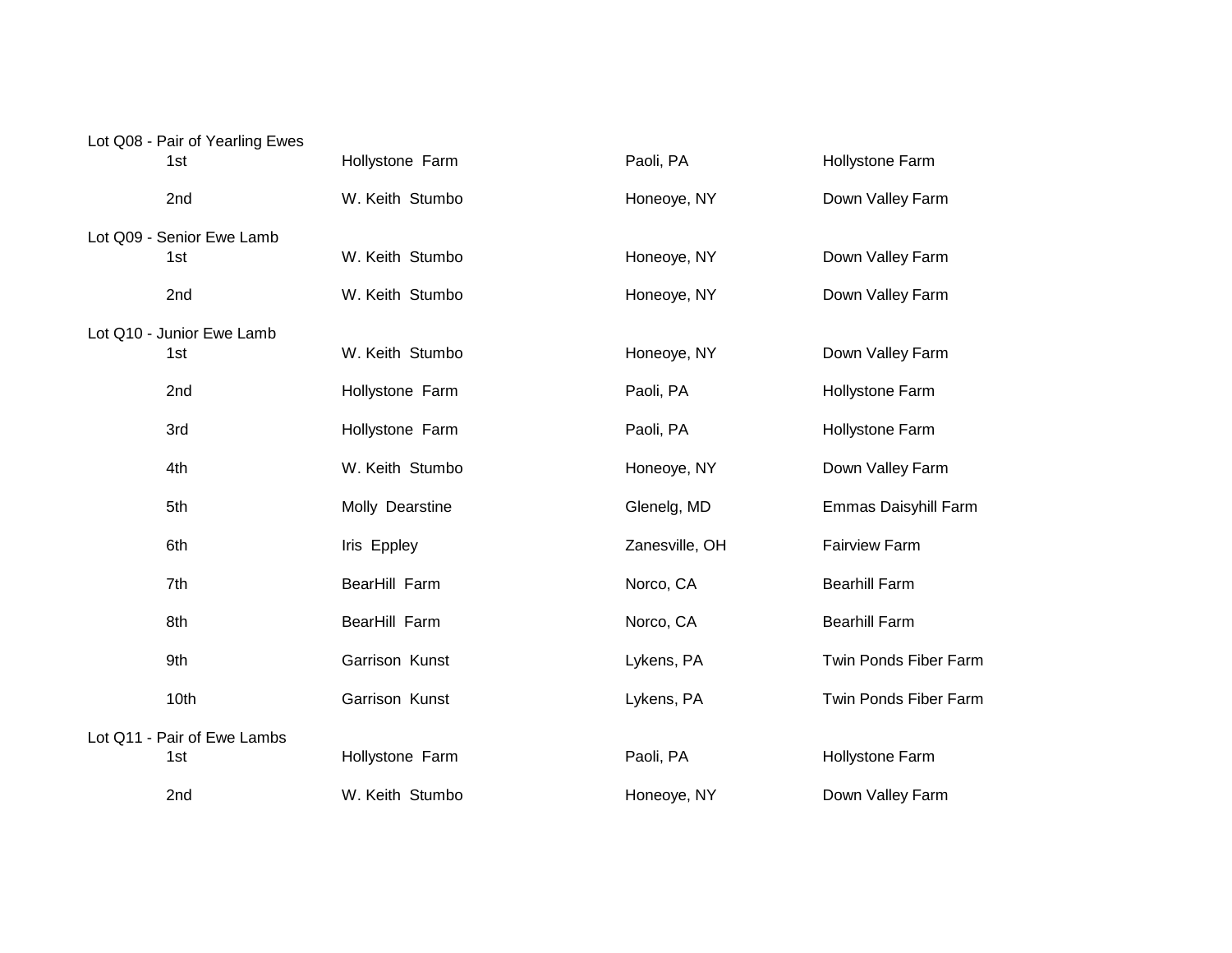| 3rd                                   | BearHill Farm     | Norco, CA        | <b>Bearhill Farm</b>  |
|---------------------------------------|-------------------|------------------|-----------------------|
| Lot Q12 - Champion Ewe<br>1st         | Hollystone Farm   | Paoli, PA        | Hollystone Farm       |
| Lot Q13 - Reserve Champion Ewe<br>1st | W. Keith Stumbo   | Honeoye, NY      | Down Valley Farm      |
| Lot Q14 - Flock<br>1st                | Hollystone Farm   | Paoli, PA        | Hollystone Farm       |
| 2nd                                   | W. Keith Stumbo   | Honeoye, NY      | Down Valley Farm      |
| Lot Q15 - Best Fleece<br>1st          | W. Keith Stumbo   | Honeoye, NY      | Down Valley Farm      |
|                                       |                   |                  |                       |
| Lot Q01 - Yearling Ram<br>1st         | Lili Weik         | Warrenton, VA    |                       |
| 2nd                                   | Donna Larson      | Culpeper, VA     | Old Gjerpen Farm      |
| 3rd                                   | Anne Gentry       | Roseland, VA     | <b>Braeburn Farm</b>  |
| 4th                                   | Brenda Lelli      | Coopersville, MI | <b>Beechtree Farm</b> |
| 5th                                   | Donna Larson      | Culpeper, VA     | Old Gjerpen Farm      |
| 6th                                   | Susan R Mcfarland | Columbus, WI     | Mcfarland tees water  |
| 7th                                   | Brenda Lelli      | Coopersville, MI | Beechtree Farm        |
| 8th                                   | Lili Weik         | Warrenton, VA    |                       |
| 9th                                   | Anne Gentry       | Roseland, VA     | <b>Braeburn Farm</b>  |
| 10th                                  | Elaine Ashcraft   | Coshocton, OH    | <b>Ashcraft Acres</b> |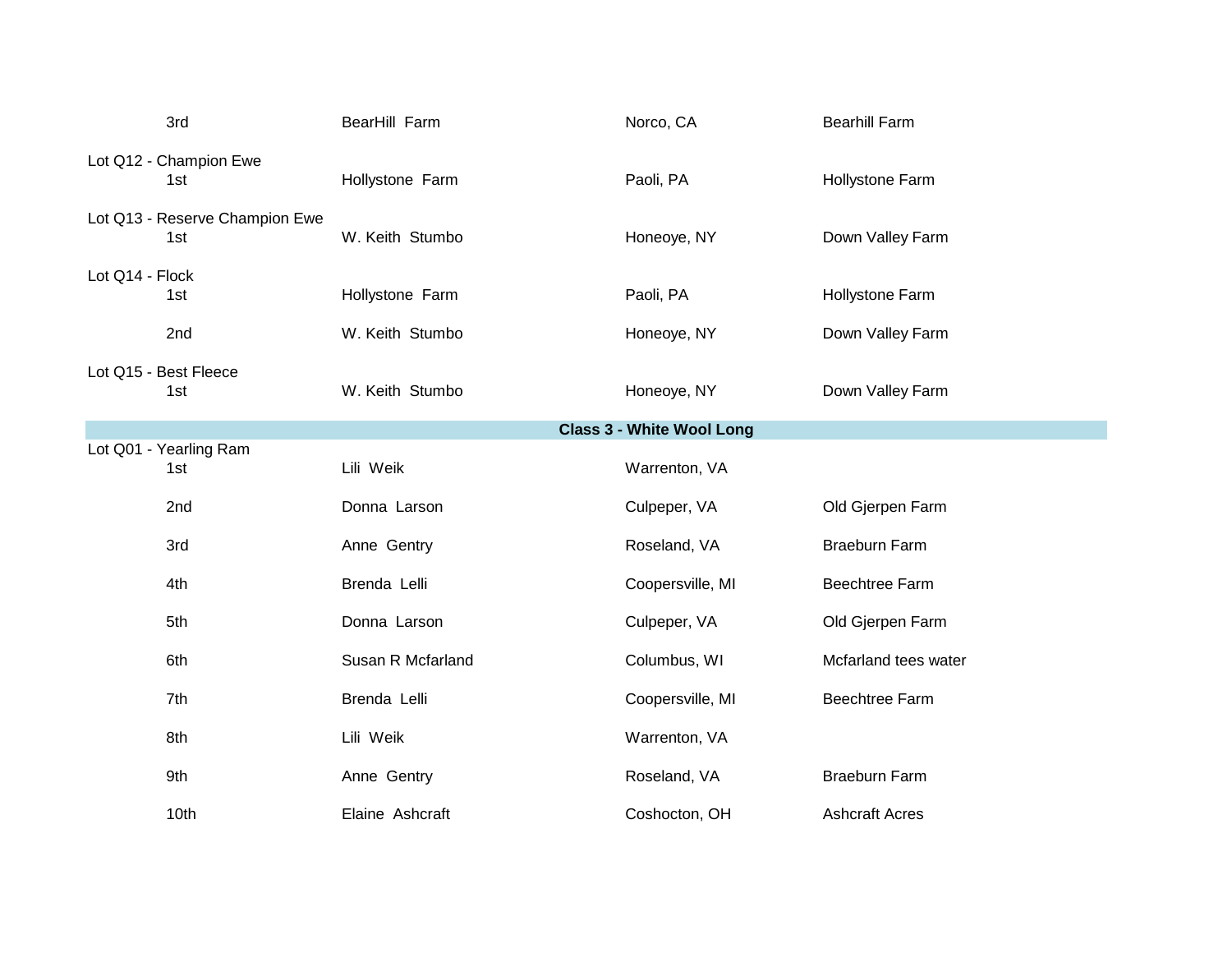| 11th                                  | Susan R Mcfarland | Columbus, WI      | Mcfarland tees water       |
|---------------------------------------|-------------------|-------------------|----------------------------|
| 12th                                  | Sarah Vezzetti    | Perkasie, PA      | <b>Breezy Meadows Farm</b> |
| Lot Q03 - Junior Ram Lamb             |                   |                   |                            |
| 1st                                   | Margaret Vancamp  | Swartz Creek, MI  | <b>Pitchfork Ranch</b>     |
| 2nd                                   | Carole Foster     | Schuylerville, NY | <b>Foster Farm</b>         |
| 3rd                                   | Margaret Vancamp  | Swartz Creek, MI  | <b>Pitchfork Ranch</b>     |
| 4th                                   | Julia A Stallman  | Manheim, PA       | New Beginnings Farm        |
| 5th                                   | Kyle K Mccleary   | Stewartstown, PA  | Rock Jim Farm              |
| 6th                                   | Kyle K Mccleary   | Stewartstown, PA  | Rock Jim Farm              |
| 7th                                   | Julia A Stallman  | Manheim, PA       | New Beginnings Farm        |
| 8th                                   | Angela Tonkin     | Newville, PA      |                            |
| Lot Q04 - Pair of Ram Lambs           |                   |                   |                            |
| 1st                                   | Margaret Vancamp  | Swartz Creek, MI  | Pitchfork Ranch            |
| 2nd                                   | Kyle K Mccleary   | Stewartstown, PA  | Rock Jim Farm              |
| 3rd                                   | Julia A Stallman  | Manheim, PA       | New Beginnings Farm        |
| Lot Q05 - Champion Ram                |                   |                   |                            |
| 1st                                   | Margaret Vancamp  | Swartz Creek, MI  | Pitchfork Ranch            |
| Lot Q06 - Reserve Champion Ram<br>1st | Lili Weik         | Warrenton, VA     |                            |
|                                       |                   |                   |                            |
| Lot Q07 - Yearling Ewe                |                   |                   |                            |
| 1st                                   | Brenda Lelli      | Coopersville, MI  | <b>Beechtree Farm</b>      |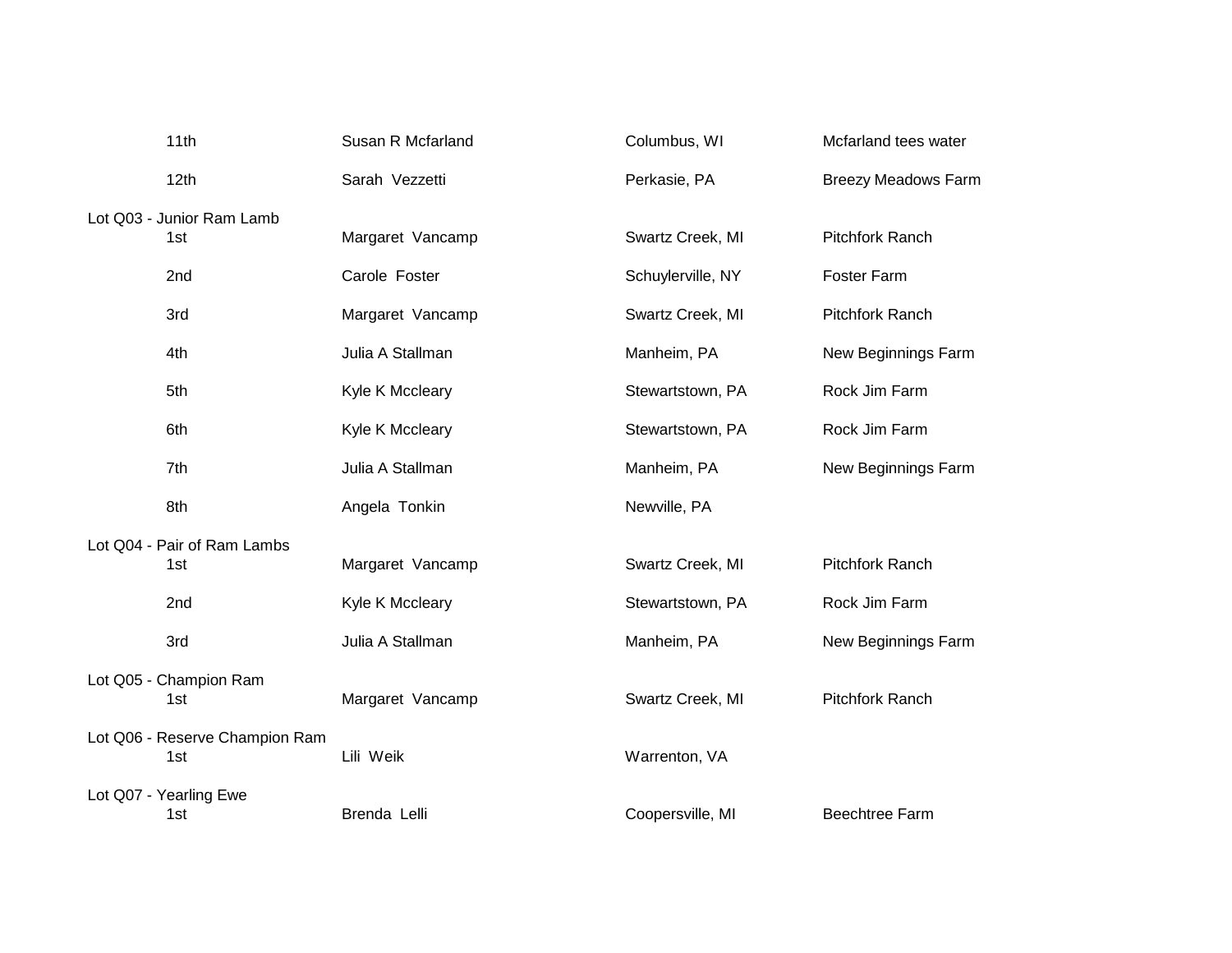| 2nd                                    | Sarah Vezzetti   | Perkasie, PA      | <b>Breezy Meadows Farm</b> |
|----------------------------------------|------------------|-------------------|----------------------------|
| 3rd                                    | Margaret Vancamp | Swartz Creek, MI  | Pitchfork Ranch            |
| 4th                                    | Brenda Lelli     | Coopersville, MI  | <b>Beechtree Farm</b>      |
| 5th                                    | Margaret Vancamp | Swartz Creek, MI  | Pitchfork Ranch            |
| 6th                                    | Carole Foster    | Schuylerville, NY | Foster Farm                |
| 7th                                    | Carole Foster    | Schuylerville, NY | Foster Farm                |
| 8th                                    | Donna Larson     | Culpeper, VA      | Old Gjerpen Farm           |
| 9th                                    | Anne Gentry      | Roseland, VA      | <b>Braeburn Farm</b>       |
| 10th                                   | Paul Vezzetti    | Perkasie, PA      | <b>Breezy Meadows Farm</b> |
| 11th                                   | Donna Larson     | Culpeper, VA      | Old Gjerpen Farm           |
| Lot Q08 - Pair of Yearling Ewes<br>1st | Brenda Lelli     | Coopersville, MI  | <b>Beechtree Farm</b>      |
| 2nd                                    | Carole Foster    | Schuylerville, NY | Foster Farm                |
| 3rd                                    | Margaret Vancamp | Swartz Creek, MI  | Pitchfork Ranch            |
| 4th                                    | Donna Larson     | Culpeper, VA      | Old Gjerpen Farm           |
| 5th                                    | Anne Gentry      | Roseland, VA      | <b>Braeburn Farm</b>       |
| 6th                                    | Meredith M Null  | Damascus, MD      |                            |
| 7th                                    | Connie B Myers   | Rockville, MD     | Magic Hill Farm            |

Lot Q10 - Junior Ewe Lamb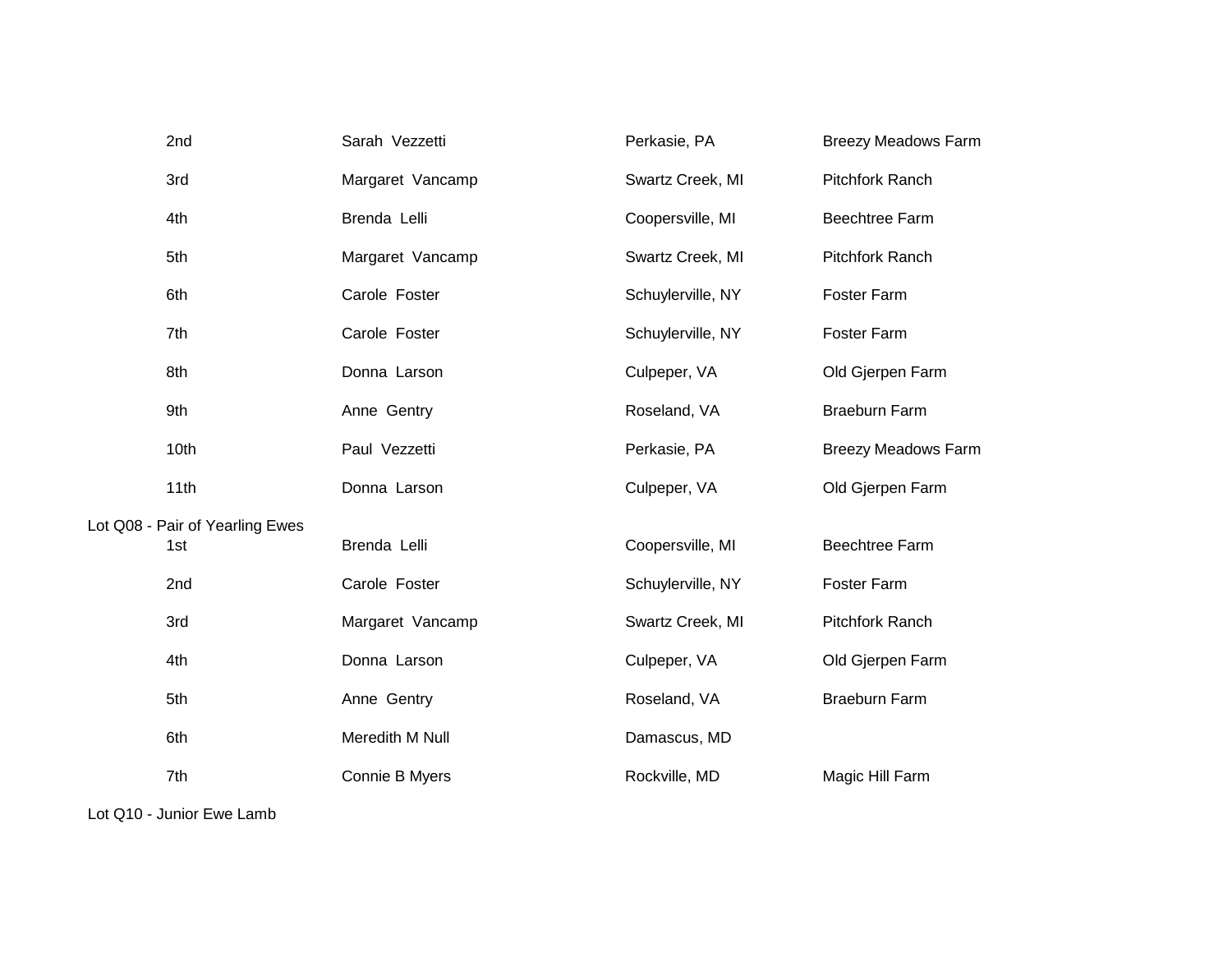|                 | 1st                                   | Margaret Vancamp   | Swartz Creek, MI                      | <b>Pitchfork Ranch</b>     |
|-----------------|---------------------------------------|--------------------|---------------------------------------|----------------------------|
|                 | 2nd                                   | Margaret Vancamp   | Swartz Creek, MI                      | Pitchfork Ranch            |
|                 | 3rd                                   | Lori H Shea        | Columbus, NJ                          | Shea Brothers              |
|                 | 4th                                   | Carole Foster      | Schuylerville, NY                     | Foster Farm                |
|                 | 5th                                   | Angela Tonkin      | Newville, PA                          |                            |
|                 | 6th                                   | Julia A Stallman   | Manheim, PA                           | New Beginnings Farm        |
|                 | Lot Q11 - Pair of Ewe Lambs<br>1st    | Margaret Vancamp   | Swartz Creek, MI                      | Pitchfork Ranch            |
|                 | Lot Q12 - Champion Ewe<br>1st         | Brenda Lelli       | Coopersville, MI                      | <b>Beechtree Farm</b>      |
|                 | Lot Q13 - Reserve Champion Ewe<br>1st | Sarah Vezzetti     | Perkasie, PA                          | <b>Breezy Meadows Farm</b> |
| Lot Q14 - Flock | 1st                                   | Margaret Vancamp   | Swartz Creek, MI                      | Pitchfork Ranch            |
|                 | Lot Q15 - Best Fleece<br>1st          | Donna Larson       | Culpeper, VA                          | Old Gjerpen Farm           |
|                 |                                       |                    | <b>Class 4 - Natural Colored Fine</b> |                            |
|                 | Lot Q01 - Yearling Ram<br>1st         | Heidi Simmons      | Tivoli, NY                            | Wil-Hi Farm                |
|                 | 2nd                                   | Amy C Miller       | Keymar, MD                            | Mellow Meadow Farm         |
|                 | 3rd                                   | Rebecca Levenstein | Woodbine, MD                          | Apple Hollow Sheep         |
|                 | 4th                                   | Steve Mendenhall   | Loma Rica, CA                         | Mendenhall Wool Ranch      |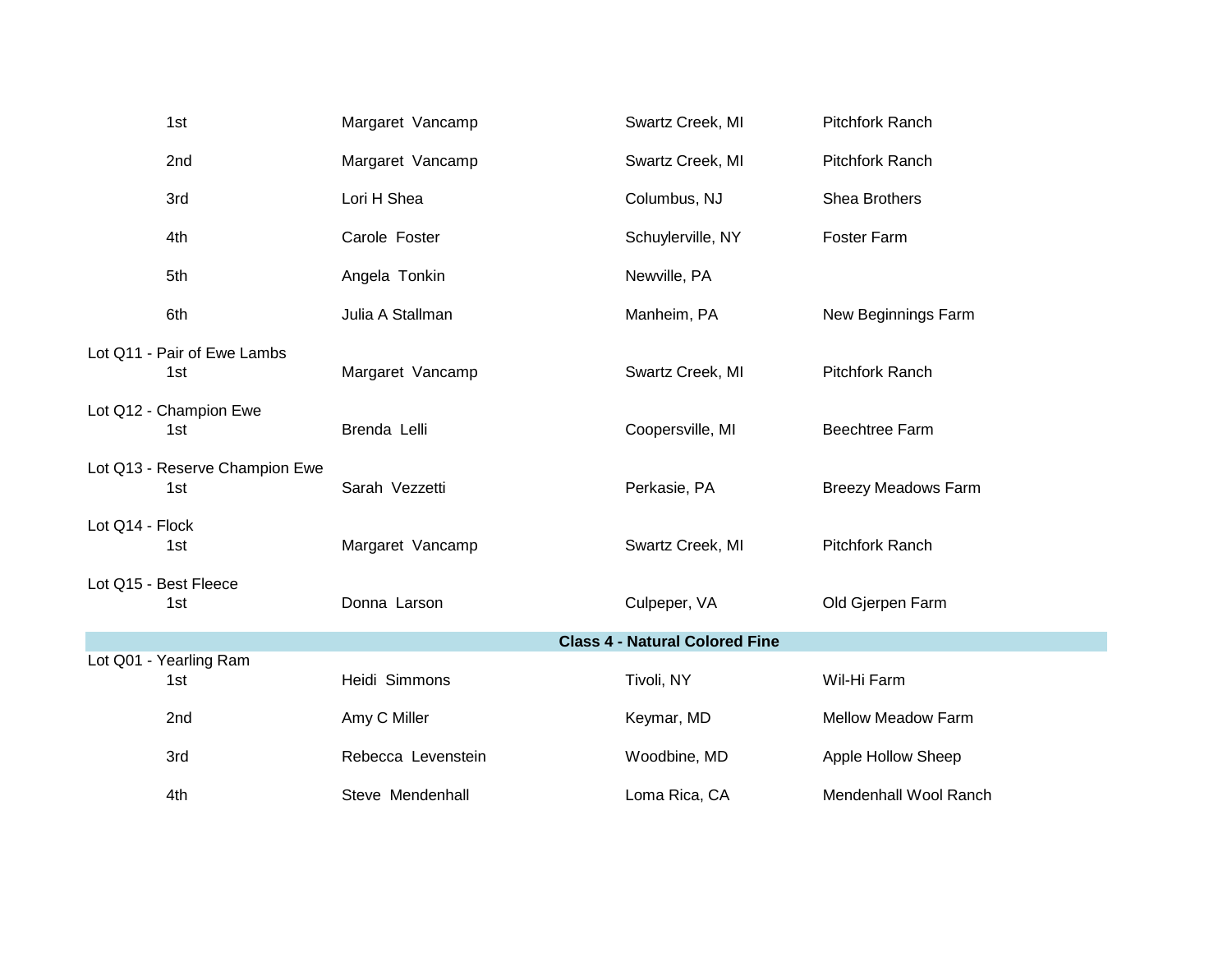| 5th                       | Steve Mendenhall   | Loma Rica, CA  | Mendenhall Wool Ranch     |
|---------------------------|--------------------|----------------|---------------------------|
| 6th                       | John & Kate Bostek | Fairfield, PA  | Roclans                   |
| Lot Q02 - Senior Ram Lamb |                    |                |                           |
| 1st                       | Amy C Miller       | Keymar, MD     | <b>Mellow Meadow Farm</b> |
| 2nd                       | Amy C Miller       | Keymar, MD     | <b>Mellow Meadow Farm</b> |
| 3rd                       | Steve Mendenhall   | Loma Rica, CA  | Mendenhall Wool Ranch     |
| 4th                       | Martha Polkey      | Leesburg, VA   | Martha Polkey             |
| 5th                       | Steve Mendenhall   | Loma Rica, CA  | Mendenhall Wool Ranch     |
| 6th                       | Martha Polkey      | Leesburg, VA   | Martha Polkey             |
| Lot Q03 - Junior Ram Lamb |                    |                |                           |
| 1st                       | Heidi Simmons      | Tivoli, NY     | Wil-Hi Farm               |
| 2nd                       | Kim Harrison       | Moseley, VA    | Ruxville Farm             |
| 3rd                       | Nancy L Mcdonnell  | Fort Ashby, WV | <b>Walnut Glen</b>        |
| 4th                       | Joyce A Coggins    | Zirconia, NC   |                           |
| 5th                       | Steve Mendenhall   | Loma Rica, CA  | Mendenhall Wool Ranch     |
| 6th                       | Kim Harrison       | Moseley, VA    | <b>Ruxville Farm</b>      |
| 7th                       | Debbie Dison       | Louisville, KY | Golden Fleece Farm LLC    |
| 8th                       | Debbie Dison       | Louisville, KY | Golden Fleece Farm LLC    |
| 9th                       | Nancy L Mcdonnell  | Fort Ashby, WV | <b>Walnut Glen</b>        |

Lot Q04 - Pair of Ram Lambs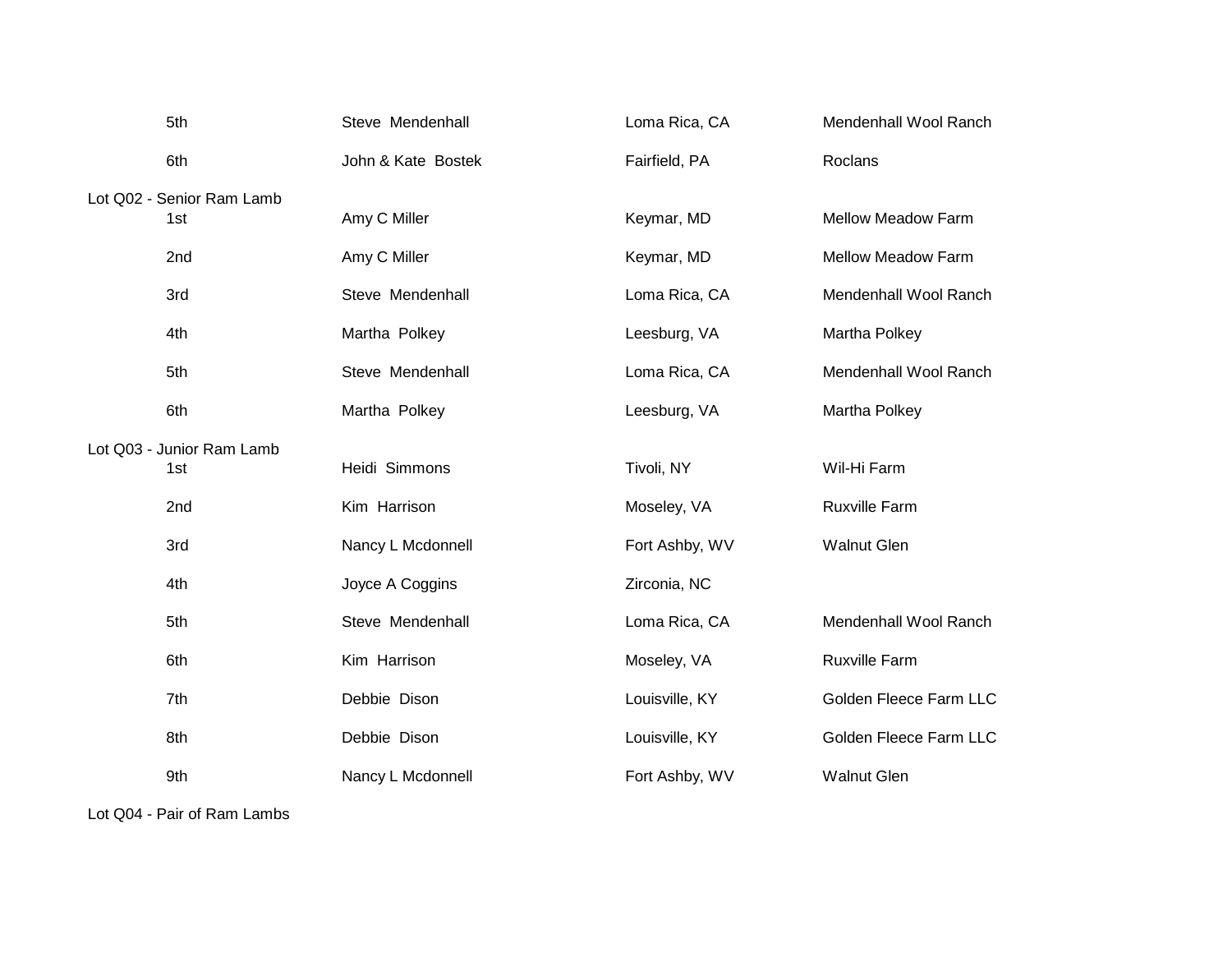| 1st                                   | Amy C Miller      | Keymar, MD     | <b>Mellow Meadow Farm</b> |
|---------------------------------------|-------------------|----------------|---------------------------|
| 2nd                                   | Steve Mendenhall  | Loma Rica, CA  | Mendenhall Wool Ranch     |
| 3rd                                   | Martha Polkey     | Leesburg, VA   | Martha Polkey             |
| 4th                                   | Kim Harrison      | Moseley, VA    | <b>Ruxville Farm</b>      |
| 5th                                   | Nancy L Mcdonnell | Fort Ashby, WV | <b>Walnut Glen</b>        |
| 6th                                   | Debbie Dison      | Louisville, KY | Golden Fleece Farm LLC    |
| Lot Q05 - Champion Ram<br>1st         | Heidi Simmons     | Tivoli, NY     | Wil-Hi Farm               |
| Lot Q06 - Reserve Champion Ram<br>1st | Amy C Miller      | Keymar, MD     | <b>Mellow Meadow Farm</b> |
| Lot Q07 - Yearling Ewe<br>1st         | Heidi Simmons     | Tivoli, NY     | Wil-Hi Farm               |
| 2nd                                   | Alison Ungar      | Medina, OH     | Chaotic Farm              |
| 3rd                                   | Amy C Miller      | Keymar, MD     | <b>Mellow Meadow Farm</b> |
| 4th                                   | Steve Mendenhall  | Loma Rica, CA  | Mendenhall Wool Ranch     |
| 5th                                   | Amy C Miller      | Keymar, MD     | Mellow Meadow Farm        |
| 6th                                   | Steve Mendenhall  | Loma Rica, CA  | Mendenhall Wool Ranch     |
| 7th                                   | Joyce Coggins     | Zirconia, NC   | Hallelujah Farms          |
| 8th                                   | Joyce Coggins     | Zirconia, NC   | Hallelujah Farms          |
| 9th                                   | Martha Polkey     | Leesburg, VA   | Martha Polkey             |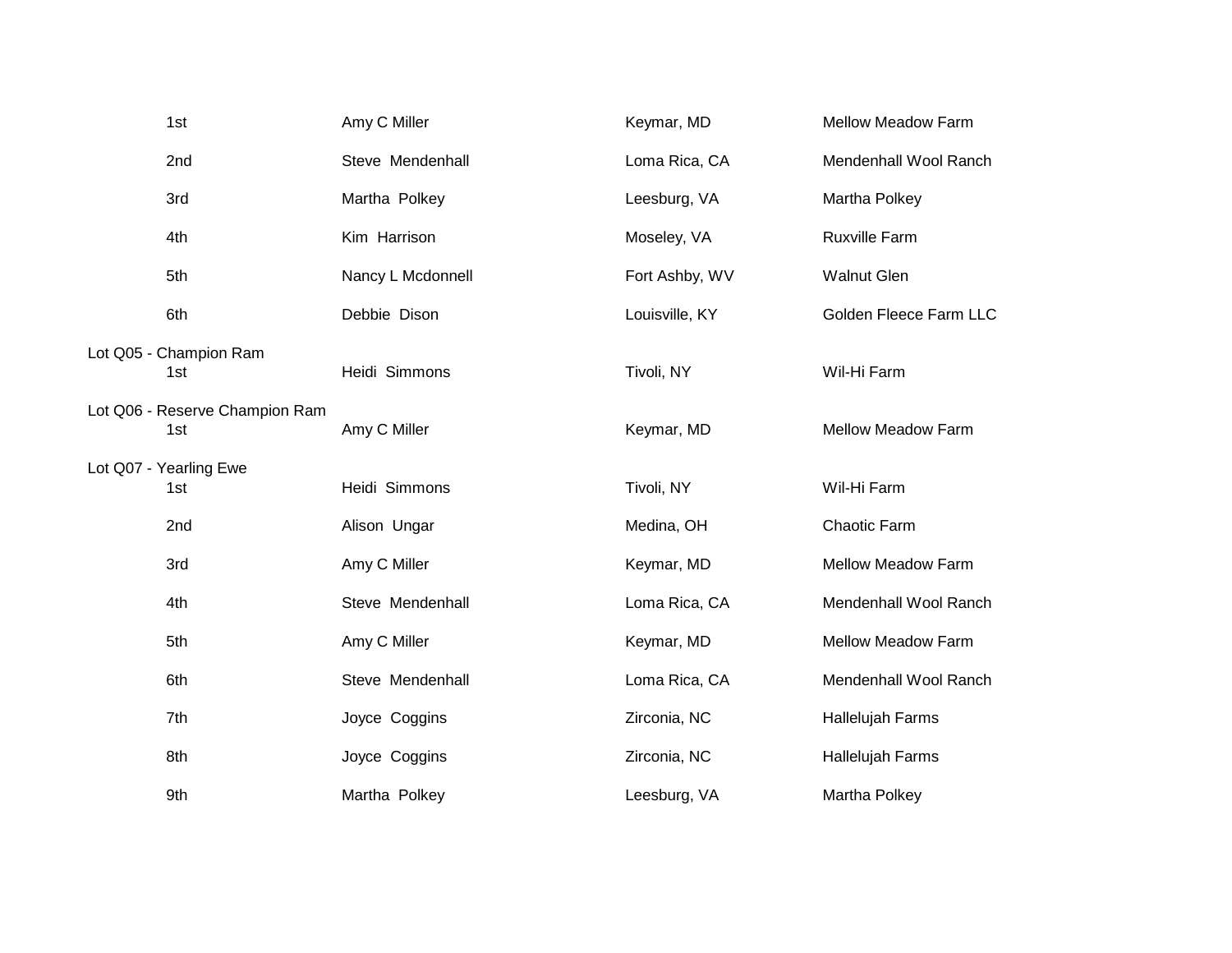| 10th                                   | Martha Polkey    | Leesburg, VA   | Martha Polkey             |
|----------------------------------------|------------------|----------------|---------------------------|
| 11th                                   | Debbie Dison     | Louisville, KY | Golden Fleece Farm LLC    |
| Lot Q08 - Pair of Yearling Ewes<br>1st | Amy C Miller     | Keymar, MD     | <b>Mellow Meadow Farm</b> |
|                                        |                  |                |                           |
| 2nd                                    | Steve Mendenhall | Loma Rica, CA  | Mendenhall Wool Ranch     |
| 3rd                                    | Joyce Coggins    | Zirconia, NC   | Hallelujah Farms          |
| 4th                                    | Martha Polkey    | Leesburg, VA   | Martha Polkey             |
| Lot Q09 - Senior Ewe Lamb              |                  |                |                           |
| 1st                                    | Alison Ungar     | Medina, OH     | Chaotic Farm              |
| 2nd                                    | Steve Mendenhall | Loma Rica, CA  | Mendenhall Wool Ranch     |
| 3rd                                    | Steve Mendenhall | Loma Rica, CA  | Mendenhall Wool Ranch     |
| Lot Q10 - Junior Ewe Lamb              |                  |                |                           |
| 1st                                    | Steve Mendenhall | Loma Rica, CA  | Mendenhall Wool Ranch     |
| 2nd                                    | Kim Harrison     | Moseley, VA    | <b>Ruxville Farm</b>      |
| 3rd                                    | Kim Harrison     | Moseley, VA    | <b>Ruxville Farm</b>      |
| 4th                                    | Devon Schneider  | Newton, NJ     | Dads Dream                |
| 5th                                    | Alison Ungar     | Medina, OH     | Chaotic Farm              |
| 6th                                    | Alison Ungar     | Medina, OH     | Chaotic Farm              |
| 7th                                    | Debbie Dison     | Louisville, KY | Golden Fleece Farm LLC    |
| 8th                                    | Debbie Dison     | Louisville, KY | Golden Fleece Farm LLC    |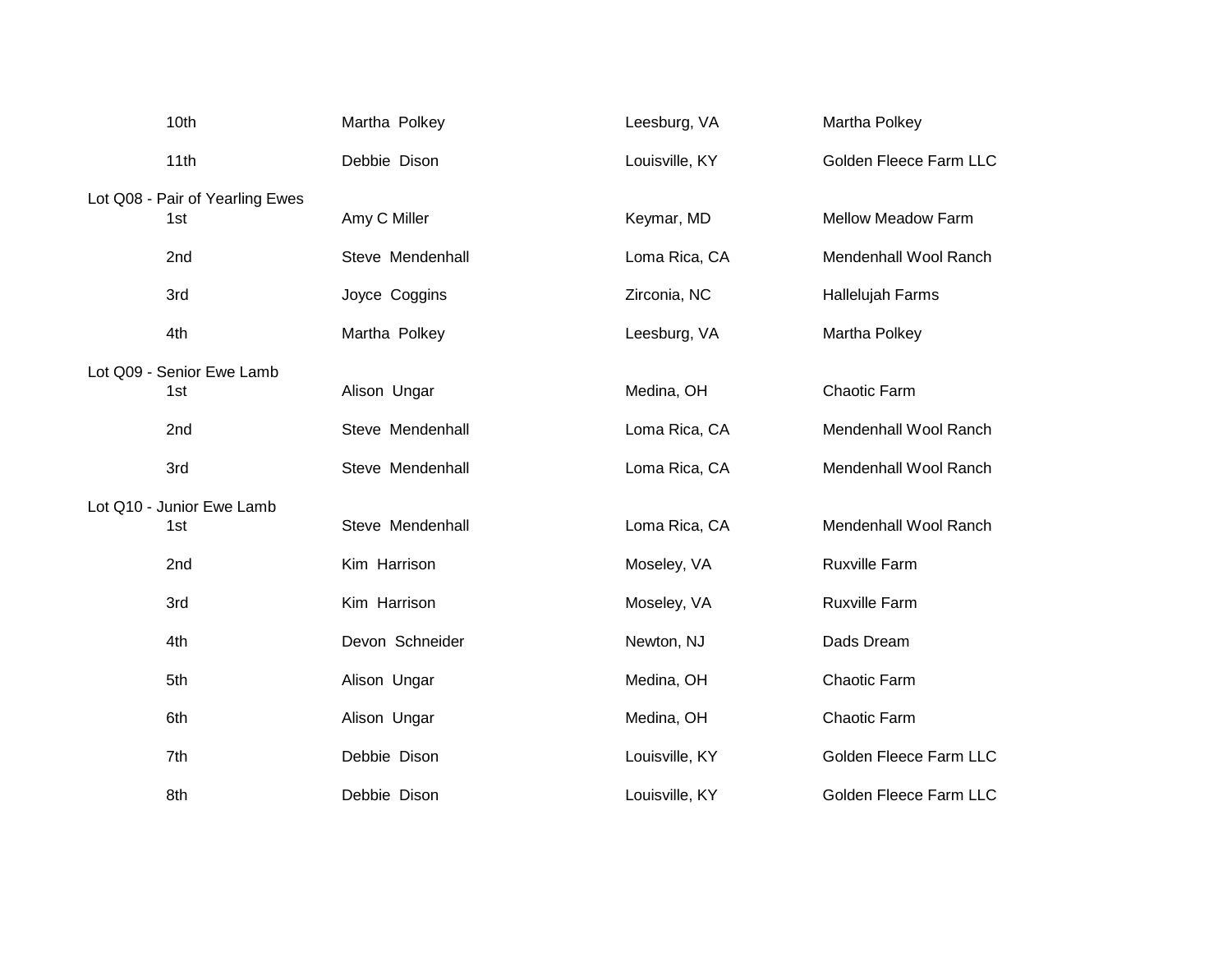| Lot Q11 - Pair of Ewe Lambs           |                                         |                   |                              |  |
|---------------------------------------|-----------------------------------------|-------------------|------------------------------|--|
| 1st                                   | Steve Mendenhall                        | Loma Rica, CA     | Mendenhall Wool Ranch        |  |
| 2nd                                   | Kim Harrison                            | Moseley, VA       | <b>Ruxville Farm</b>         |  |
| 3rd                                   | Alison Ungar                            | Medina, OH        | Chaotic Farm                 |  |
| 4th                                   | Debbie Dison                            | Louisville, KY    | Golden Fleece Farm LLC       |  |
| Lot Q12 - Champion Ewe<br>1st         | Heidi Simmons                           | Tivoli, NY        | Wil-Hi Farm                  |  |
| Lot Q13 - Reserve Champion Ewe<br>1st | Alison Ungar                            | Medina, OH        | Chaotic Farm                 |  |
| Lot Q14 - Flock<br>1st                | Steve Mendenhall                        | Loma Rica, CA     | Mendenhall Wool Ranch        |  |
| Lot Q15 - Best Fleece<br>1st          | Steve Mendenhall                        | Loma Rica, CA     | Mendenhall Wool Ranch        |  |
|                                       | <b>Class 5 - Natural Colored Medium</b> |                   |                              |  |
| Lot Q01 - Yearling Ram<br>1st         | Kara M Riccioni                         | Frenchtown, NJ    | End of the Lane Farm         |  |
| 2nd                                   | Chelsea Bilyeu                          | State College, PA | Spring Creek Farm            |  |
| 3rd                                   | Kara M Riccioni                         | Frenchtown, NJ    | End of the Lane Farm         |  |
| 4th                                   | Lovell                                  | Linden, PA        | Lovell's Maple Spring Farm   |  |
| 5th                                   | Rebecca A Rishel                        | Seven Valleys, PA | RJR Hampshire Natural Colors |  |
| 6th                                   | Rebecca A Rishel                        | Seven Valleys, PA | RJR Hampshire Natural Colors |  |
| Lot Q02 - Senior Ram Lamb             |                                         |                   |                              |  |
| 1st                                   | Chelsea Bilyeu                          | State College, PA | Spring Creek Farm            |  |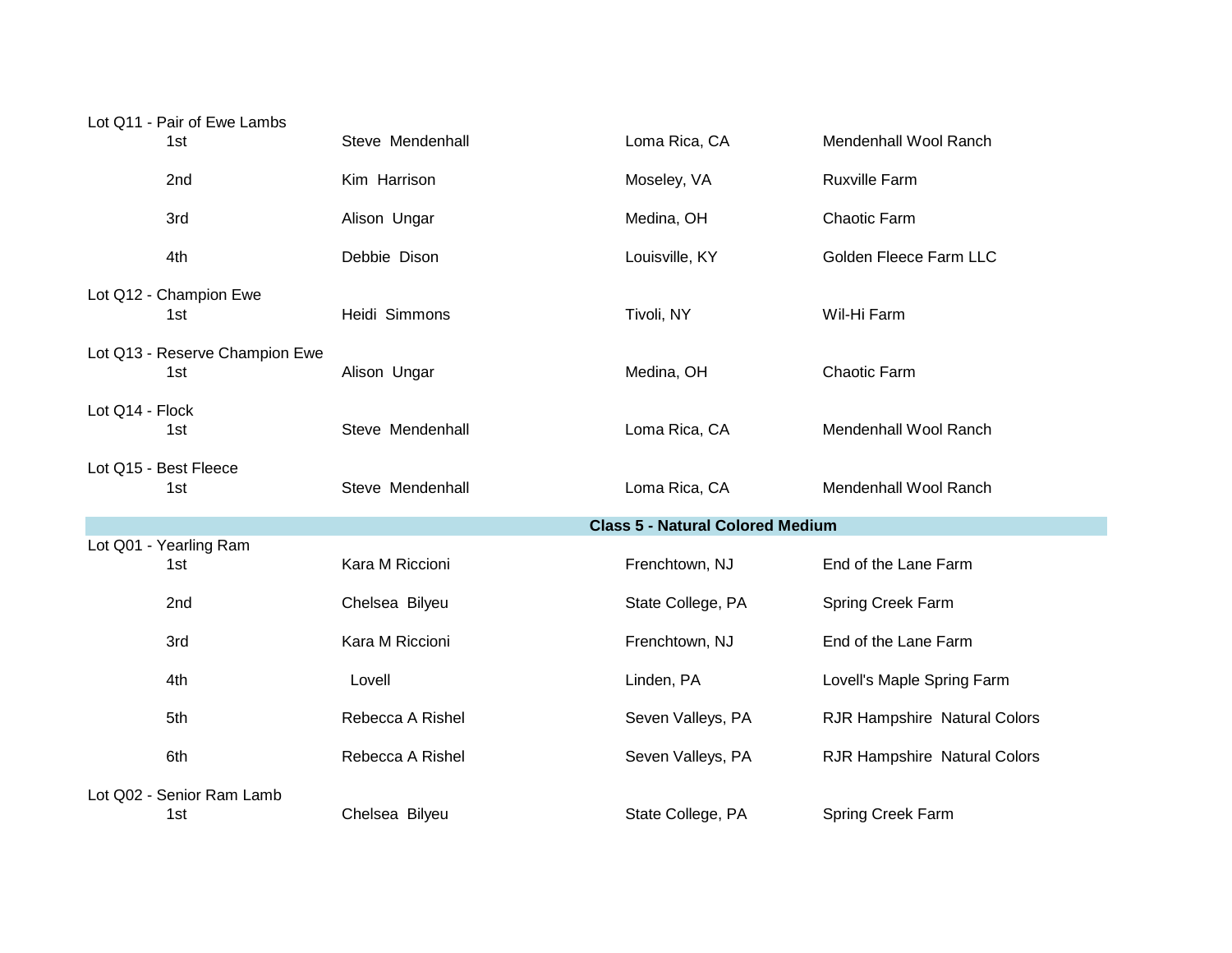| 2nd                            | Chelsea Bilyeu     | State College, PA | Spring Creek Farm          |
|--------------------------------|--------------------|-------------------|----------------------------|
| Lot Q03 - Junior Ram Lamb      |                    |                   |                            |
| 1st                            | Lovell             | Linden, PA        | Lovell's Maple Spring Farm |
| 2nd                            | Kara M Riccioni    | Frenchtown, NJ    | End of the Lane Farm       |
| 3rd                            | Lovell             | Linden, PA        | Lovell's Maple Spring Farm |
| 4th                            | Lee Langstaff      | Dickerson Md, MD  | Shepherds Hey Farm         |
| Lot Q04 - Pair of Ram Lambs    |                    |                   |                            |
| 1st                            | Chelsea Bilyeu     | State College, PA | Spring Creek Farm          |
| 2nd                            | Lovell             | Linden, PA        | Lovell's Maple Spring Farm |
| Lot Q05 - Champion Ram         |                    |                   |                            |
| 1st                            | Chelsea Bilyeu     | State College, PA | Spring Creek Farm          |
| Lot Q06 - Reserve Champion Ram |                    |                   |                            |
| 1st                            | Kara M Riccioni    | Frenchtown, NJ    | End of the Lane Farm       |
| Lot Q07 - Yearling Ewe         |                    |                   |                            |
| 1st                            | Chelsea Bilyeu     | State College, PA | Spring Creek Farm          |
| 2nd                            | Chelsea Bilyeu     | State College, PA | Spring Creek Farm          |
| 3rd                            | Lovell             | Linden, PA        | Lovell's Maple Spring Farm |
| 4th                            | Kara M Riccioni    | Frenchtown, NJ    | End of the Lane Farm       |
| 5th                            | Kara M Riccioni    | Frenchtown, NJ    | End of the Lane Farm       |
| 6th                            | Lovell             | Linden, PA        | Lovell's Maple Spring Farm |
| 7th                            | William A Reynolds | Ringoes, NJ       |                            |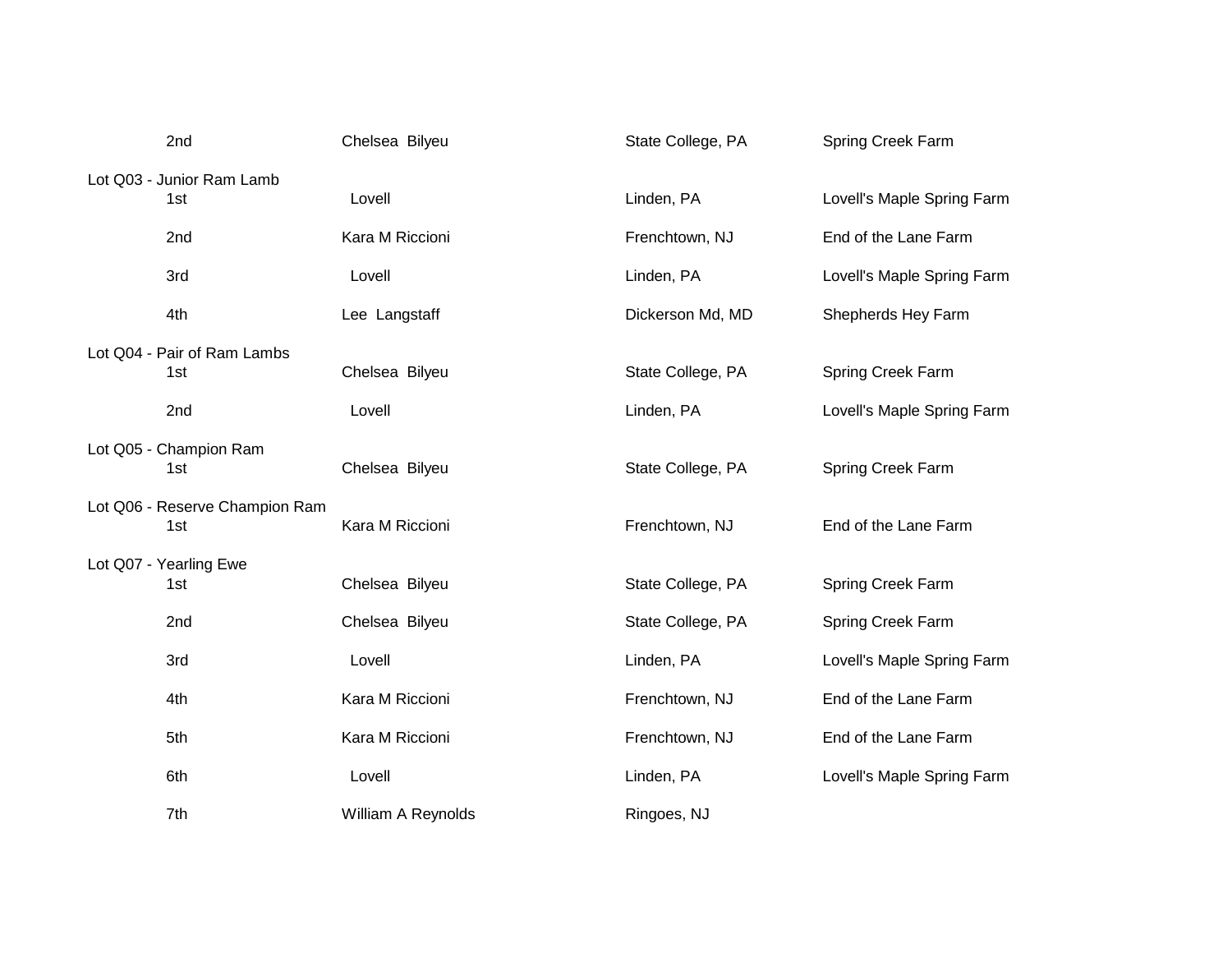| 8th                             | Iris Eppley     | Zanesville, OH    | <b>Fairview Farm</b>       |
|---------------------------------|-----------------|-------------------|----------------------------|
| 9th                             | Iris Eppley     | Zanesville, OH    | <b>Fairview Farm</b>       |
| 10th                            | Jessie Compton  | Edinburg, VA      | <b>Dreamweaver Farm</b>    |
| 11th                            | Jessie Compton  | Edinburg, VA      | Dreamweaver Farm           |
| Lot Q08 - Pair of Yearling Ewes |                 |                   |                            |
| 1st                             | Chelsea Bilyeu  | State College, PA | Spring Creek Farm          |
| 2nd                             | Lovell          | Linden, PA        | Lovell's Maple Spring Farm |
| 3rd                             | Kara M Riccioni | Frenchtown, NJ    | End of the Lane Farm       |
| 4th                             | Iris Eppley     | Zanesville, OH    | <b>Fairview Farm</b>       |
| 5th                             | Jessie Compton  | Edinburg, VA      | Dreamweaver Farm           |
| Lot Q09 - Senior Ewe Lamb       |                 |                   |                            |
| 1st                             | Chelsea Bilyeu  | State College, PA | Spring Creek Farm          |
| 2nd                             | Chelsea Bilyeu  | State College, PA | Spring Creek Farm          |
| 3rd                             | Kelly Mansfield | Kearneysville, WV | Spring Breeze Farm         |
| Lot Q10 - Junior Ewe Lamb       |                 |                   |                            |
| 1st                             | Chelsea Bilyeu  | State College, PA | Spring Creek Farm          |
| 2nd                             | Chelsea Bilyeu  | State College, PA | Spring Creek Farm          |
| 3rd                             | Kara M Riccioni | Frenchtown, NJ    | End of the Lane Farm       |
| 4th                             | Lovell          | Linden, PA        | Lovell's Maple Spring Farm |
| 5th                             | Lovell          | Linden, PA        | Lovell's Maple Spring Farm |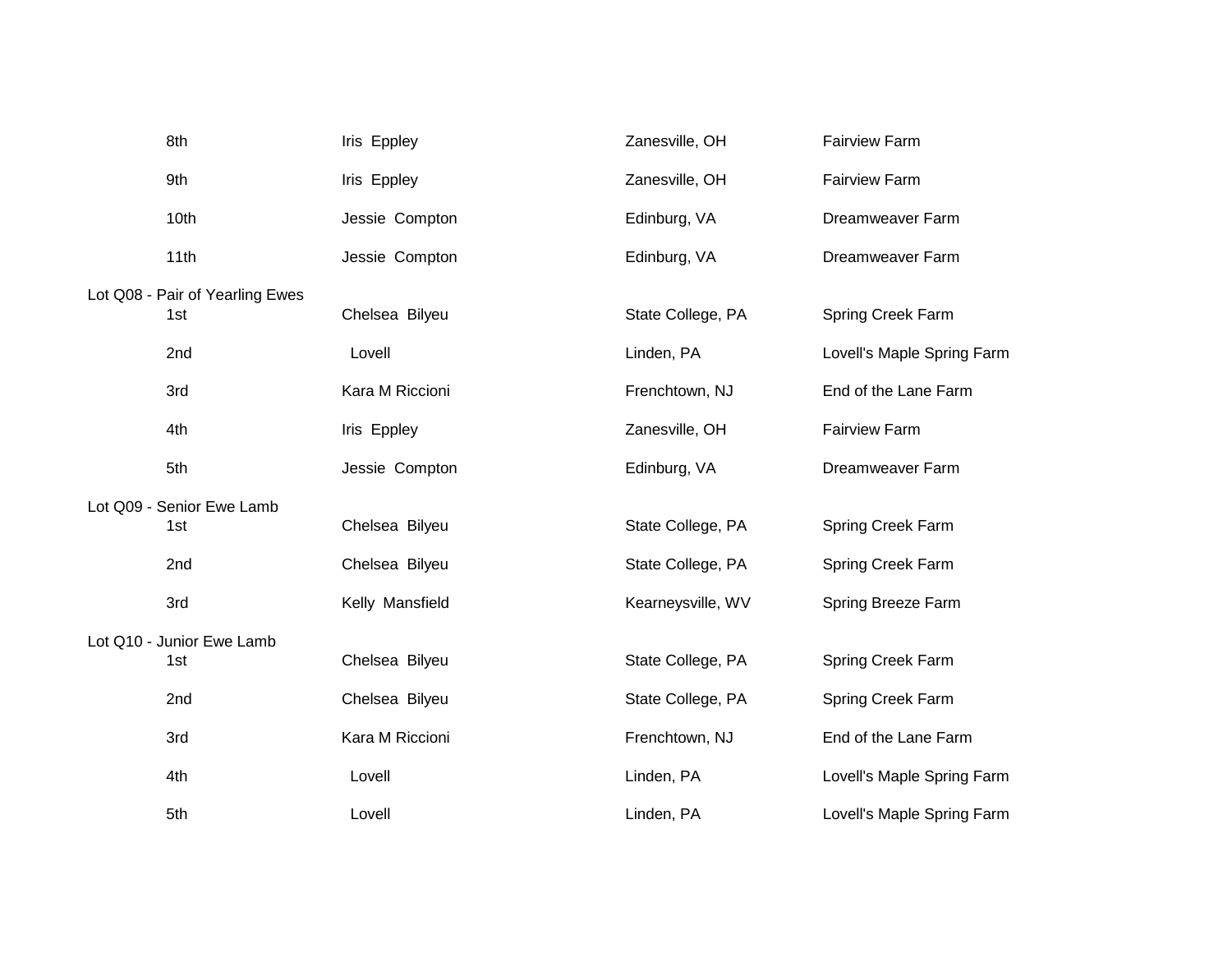|                 | 6th                                   | Jessie Compton | Edinburg, VA                          | Dreamweaver Farm           |
|-----------------|---------------------------------------|----------------|---------------------------------------|----------------------------|
|                 | 7th                                   | Alison Ungar   | Medina, OH                            | Chaotic Farm               |
|                 | Lot Q11 - Pair of Ewe Lambs<br>1st    | Chelsea Bilyeu | State College, PA                     | Spring Creek Farm          |
|                 | 2nd                                   | Lovell         | Linden, PA                            | Lovell's Maple Spring Farm |
|                 | Lot Q12 - Champion Ewe<br>1st         | Chelsea Bilyeu | State College, PA                     | Spring Creek Farm          |
|                 | Lot Q13 - Reserve Champion Ewe<br>1st | Chelsea Bilyeu | State College, PA                     | Spring Creek Farm          |
| Lot Q14 - Flock | 1st                                   | Chelsea Bilyeu | State College, PA                     | Spring Creek Farm          |
|                 | 2nd                                   | Lovell         | Linden, PA                            | Lovell's Maple Spring Farm |
|                 | Lot Q15 - Best Fleece<br>1st          | Lovell         | Linden, PA                            | Lovell's Maple Spring Farm |
|                 |                                       |                | <b>Class 6 - Natural Colored Long</b> |                            |
|                 | Lot Q01 - Yearling Ram<br>1st         | Dick A Childs  | Summit Point, PA                      | <b>Childs Montadales</b>   |
|                 | 2nd                                   | BearHill Farm  | Norco, CA                             | <b>Bearhill Farm</b>       |
|                 | 3rd                                   | Joy C Shreck   | Bunker Hill, WV                       | Joy-Lan Acres              |
|                 | 4th                                   | Donna Larson   | Culpeper, VA                          | Old Gjerpen Farm           |
|                 | 5th                                   | Brenda Lelli   | Coopersville, MI                      | <b>Beechtree Farm</b>      |
|                 | 6th                                   | Donna Larson   | Culpeper, VA                          | Old Gjerpen Farm           |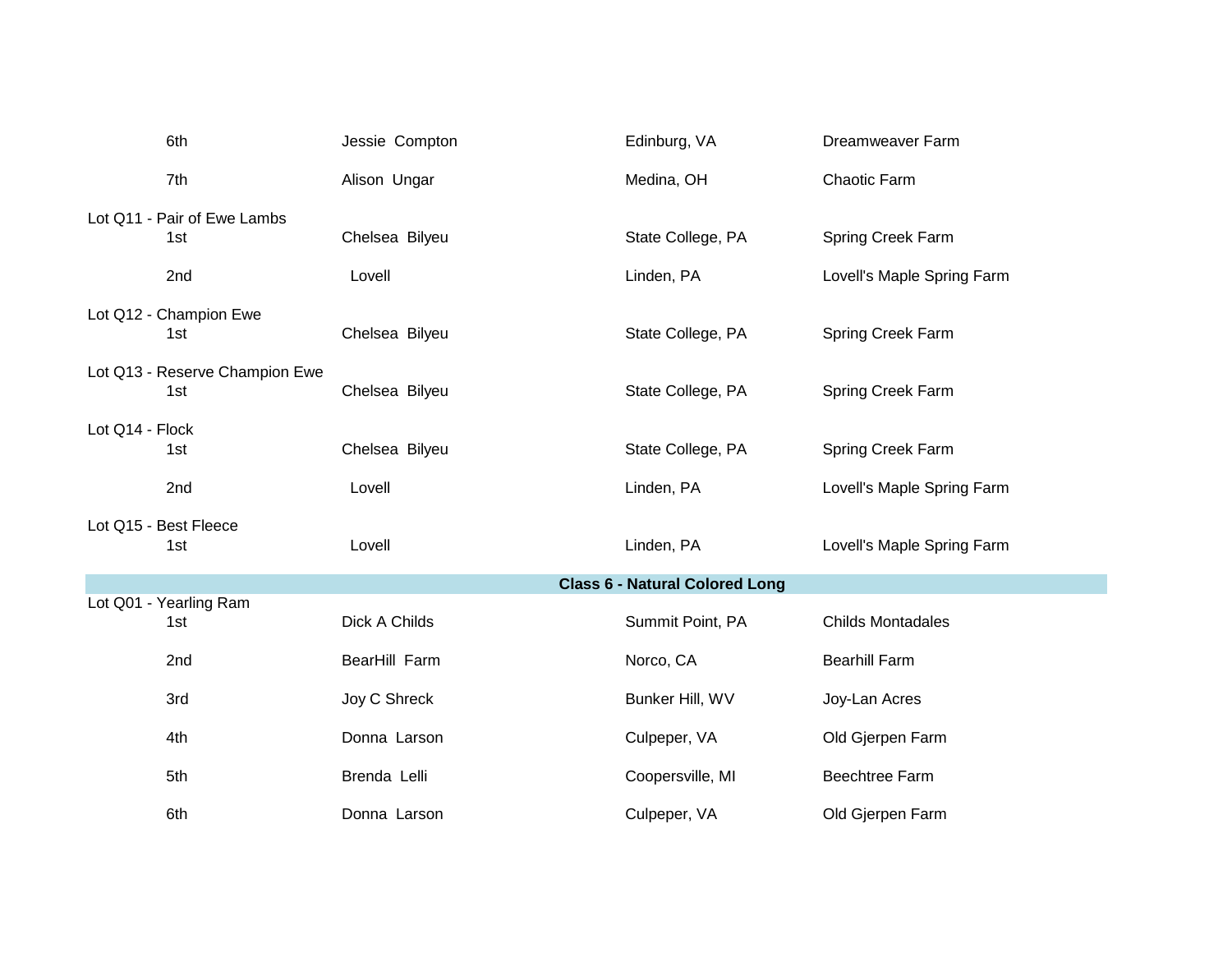| 7th                         | Brenda Lelli     | Coopersville, MI | <b>Beechtree Farm</b>    |
|-----------------------------|------------------|------------------|--------------------------|
| 8th                         | Meredith M Null  | Damascus, MD     |                          |
| Lot Q02 - Senior Ram Lamb   |                  |                  |                          |
| 1st                         | Steve Mendenhall | Loma Rica, CA    | Mendenhall Wool Ranch    |
| 2nd                         | Steve Mendenhall | Loma Rica, CA    | Mendenhall Wool Ranch    |
| Lot Q03 - Junior Ram Lamb   |                  |                  |                          |
| 1st                         | Lee Langstaff    | Dickerson Md, MD | Shepherds Hey Farm       |
| 2nd                         | BearHill Farm    | Norco, CA        | <b>Bearhill Farm</b>     |
| 3rd                         | Lee Langstaff    | Dickerson Md, MD | Shepherds Hey Farm       |
| 4th                         | BearHill Farm    | Norco, CA        | <b>Bearhill Farm</b>     |
| 5th                         | Joy C Shreck     | Bunker Hill, WV  | Joy-Lan Acres            |
| 6th                         | Emmaline Long    | Bergen, NY       | <b>Orchard View Farm</b> |
| 7th                         | Cathie Shiff     | Amissville, VA   | Wits End Farm            |
| 8th                         | Cathie Shiff     | Amissville, VA   | Wits End Farm            |
| 9th                         | Lili Weik        | Warrenton, VA    |                          |
| 10th                        | Angela Tonkin    | Newville, PA     |                          |
| Lot Q04 - Pair of Ram Lambs |                  |                  |                          |
| 1st                         | Steve Mendenhall | Loma Rica, CA    | Mendenhall Wool Ranch    |
| 2nd                         | Lee Langstaff    | Dickerson Md, MD | Shepherds Hey Farm       |
| 3rd                         | BearHill Farm    | Norco, CA        | <b>Bearhill Farm</b>     |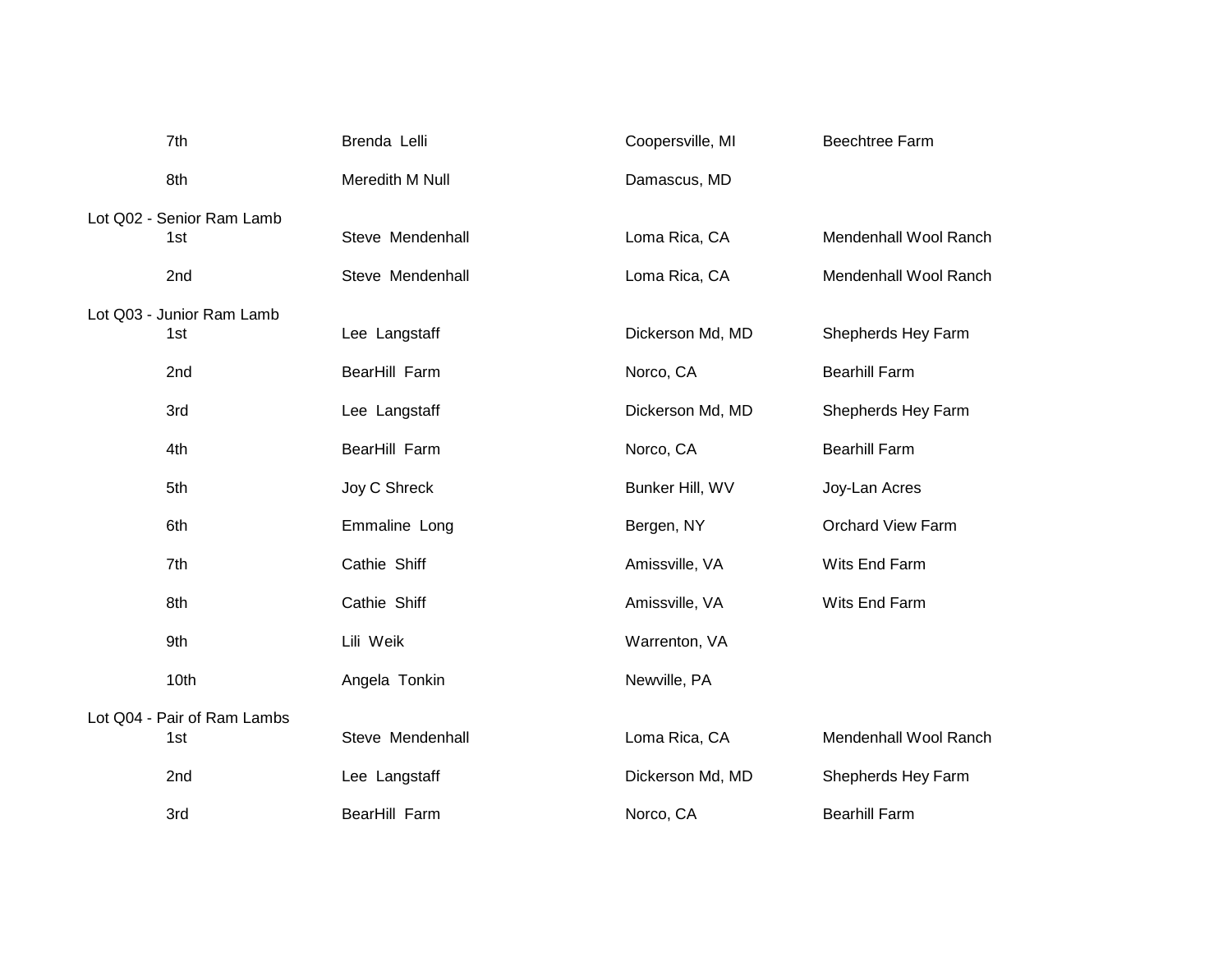| 4th                                    | Cathie Shiff     | Amissville, VA    | Wits End Farm            |
|----------------------------------------|------------------|-------------------|--------------------------|
| Lot Q05 - Champion Ram<br>1st          | Dick A Childs    | Summit Point, PA  | <b>Childs Montadales</b> |
| Lot Q06 - Reserve Champion Ram<br>1st  | BearHill Farm    | Norco, CA         | <b>Bearhill Farm</b>     |
| Lot Q07 - Yearling Ewe<br>1st          | Lee Langstaff    | Dickerson Md, MD  | Shepherds Hey Farm       |
| 2nd                                    | BearHill Farm    | Norco, CA         | <b>Bearhill Farm</b>     |
| 3rd                                    | Carole Foster    | Schuylerville, NY | Foster Farm              |
| 4th                                    | BearHill Farm    | Norco, CA         | <b>Bearhill Farm</b>     |
| 5th                                    | Lee Langstaff    | Dickerson Md, MD  | Shepherds Hey Farm       |
| 6th                                    | Joy C Shreck     | Bunker Hill, WV   | Joy-Lan Acres            |
| 7th                                    | Joy C Shreck     | Bunker Hill, WV   | Joy-Lan Acres            |
| 8th                                    | Carole Foster    | Schuylerville, NY | Foster Farm              |
| 9th                                    | Steve Mendenhall | Loma Rica, CA     | Mendenhall Wool Ranch    |
| 10th                                   | Steve Mendenhall | Loma Rica, CA     | Mendenhall Wool Ranch    |
| 11th                                   | Julia A Stallman | Manheim, PA       | New Beginnings Farm      |
| Lot Q08 - Pair of Yearling Ewes<br>1st | BearHill Farm    | Norco, CA         | <b>Bearhill Farm</b>     |
| 2nd                                    | Lee Langstaff    | Dickerson Md, MD  | Shepherds Hey Farm       |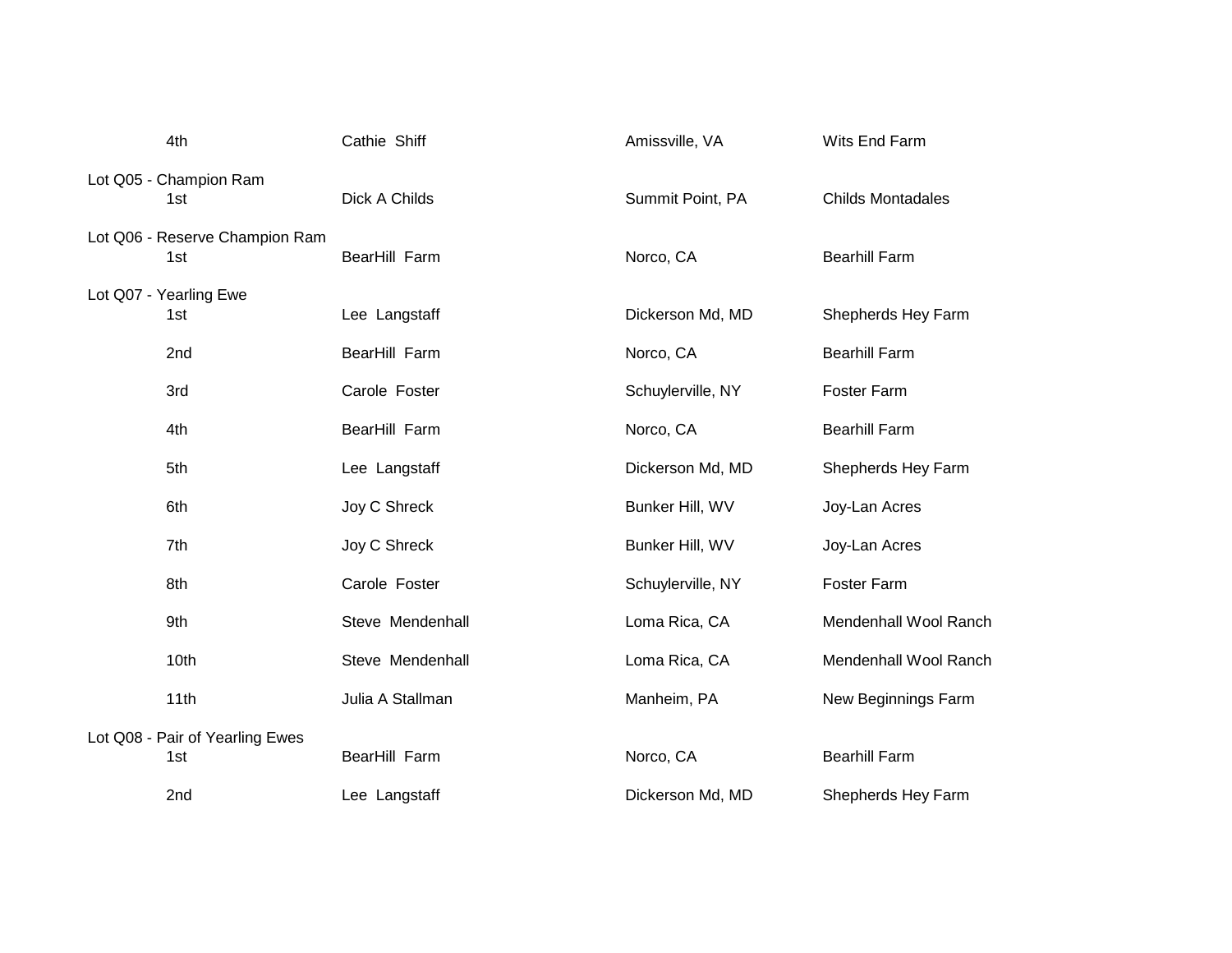| 3rd                       | Carole Foster    | Schuylerville, NY | <b>Foster Farm</b>       |
|---------------------------|------------------|-------------------|--------------------------|
| 4th                       | Joy C Shreck     | Bunker Hill, WV   | Joy-Lan Acres            |
| 5th                       | Steve Mendenhall | Loma Rica, CA     | Mendenhall Wool Ranch    |
| 6th                       | Brenda Lelli     | Coopersville, MI  | Beechtree Farm           |
| 7th                       | Alison Ungar     | Medina, OH        | Chaotic Farm             |
| Lot Q09 - Senior Ewe Lamb |                  |                   |                          |
| 1st                       | Steve Mendenhall | Loma Rica, CA     | Mendenhall Wool Ranch    |
| 2nd                       | BearHill Farm    | Norco, CA         | <b>Bearhill Farm</b>     |
| 3rd                       | Steve Mendenhall | Loma Rica, CA     | Mendenhall Wool Ranch    |
| 4th                       | Gregory Rogers   | Lafayette, NJ     |                          |
| 5th                       | Joy C Shreck     | Bunker Hill, WV   | Joy-Lan Acres            |
| Lot Q10 - Junior Ewe Lamb |                  |                   |                          |
| 1st                       | Steve Mendenhall | Loma Rica, CA     | Mendenhall Wool Ranch    |
| 2nd                       | BearHill Farm    | Norco, CA         | <b>Bearhill Farm</b>     |
| 3rd                       | Lee Langstaff    | Dickerson Md, MD  | Shepherds Hey Farm       |
| 4th                       | Lee Langstaff    | Dickerson Md, MD  | Shepherds Hey Farm       |
| 5th                       | Steve Mendenhall | Loma Rica, CA     | Mendenhall Wool Ranch    |
| 6th                       | Emmaline Long    | Bergen, NY        | <b>Orchard View Farm</b> |
| 7th                       | Joy C Shreck     | Bunker Hill, WV   | Joy-Lan Acres            |
| 8th                       | Devon Schneider  | Newton, NJ        | Dads Dream               |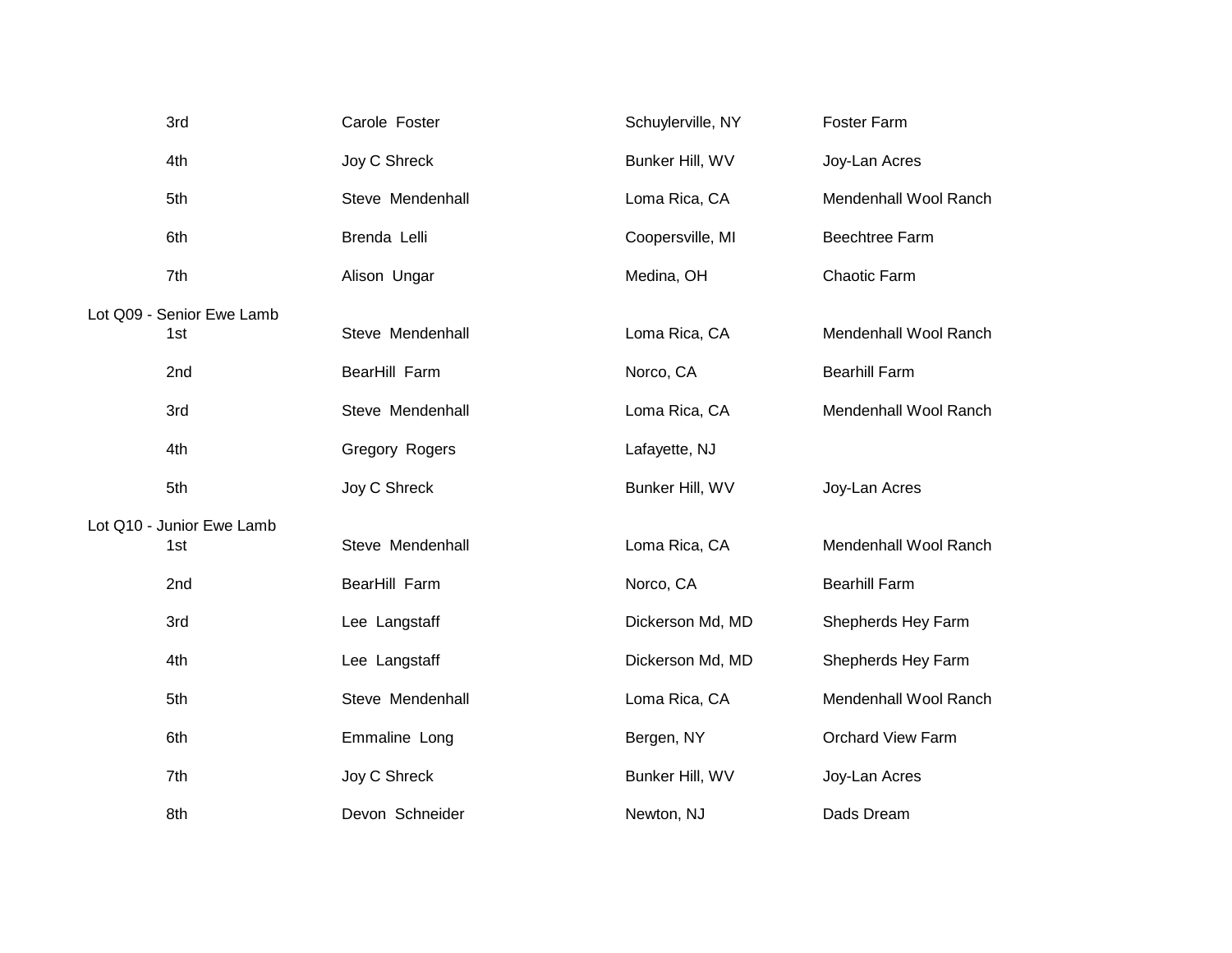| 9th                            | Alison Ungar        | Medina, OH                        | Chaotic Farm               |
|--------------------------------|---------------------|-----------------------------------|----------------------------|
| 10th                           | Devon Schneider     | Newton, NJ                        | Dads Dream                 |
| Lot Q11 - Pair of Ewe Lambs    |                     |                                   |                            |
| 1st                            | BearHill Farm       | Norco, CA                         | <b>Bearhill Farm</b>       |
| 2nd                            | Steve Mendenhall    | Loma Rica, CA                     | Mendenhall Wool Ranch      |
| 3rd                            | Lee Langstaff       | Dickerson Md, MD                  | Shepherds Hey Farm         |
| 4th                            | Joy C Shreck        | Bunker Hill, WV                   | Joy-Lan Acres              |
| Lot Q12 - Champion Ewe         |                     |                                   |                            |
| 1st                            | Steve Mendenhall    | Loma Rica, CA                     | Mendenhall Wool Ranch      |
| Lot Q13 - Reserve Champion Ewe |                     |                                   |                            |
| 1st                            | Lee Langstaff       | Dickerson Md, MD                  | Shepherds Hey Farm         |
| Lot Q14 - Flock                |                     |                                   |                            |
| 1st                            | Steve Mendenhall    | Loma Rica, CA                     | Mendenhall Wool Ranch      |
| 2nd                            | BearHill Farm       | Norco, CA                         | <b>Bearhill Farm</b>       |
| 3rd                            | Lee Langstaff       | Dickerson Md, MD                  | Shepherds Hey Farm         |
| 4th                            | Joy C Shreck        | Bunker Hill, WV                   | Joy-Lan Acres              |
| Lot Q15 - Best Fleece          |                     |                                   |                            |
| 1st                            | Lee Langstaff       | Dickerson Md, MD                  | Shepherds Hey Farm         |
|                                |                     | <b>Class 7 - Border Leicester</b> |                            |
| Lot Q01 - Yearling Ram<br>1st  | Deakin Family Farms | Cuba, IL                          | <b>Deakin Family Farms</b> |
|                                |                     |                                   |                            |
| 2nd                            | Carroll Fogle       | Raymond, OH                       |                            |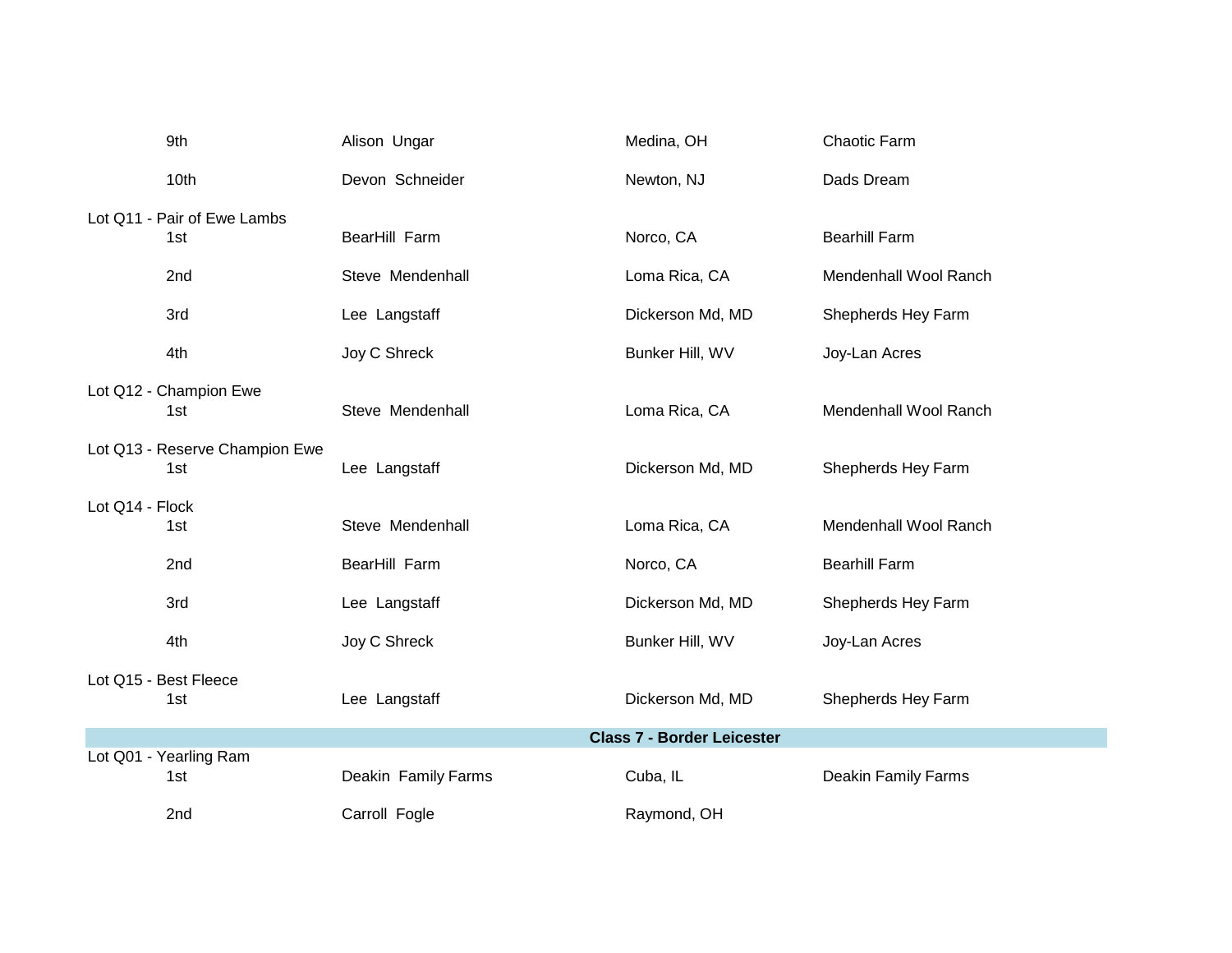| 3rd  |                             | Carroll Fogle       | Raymond, OH       |                            |
|------|-----------------------------|---------------------|-------------------|----------------------------|
| 4th  |                             | Nancy Weik          | Warrenton, VA     | Overlook Manor Farm        |
| 5th  |                             | Nancy Weik          | Warrenton, VA     | Overlook Manor Farm        |
| 6th  |                             | Linda/Bill Koeppel  | Ann Arbor, MI     | Cape House Farm            |
| 7th  |                             | Marcia Haggie       | Millington, MD    | Red Lion Farm              |
| 1st  | Lot Q02 - Senior Ram Lamb   | Sophie LaRochelle   | Concord, NH       | <b>Sweet Meadow</b>        |
| 1st  | Lot Q03 - Junior Ram Lamb   | Carroll Fogle       | Raymond, OH       |                            |
| 2nd  |                             | Deakin Family Farms | Cuba, IL          | <b>Deakin Family Farms</b> |
| 3rd  |                             | Carroll Fogle       | Raymond, OH       |                            |
| 4th  |                             | Deakin Family Farms | Cuba, IL          | <b>Deakin Family Farms</b> |
| 5th  |                             | Polly/Kevin Hopkins | Chepachet, RI     | Maybe Tomorrow Farm        |
| 6th  |                             | Polly/Kevin Hopkins | Chepachet, RI     | Maybe Tomorrow Farm        |
| 7th  |                             | Nancy Weik          | Warrenton, VA     | Overlook Manor Farm        |
| 8th  |                             | Nancy Weik          | Warrenton, VA     | Overlook Manor Farm        |
| 9th  |                             | Callie Taylor       | State College, PA |                            |
| 10th |                             | Linda/Bill Koeppel  | Ann Arbor, MI     | Cape House Farm            |
| 1st  | Lot Q04 - Pair of Ram Lambs | Deakin Family Farms | Cuba, IL          | <b>Deakin Family Farms</b> |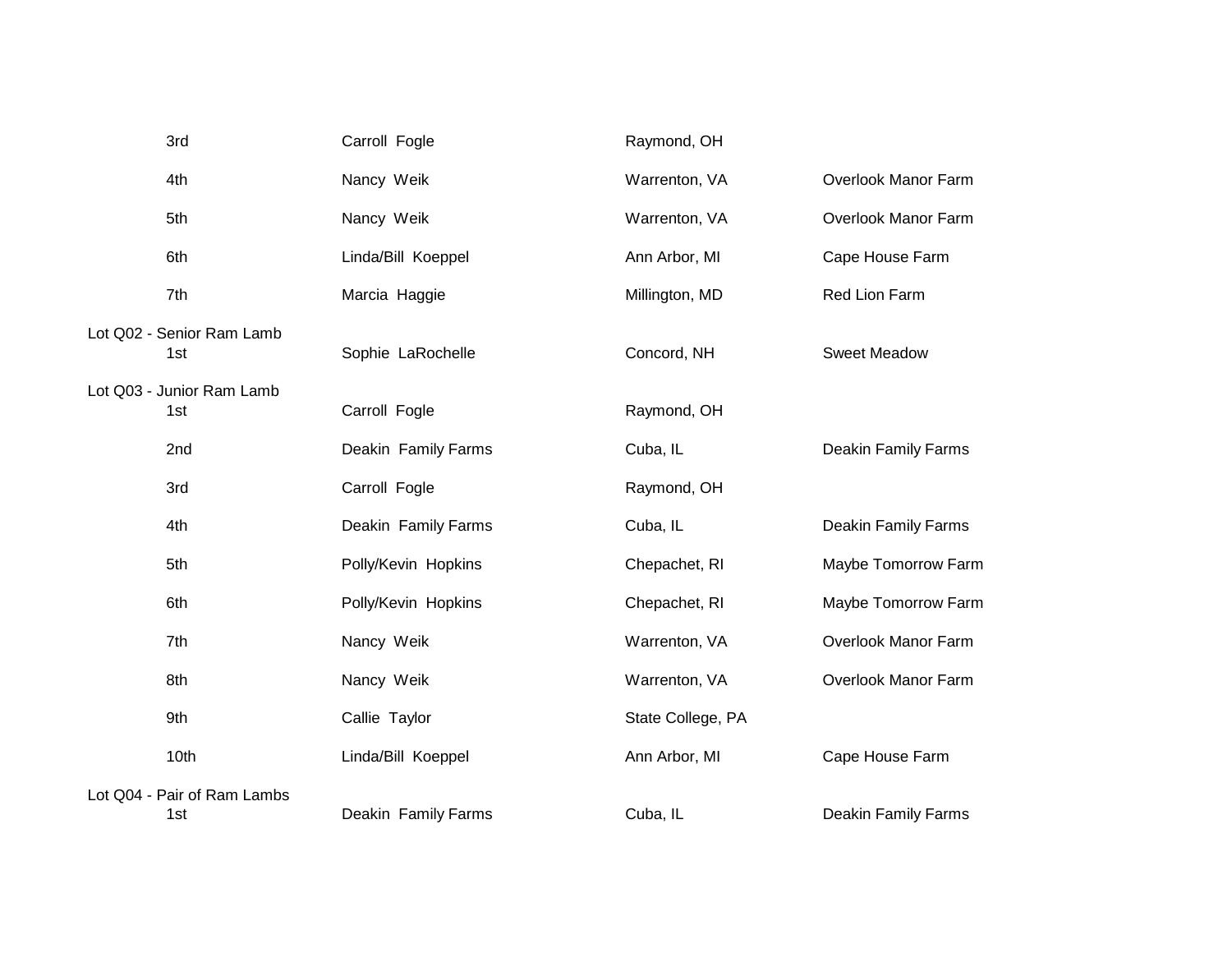| 2nd                                    | Carroll Fogle       | Raymond, OH       |                            |
|----------------------------------------|---------------------|-------------------|----------------------------|
| 3rd                                    | Polly/Kevin Hopkins | Chepachet, RI     | Maybe Tomorrow Farm        |
| Lot Q05 - Champion Ram<br>1st          | Deakin Family Farms | Cuba, IL          | <b>Deakin Family Farms</b> |
| Lot Q06 - Reserve Champion Ram<br>1st  | Carroll Fogle       | Raymond, OH       |                            |
| Lot Q07 - Yearling Ewe<br>1st          | Deakin Family Farms | Cuba, IL          | Deakin Family Farms        |
| 2nd                                    | Deakin Family Farms | Cuba, IL          | <b>Deakin Family Farms</b> |
| 3rd                                    | Carroll Fogle       | Raymond, OH       |                            |
| 4th                                    | Carroll Fogle       | Raymond, OH       |                            |
| 5th                                    | Callie Taylor       | State College, PA |                            |
| 6th                                    | Polly/Kevin Hopkins | Chepachet, RI     | Maybe Tomorrow Farm        |
| 7th                                    | Callie Taylor       | State College, PA |                            |
| 8th                                    | Polly/Kevin Hopkins | Chepachet, RI     | Maybe Tomorrow Farm        |
| 9th                                    | Nancy Weik          | Warrenton, VA     | Overlook Manor Farm        |
| 10th                                   | Sophie LaRochelle   | Concord, NH       | <b>Sweet Meadow</b>        |
| Lot Q08 - Pair of Yearling Ewes<br>1st | Deakin Family Farms | Cuba, IL          | <b>Deakin Family Farms</b> |
| 2nd                                    | Carroll Fogle       | Raymond, OH       |                            |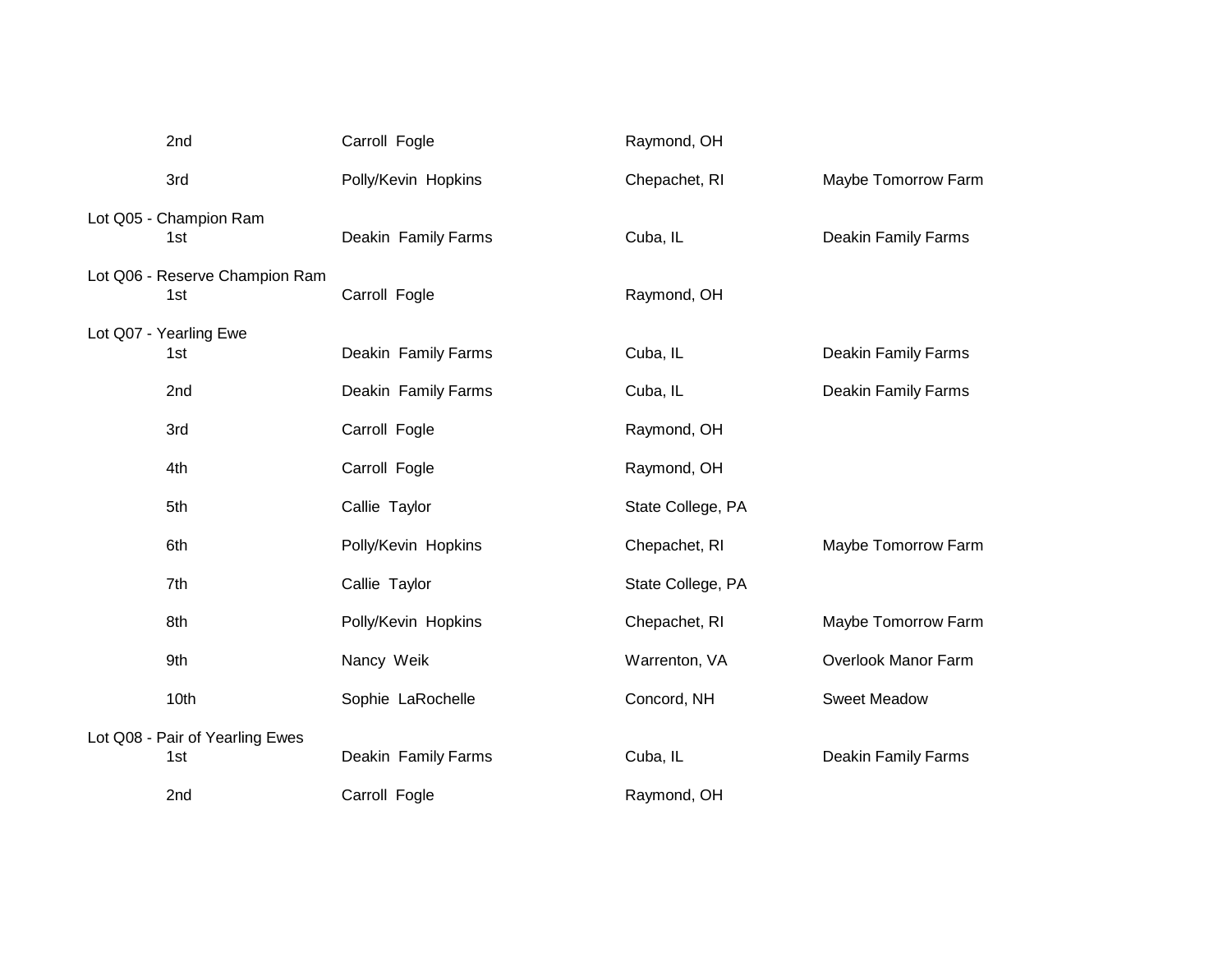| 3rd                              | Polly/Kevin Hopkins | Chepachet, RI     | Maybe Tomorrow Farm              |
|----------------------------------|---------------------|-------------------|----------------------------------|
| 4th                              | Callie Taylor       | State College, PA |                                  |
| 5th                              | Sophie LaRochelle   | Concord, NH       | <b>Sweet Meadow</b>              |
| 6th                              | Cathie Shiff        | Amissville, VA    | Wits End Farm                    |
| 7th                              | John & Kate Bostek  | Fairfield, PA     | Roclans                          |
| Lot Q09 - Senior Ewe Lamb<br>1st | Sophie LaRochelle   | Concord, NH       | <b>Sweet Meadow</b>              |
| 2nd                              | Sophie LaRochelle   | Concord, NH       | <b>Sweet Meadow</b>              |
| Lot Q10 - Junior Ewe Lamb<br>1st | Deakin Family Farms | Cuba, IL          | <b>Deakin Family Farms</b>       |
| 2nd                              | Carroll Fogle       | Raymond, OH       |                                  |
| 3rd                              | Deakin Family Farms | Cuba, IL          | Deakin Family Farms              |
| 4th                              | Nancy Weik          | Warrenton, VA     | Overlook Manor Farm              |
| 5th                              | Carroll Fogle       | Raymond, OH       |                                  |
| 6th                              | Polly/Kevin Hopkins | Chepachet, RI     | Maybe Tomorrow Farm              |
| 7th                              | Polly/Kevin Hopkins | Chepachet, RI     | Maybe Tomorrow Farm              |
| 8th                              | Nancy Weik          | Warrenton, VA     | Overlook Manor Farm              |
| 9th                              | Cathie Shiff        | Amissville, VA    | Wits End Farm                    |
| 10th                             | Cathie Shiff        | Amissville, VA    | Wits End Farm                    |
| 11th                             | Shelley Nussbaum    | Farmingdale, NJ   | <b>Nussbaums River Bend Farm</b> |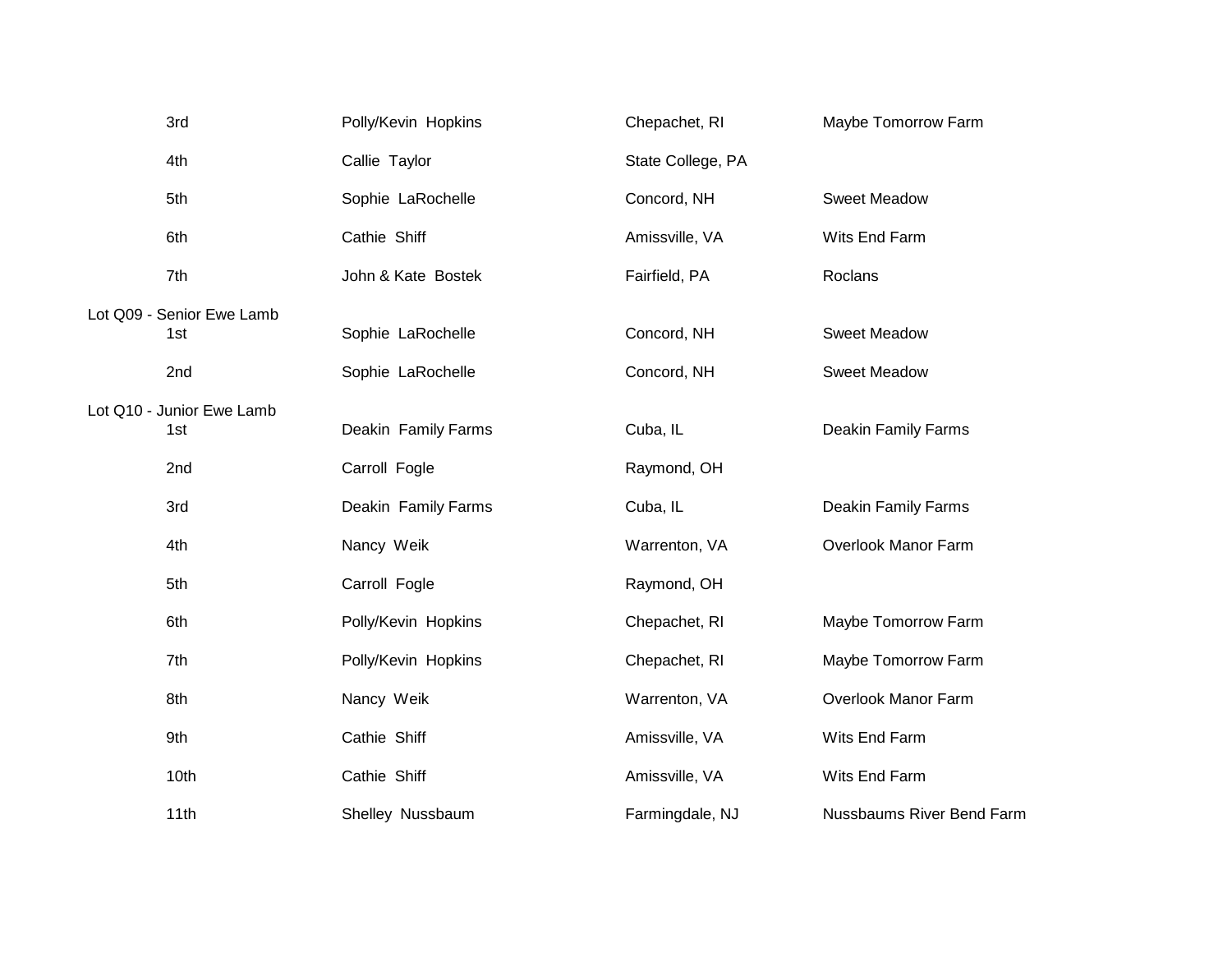## Lot Q11 - Pair of Ewe Lambs

| 1st                                   | Carroll Fogle         | Raymond, OH                             |                            |
|---------------------------------------|-----------------------|-----------------------------------------|----------------------------|
| 2nd                                   | Deakin Family Farms   | Cuba, IL                                | Deakin Family Farms        |
| 3rd                                   | Sophie LaRochelle     | Concord, NH                             | <b>Sweet Meadow</b>        |
| 4th                                   | Nancy Weik            | Warrenton, VA                           | Overlook Manor Farm        |
| 5th                                   | Polly/Kevin Hopkins   | Chepachet, RI                           | Maybe Tomorrow Farm        |
| 6th                                   | Cathie Shiff          | Amissville, VA                          | Wits End Farm              |
| Lot Q12 - Champion Ewe<br>1st         | Deakin Family Farms   | Cuba, IL                                | <b>Deakin Family Farms</b> |
| Lot Q13 - Reserve Champion Ewe<br>1st | Deakin Family Farms   | Cuba, IL                                | Deakin Family Farms        |
| Lot Q14 - Flock<br>1st                | Deakin Family Farms   | Cuba, IL                                | Deakin Family Farms        |
| 2nd                                   | Carroll Fogle         | Raymond, OH                             |                            |
| 3rd                                   | Sophie LaRochelle     | Concord, NH                             | <b>Sweet Meadow</b>        |
| 4th                                   | Polly/Kevin Hopkins   | Chepachet, RI                           | Maybe Tomorrow Farm        |
| Lot Q15 - Best Fleece<br>1st          | Linda/Bill Koeppel    | Ann Arbor, MI                           | Cape House Farm            |
|                                       |                       | <b>Class 8 - Black Border Leicester</b> |                            |
| Lot Q01 - Yearling Ram<br>1st         | <b>Tiffany Deakin</b> | Cuba, IL                                | Deakin Family Farms        |
| 2nd                                   | Nancy Weik            | Warrenton, VA                           | <b>Overlook Manor Farm</b> |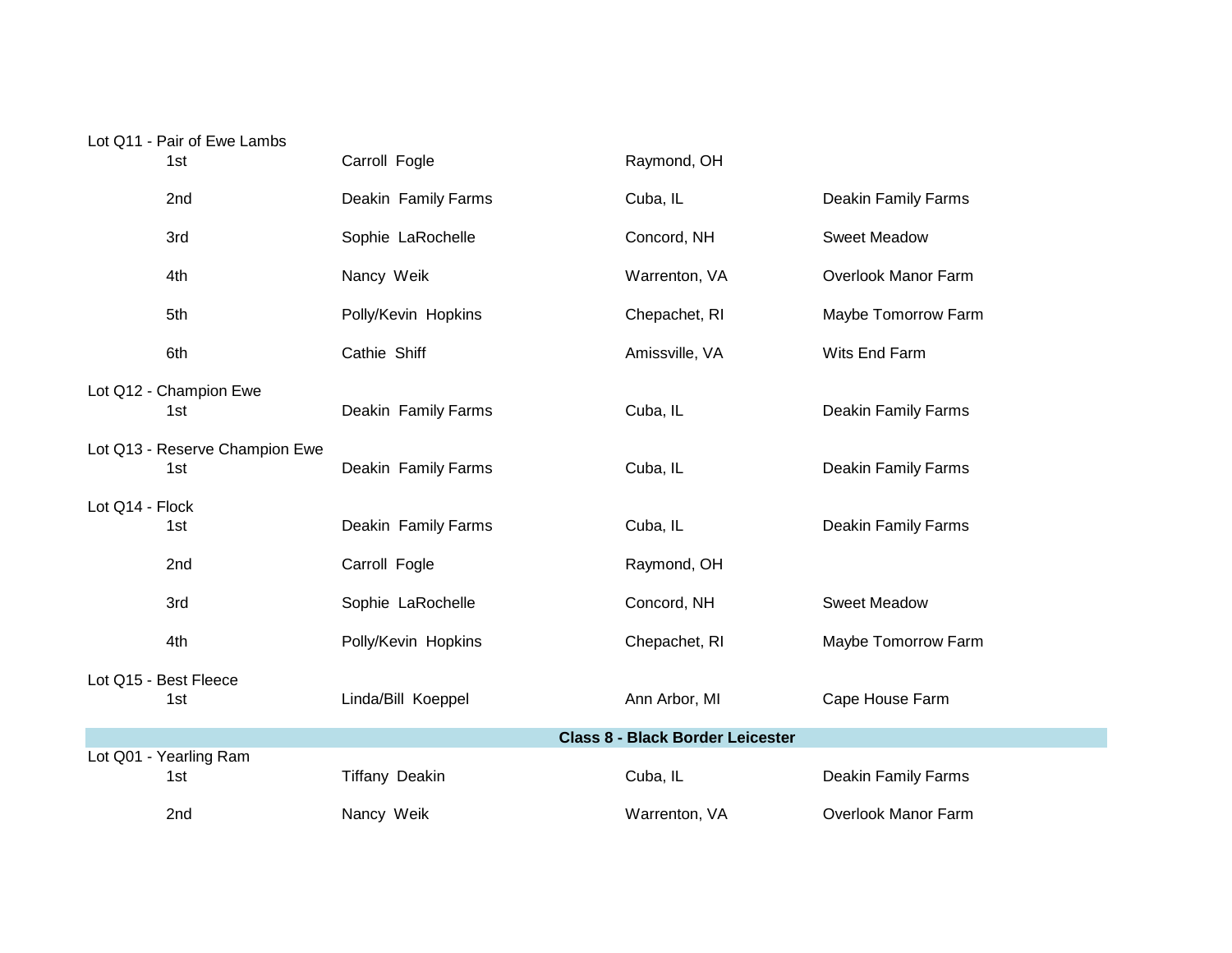| 3rd                         | Nancy Weik            | Warrenton, VA     | Overlook Manor Farm        |
|-----------------------------|-----------------------|-------------------|----------------------------|
| 4th                         | Sarah Jakeman         | Gloversville, NY  | Some Day Soon              |
| 5th                         | Lili Weik             | Warrenton, VA     |                            |
| 6th                         | Sarah Jakeman         | Gloversville, NY  | Some Day Soon              |
| 7th                         | Linda/Bill Koeppel    | Ann Arbor, MI     | Cape House Farm            |
| 8th                         | Linda/Bill Koeppel    | Ann Arbor, MI     | Cape House Farm            |
| 9th                         | Mallory Ketterer      | Bernville, PA     | Thistlehill                |
| 10th                        | Mallory Ketterer      | Bernville, PA     | Thistlehill                |
| 11th                        | Tami Russell          | Rutherfordton, NC | Triple R Farm              |
| Lot Q03 - Junior Ram Lamb   |                       |                   |                            |
| 1st                         | <b>Tiffany Deakin</b> | Cuba, IL          | <b>Deakin Family Farms</b> |
| 2nd                         | Linda/Bill Koeppel    | Ann Arbor, MI     | Cape House Farm            |
| 3rd                         | <b>Tiffany Deakin</b> | Cuba, IL          | <b>Deakin Family Farms</b> |
| 4th                         | Sarah Jakeman         | Gloversville, NY  | Some Day Soon              |
| 5th                         | Nancy Weik            | Warrenton, VA     | Overlook Manor Farm        |
| 6th                         | Sarah Jakeman         | Gloversville, NY  | Some Day Soon              |
| 7th                         | Nancy Weik            | Warrenton, VA     | Overlook Manor Farm        |
| Lot Q04 - Pair of Ram Lambs |                       |                   |                            |
| 1st                         | <b>Tiffany Deakin</b> | Cuba, IL          | Deakin Family Farms        |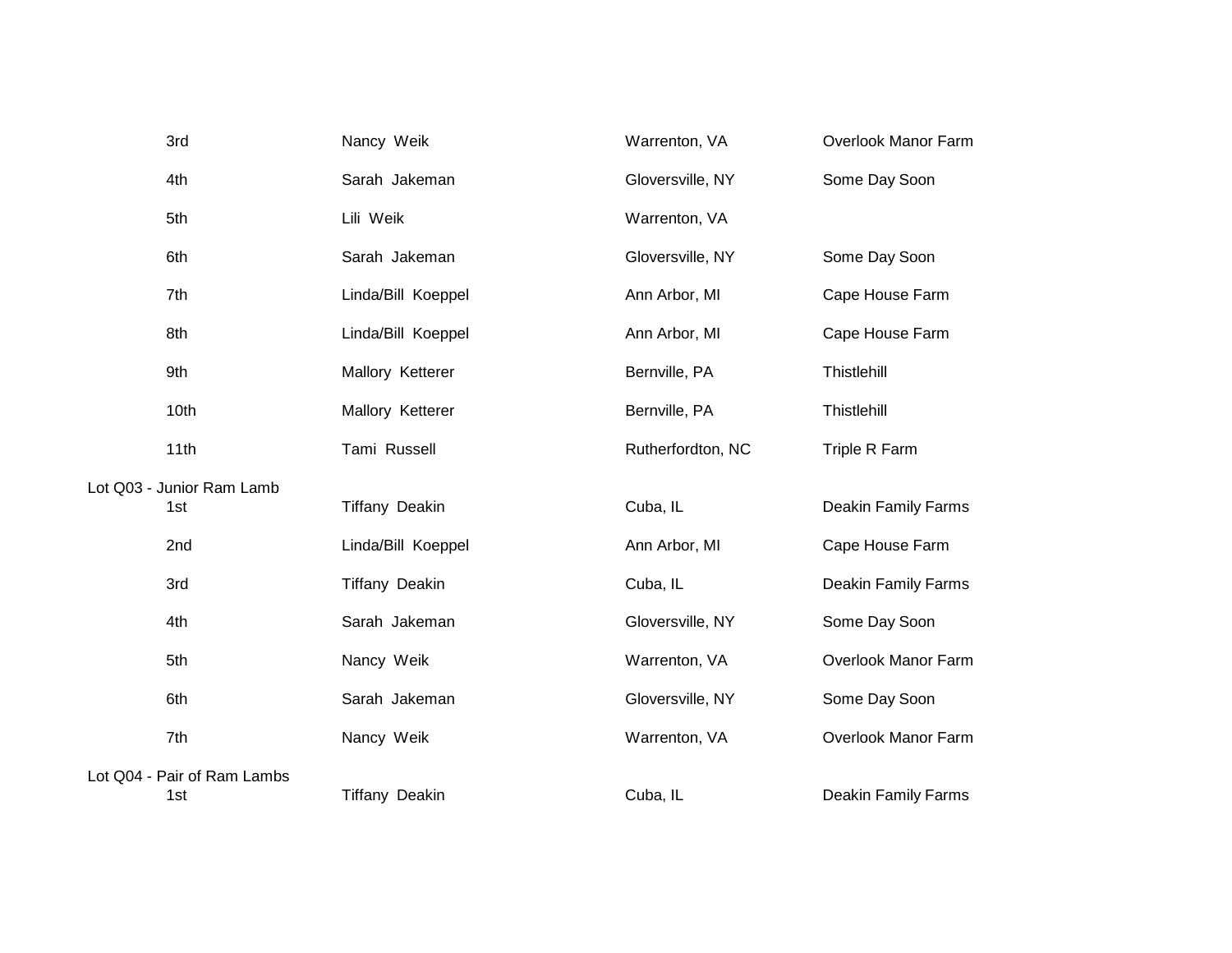| 2nd                                    | Sarah Jakeman         | Gloversville, NY | Some Day Soon              |
|----------------------------------------|-----------------------|------------------|----------------------------|
| 3rd                                    | Nancy Weik            | Warrenton, VA    | Overlook Manor Farm        |
| Lot Q05 - Champion Ram<br>1st          | <b>Tiffany Deakin</b> | Cuba, IL         | Deakin Family Farms        |
| Lot Q06 - Reserve Champion Ram<br>1st  | <b>Tiffany Deakin</b> | Cuba, IL         | Deakin Family Farms        |
| Lot Q07 - Yearling Ewe<br>1st          | <b>Tiffany Deakin</b> | Cuba, IL         | Deakin Family Farms        |
| 2 <sub>nd</sub>                        | Linda/Bill Koeppel    | Ann Arbor, MI    | Cape House Farm            |
| 3rd                                    | Nancy Weik            | Warrenton, VA    | Overlook Manor Farm        |
| 4th                                    | Linda/Bill Koeppel    | Ann Arbor, MI    | Cape House Farm            |
| 5th                                    | <b>Tiffany Deakin</b> | Cuba, IL         | <b>Deakin Family Farms</b> |
| 6th                                    | Sarah Jakeman         | Gloversville, NY | Some Day Soon              |
| 7th                                    | Nancy Weik            | Warrenton, VA    | Overlook Manor Farm        |
| 8th                                    | Cathie Shiff          | Amissville, VA   | Wits End Farm              |
| 9th                                    | Ben Wamsley           | Palmer, IL       | P-W Sheep Farm             |
| 10th                                   | Mallory Ketterer      | Bernville, PA    | Thistlehill                |
| 11th                                   | Ben Wamsley           | Palmer, IL       | P-W Sheep Farm             |
| 12th                                   | John & Kate Bostek    | Fairfield, PA    | Roclans                    |
| Lot Q08 - Pair of Yearling Ewes<br>1st | Linda/Bill Koeppel    | Ann Arbor, MI    | Cape House Farm            |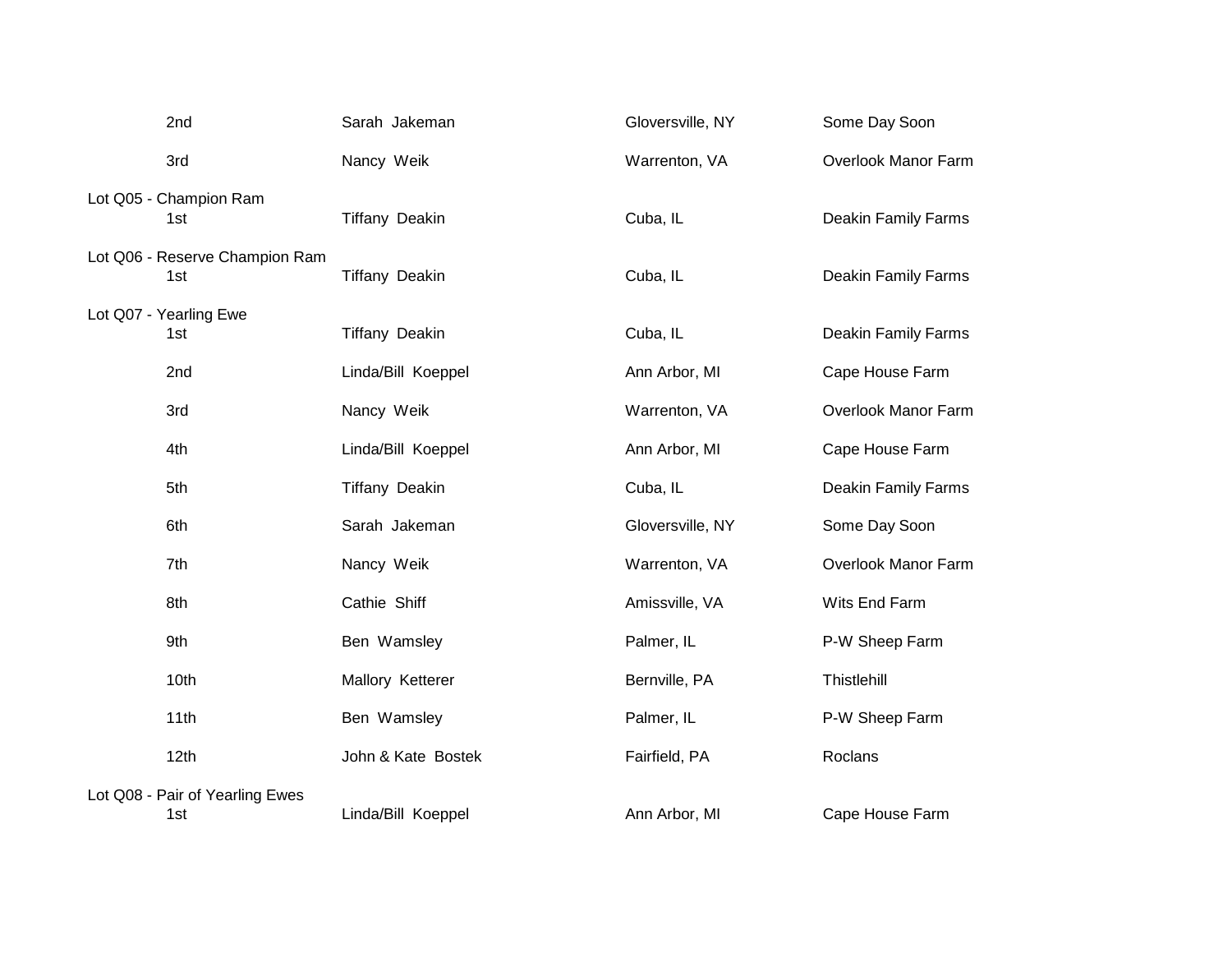| 2nd                         | Nancy Weik            | Warrenton, VA    | Overlook Manor Farm        |
|-----------------------------|-----------------------|------------------|----------------------------|
| 3rd                         | <b>Tiffany Deakin</b> | Cuba, IL         | Deakin Family Farms        |
| 4th                         | Sarah Jakeman         | Gloversville, NY | Some Day Soon              |
| 5th                         | Ben Wamsley           | Palmer, IL       | P-W Sheep Farm             |
| Lot Q10 - Junior Ewe Lamb   |                       |                  |                            |
| 1st                         | <b>Tiffany Deakin</b> | Cuba, IL         | Deakin Family Farms        |
| 2nd                         | <b>Tiffany Deakin</b> | Cuba, IL         | <b>Deakin Family Farms</b> |
| 3rd                         | Linda/Bill Koeppel    | Ann Arbor, MI    | Cape House Farm            |
| 4th                         | Shelley Nussbaum      | Farmingdale, NJ  | Nussbaums River Bend Farm  |
| 5th                         | Linda/Bill Koeppel    | Ann Arbor, MI    | Cape House Farm            |
| 6th                         | Nancy Weik            | Warrenton, VA    | Overlook Manor Farm        |
| 7th                         | Nancy Weik            | Warrenton, VA    | Overlook Manor Farm        |
| 8th                         | Shelley Nussbaum      | Farmingdale, NJ  | Nussbaums River Bend Farm  |
| Lot Q11 - Pair of Ewe Lambs |                       |                  |                            |
| 1st                         | <b>Tiffany Deakin</b> | Cuba, IL         | Deakin Family Farms        |
| 2nd                         | Linda/Bill Koeppel    | Ann Arbor, MI    | Cape House Farm            |
| 3rd                         | Nancy Weik            | Warrenton, VA    | Overlook Manor Farm        |
| 4th                         | Shelley Nussbaum      | Farmingdale, NJ  | Nussbaums River Bend Farm  |
| Lot Q12 - Champion Ewe      |                       |                  |                            |
| 1st                         | <b>Tiffany Deakin</b> | Cuba, IL         | Deakin Family Farms        |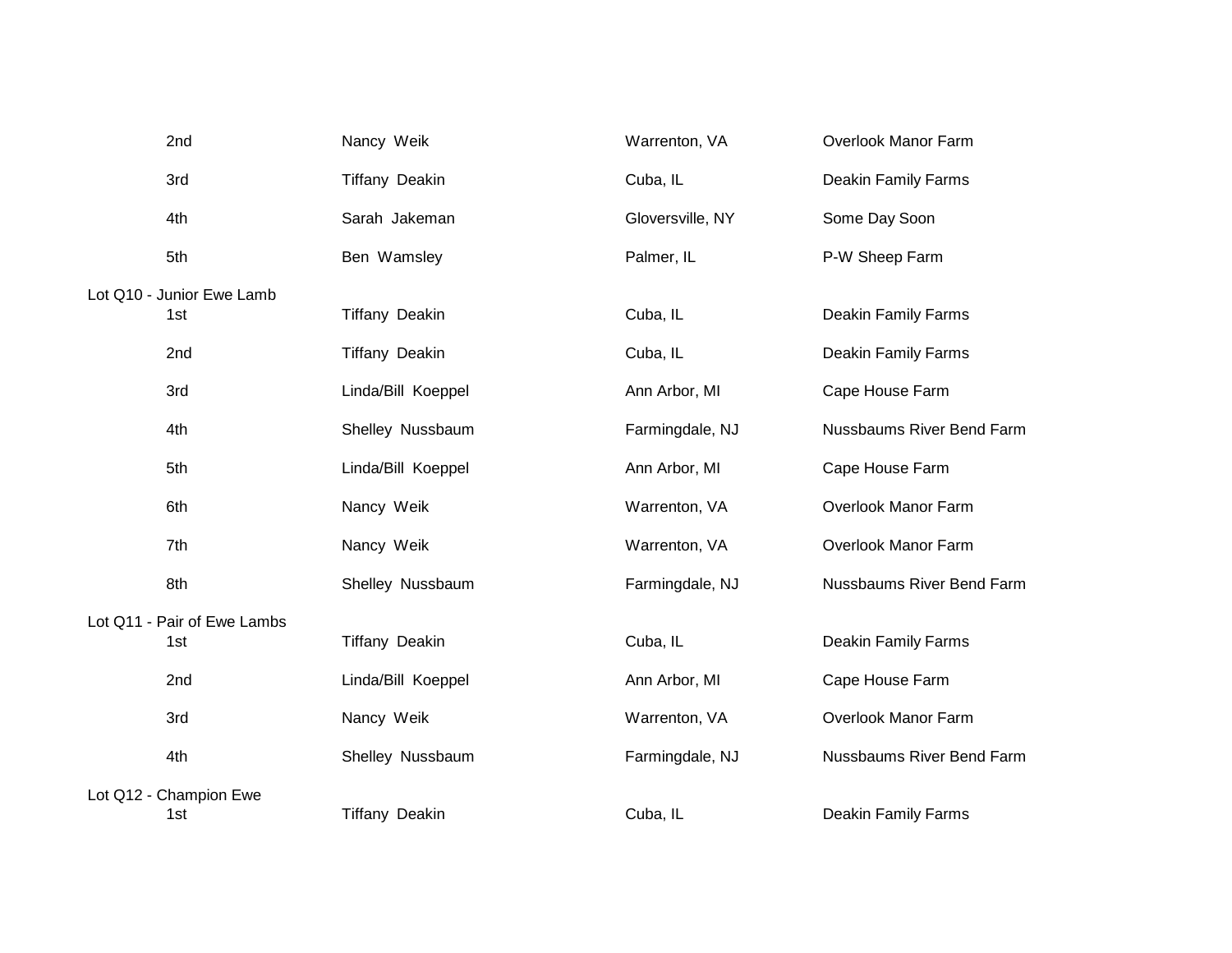|                 | Lot Q13 - Reserve Champion Ewe<br>1st | <b>Tiffany Deakin</b> | Cuba, IL                    | <b>Deakin Family Farms</b>       |
|-----------------|---------------------------------------|-----------------------|-----------------------------|----------------------------------|
| Lot Q14 - Flock |                                       |                       |                             |                                  |
|                 | 1st                                   | <b>Tiffany Deakin</b> | Cuba, IL                    | <b>Deakin Family Farms</b>       |
|                 | 2nd                                   | Linda/Bill Koeppel    | Ann Arbor, MI               | Cape House Farm                  |
|                 | 3rd                                   | Nancy Weik            | Warrenton, VA               | Overlook Manor Farm              |
|                 | Lot Q15 - Best Fleece<br>1st          | Linda/Bill Koeppel    | Ann Arbor, MI               | Cape House Farm                  |
|                 |                                       |                       | <b>Class 9 - Corriedale</b> |                                  |
|                 | Lot Q01 - Yearling Ram<br>1st         | Ben & Mary Bow        | Annville, PA                | Locust Ridge                     |
|                 | 2nd                                   | Ruth Hartman          | Limekiln, PA                | <b>Limekiln Farm Corriedales</b> |
|                 | 3rd                                   | Ben & Mary Bow        | Annville, PA                | Locust Ridge                     |
|                 | 4th                                   | Wes Marquis           | Danboro, PA                 | Maplewood Farm                   |
|                 | 5th                                   | Douglas J Brewer      | Woodbine, MD                | <b>BB Farm</b>                   |
|                 | 6th                                   | Douglas J Brewer      | Woodbine, MD                | <b>BB Farm</b>                   |
|                 | 7th                                   | Geoffrey A Ruppert    | Fairfield, PA               | Rupperts corriedales             |
|                 | 8th                                   | Geoffrey A Ruppert    | Fairfield, PA               | Rupperts corriedales             |
|                 | Lot Q02 - Senior Ram Lamb<br>1st      | Ruth Hartman          | Limekiln, PA                | <b>Limekiln Farm Corriedales</b> |
|                 | 2nd                                   | Ruth Hartman          | Limekiln, PA                | <b>Limekiln Farm Corriedales</b> |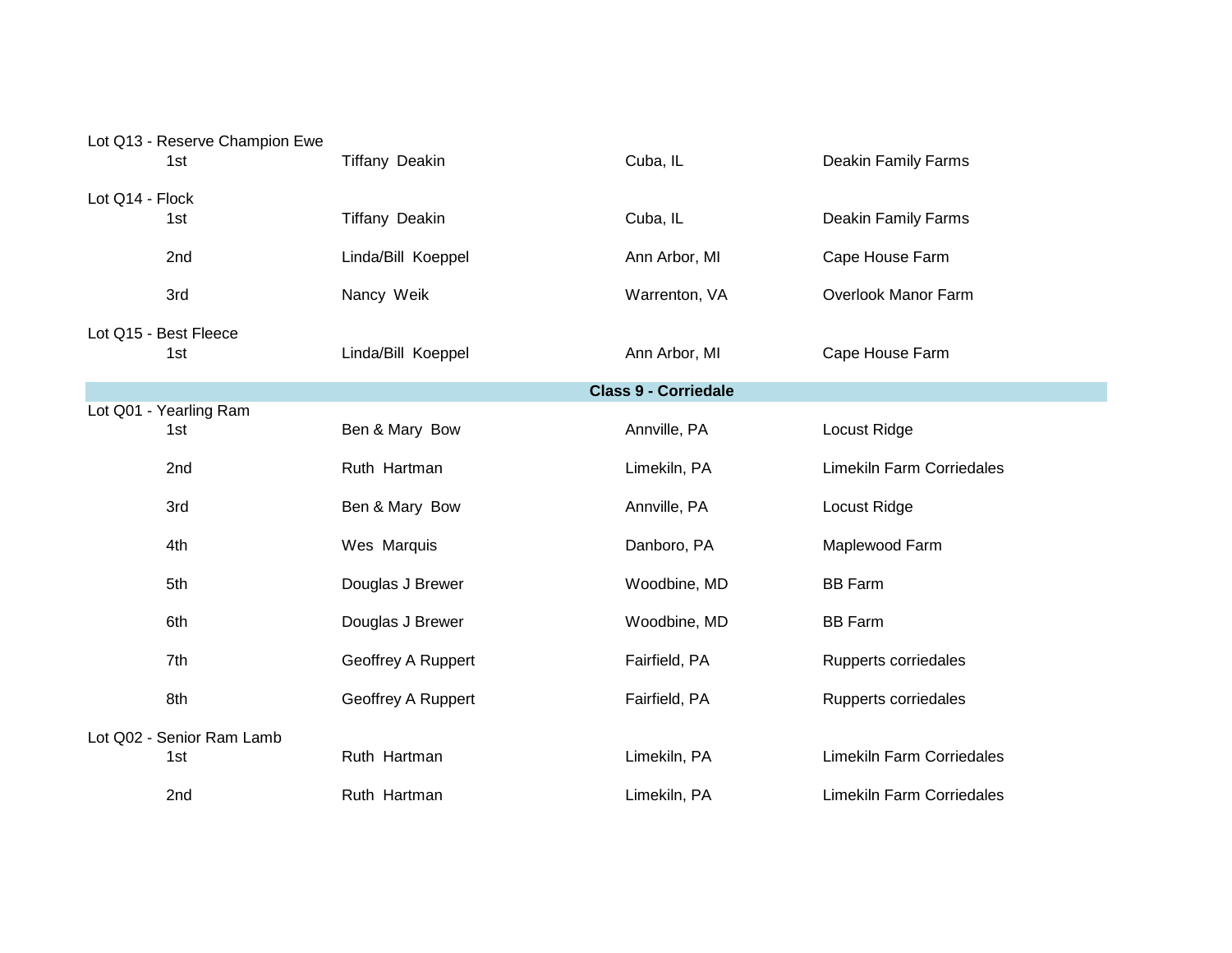| Lot Q03 - Junior Ram Lamb             |                |              |                                  |
|---------------------------------------|----------------|--------------|----------------------------------|
| 1st                                   | Ben & Mary Bow | Annville, PA | Locust Ridge                     |
| 2nd                                   | Ben & Mary Bow | Annville, PA | Locust Ridge                     |
| 3rd                                   | Wes Marquis    | Danboro, PA  | Maplewood Farm                   |
| 4th                                   | Lovell         | Linden, PA   | Lovell's Maple Spring Farm       |
| 5th                                   | Lovell         | Linden, PA   | Lovell's Maple Spring Farm       |
| Lot Q04 - Pair of Ram Lambs           |                |              |                                  |
| 1st                                   | Ruth Hartman   | Limekiln, PA | <b>Limekiln Farm Corriedales</b> |
| 2nd                                   | Ben & Mary Bow | Annville, PA | Locust Ridge                     |
| 3rd                                   | Lovell         | Linden, PA   | Lovell's Maple Spring Farm       |
|                                       |                |              |                                  |
| Lot Q05 - Champion Ram<br>1st         | Ben & Mary Bow | Annville, PA | Locust Ridge                     |
|                                       |                |              |                                  |
| Lot Q06 - Reserve Champion Ram<br>1st | Ruth Hartman   | Limekiln, PA | <b>Limekiln Farm Corriedales</b> |
| Lot Q07 - Yearling Ewe                |                |              |                                  |
| 1st                                   | Ruth Hartman   | Limekiln, PA | <b>Limekiln Farm Corriedales</b> |
| 2nd                                   | Ben & Mary Bow | Annville, PA | Locust Ridge                     |
| 3rd                                   | Ben & Mary Bow | Annville, PA | Locust Ridge                     |
| 4th                                   | Lovell         | Linden, PA   | Lovell's Maple Spring Farm       |
| 5th                                   | Lovell         | Linden, PA   | Lovell's Maple Spring Farm       |
| 6th                                   | Ben Marquis    | Danboro, PA  | Maplewood Farm                   |
|                                       |                |              |                                  |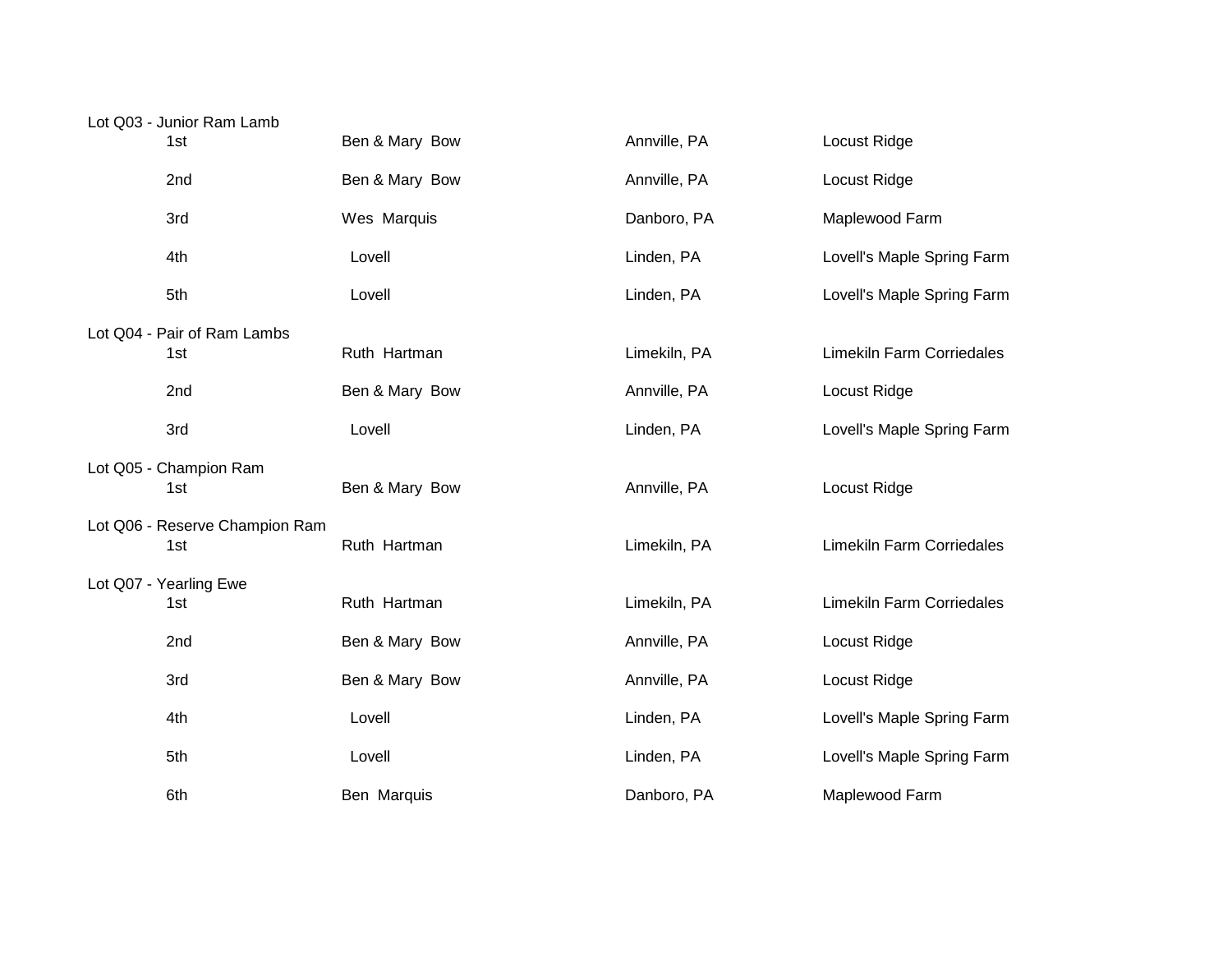| 7th                             | Douglas J Brewer   | Woodbine, MD  | <b>BB Farm</b>                   |
|---------------------------------|--------------------|---------------|----------------------------------|
| 8th                             | Douglas J Brewer   | Woodbine, MD  | <b>BB Farm</b>                   |
| 9th                             | Geoffrey A Ruppert | Fairfield, PA | Rupperts corriedales             |
| 10th                            | Geoffrey A Ruppert | Fairfield, PA | Rupperts corriedales             |
| Lot Q08 - Pair of Yearling Ewes |                    |               |                                  |
| 1st                             | Ben & Mary Bow     | Annville, PA  | Locust Ridge                     |
| 2nd                             | Lovell             | Linden, PA    | Lovell's Maple Spring Farm       |
| 3rd                             | Douglas J Brewer   | Woodbine, MD  | <b>BB Farm</b>                   |
| 4th                             | Geoffrey A Ruppert | Fairfield, PA | Rupperts corriedales             |
| Lot Q09 - Senior Ewe Lamb       |                    |               |                                  |
| 1st                             | Ruth Hartman       | Limekiln, PA  | <b>Limekiln Farm Corriedales</b> |
| 2nd                             | Ruth Hartman       | Limekiln, PA  | <b>Limekiln Farm Corriedales</b> |
| Lot Q10 - Junior Ewe Lamb       |                    |               |                                  |
| 1st                             | Ben & Mary Bow     | Annville, PA  | Locust Ridge                     |
| 2nd                             | Ben & Mary Bow     | Annville, PA  | Locust Ridge                     |
| 3rd                             | Lovell             | Linden, PA    | Lovell's Maple Spring Farm       |
| 4th                             | Lovell             | Linden, PA    | Lovell's Maple Spring Farm       |
| Lot Q11 - Pair of Ewe Lambs     |                    |               |                                  |
| 1st                             | Ruth Hartman       | Limekiln, PA  | Limekiln Farm Corriedales        |
| 2nd                             | Ben & Mary Bow     | Annville, PA  | Locust Ridge                     |
| 3rd                             | Lovell             | Linden, PA    | Lovell's Maple Spring Farm       |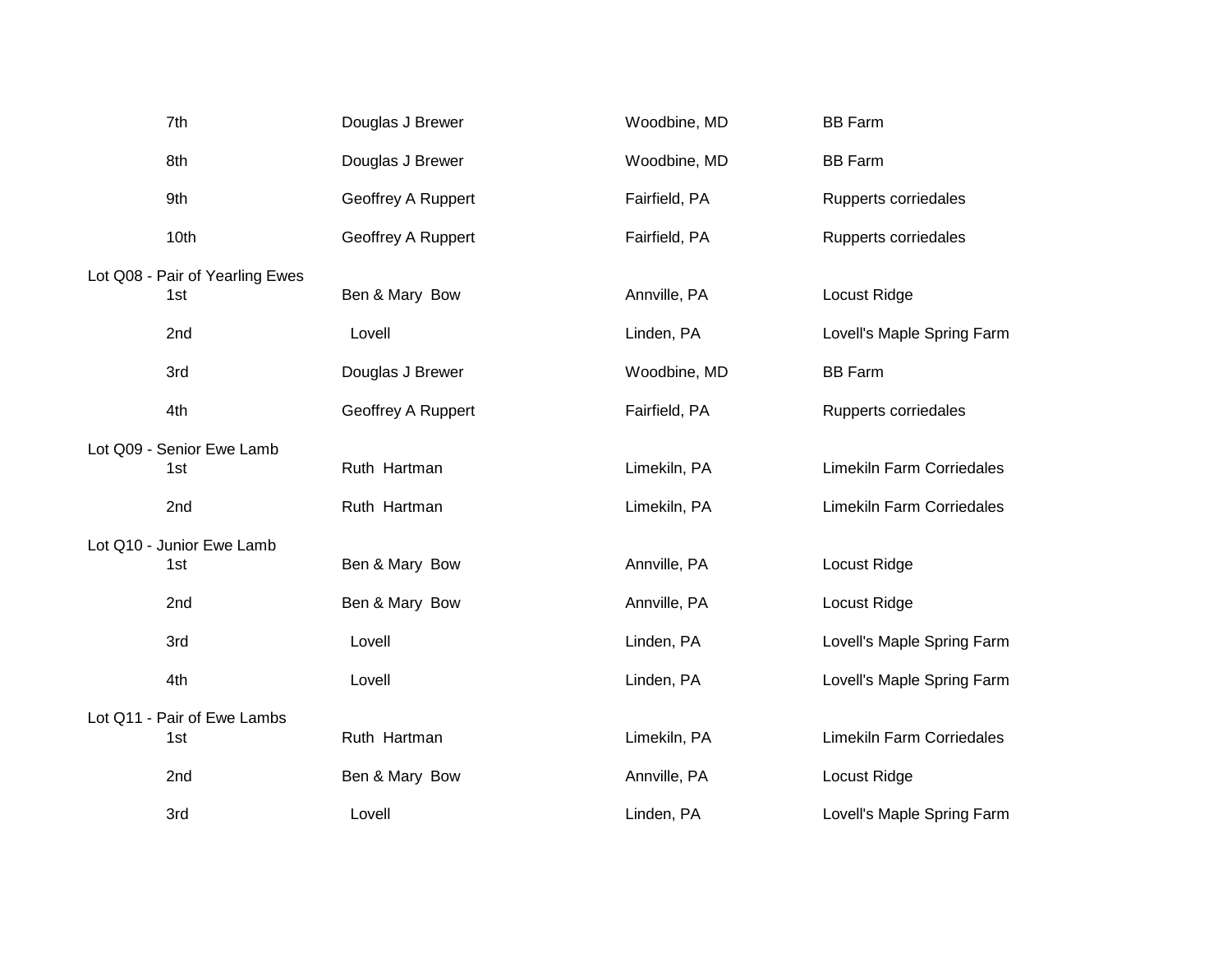|                 | Lot Q12 - Champion Ewe<br>1st         | Ruth Hartman       | Limekiln, PA               | <b>Limekiln Farm Corriedales</b> |
|-----------------|---------------------------------------|--------------------|----------------------------|----------------------------------|
|                 | Lot Q13 - Reserve Champion Ewe<br>1st | Ben & Mary Bow     | Annville, PA               | Locust Ridge                     |
| Lot Q14 - Flock | 1st                                   | Ben & Mary Bow     | Annville, PA               | Locust Ridge                     |
|                 | 2nd                                   | Lovell             | Linden, PA                 | Lovell's Maple Spring Farm       |
|                 | Lot Q15 - Best Fleece<br>1st          | Geoffrey A Ruppert | Fairfield, PA              | Rupperts corriedales             |
|                 |                                       |                    | <b>Class 10 - Cotswold</b> |                                  |
|                 | Lot Q01 - Yearling Ram<br>1st         | BearHill Farm      | Norco, CA                  | <b>Bearhill Farm</b>             |
|                 | 2nd                                   | Christine Crossman | Whitehall, NY              | Ewetopia Farm                    |
|                 | 3rd                                   | Alexandra Rogers   | Lafayette, NJ              | <b>Harmony Valley</b>            |
|                 | 4th                                   | Christine Crossman | Whitehall, NY              | Ewetopia Farm                    |
|                 | Lot Q03 - Junior Ram Lamb             |                    |                            |                                  |
|                 | 1st                                   | Christine Crossman | Whitehall, NY              | Ewetopia Farm                    |
|                 | 2nd                                   | BearHill Farm      | Norco, CA                  | <b>Bearhill Farm</b>             |
|                 | 3rd                                   | Christine Crossman | Whitehall, NY              | Ewetopia Farm                    |
|                 | 4th                                   | BearHill Farm      | Norco, CA                  | <b>Bearhill Farm</b>             |
|                 | Lot Q04 - Pair of Ram Lambs<br>1st    | Christine Crossman | Whitehall, NY              | Ewetopia Farm                    |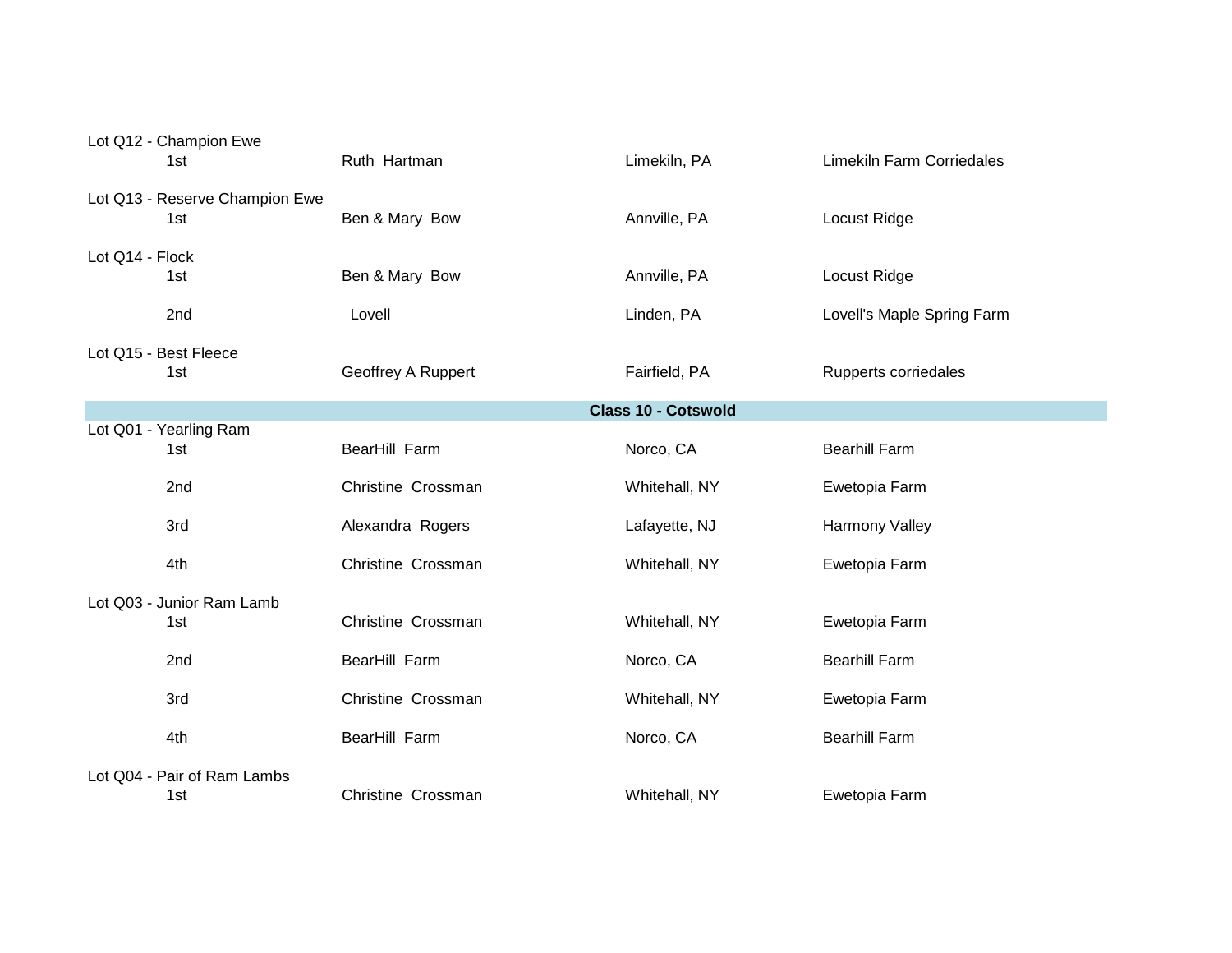| 2nd                                    | BearHill Farm      | Norco, CA     | <b>Bearhill Farm</b> |
|----------------------------------------|--------------------|---------------|----------------------|
| Lot Q05 - Champion Ram<br>1st          | BearHill Farm      | Norco, CA     | <b>Bearhill Farm</b> |
| Lot Q06 - Reserve Champion Ram<br>1st  | Christine Crossman | Whitehall, NY | Ewetopia Farm        |
| Lot Q07 - Yearling Ewe<br>1st          | Christine Crossman | Whitehall, NY | Ewetopia Farm        |
| 2nd                                    | BearHill Farm      | Norco, CA     | <b>Bearhill Farm</b> |
| 3rd                                    | Christine Crossman | Whitehall, NY | Ewetopia Farm        |
| 4th                                    | BearHill Farm      | Norco, CA     | <b>Bearhill Farm</b> |
| 5th                                    | Alexandra Rogers   | Lafayette, NJ | Harmony Valley       |
| 6th                                    | Lynne Updegrove    | Lincoln, VA   | Davlin Farm          |
| 7th                                    | Alexandra Rogers   | Lafayette, NJ | Harmony Valley       |
| 8th                                    | Lynne Updegrove    | Lincoln, VA   | Davlin Farm          |
| Lot Q08 - Pair of Yearling Ewes<br>1st | Christine Crossman | Whitehall, NY | Ewetopia Farm        |
| 2nd                                    | BearHill Farm      | Norco, CA     | <b>Bearhill Farm</b> |
| 3rd                                    | Alexandra Rogers   | Lafayette, NJ | Harmony Valley       |
| 4th                                    | Lynne Updegrove    | Lincoln, VA   | Davlin Farm          |
| Lot Q10 - Junior Ewe Lamb<br>1st       | Christine Crossman | Whitehall, NY | Ewetopia Farm        |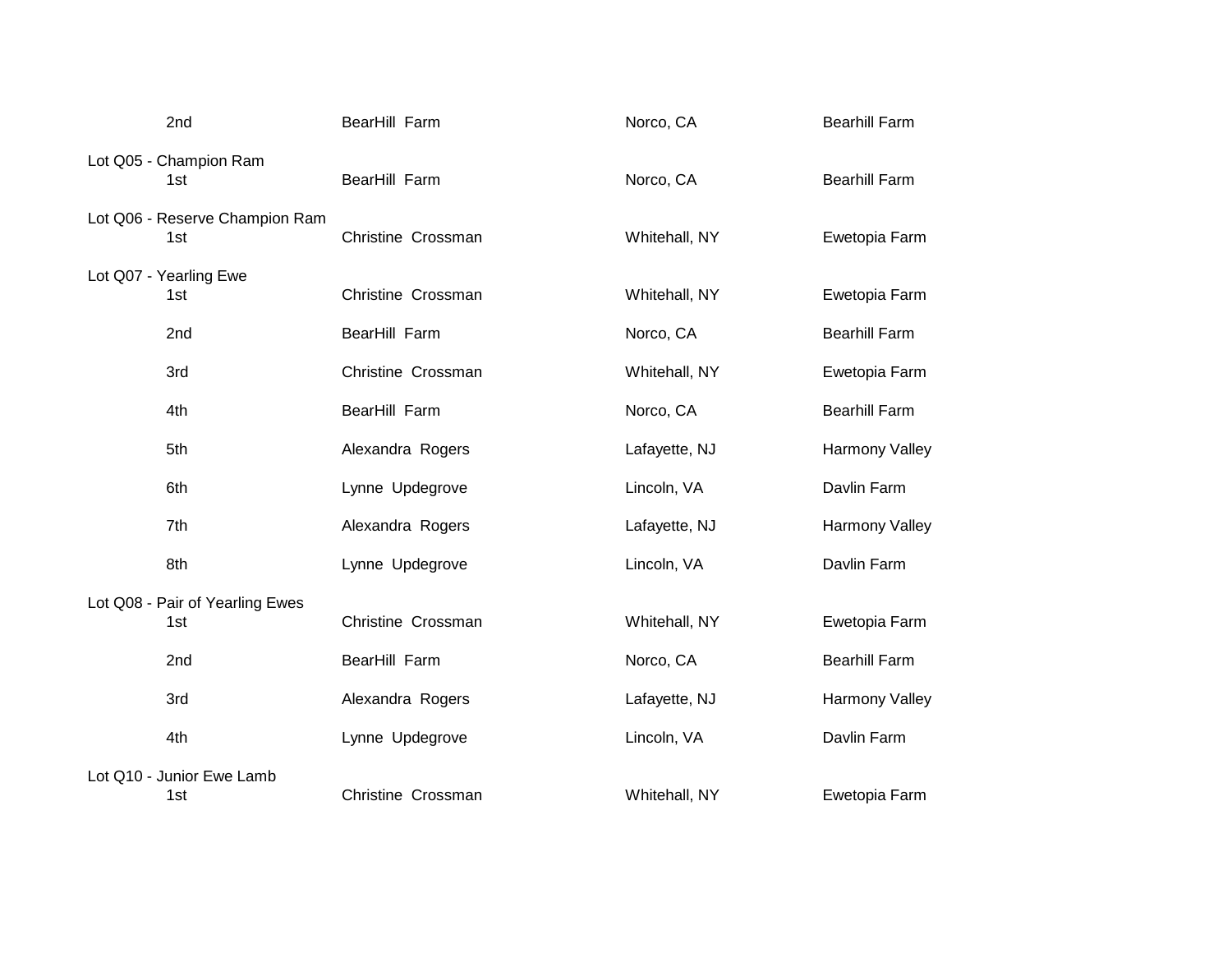| 2nd                                   | Christine Crossman | Whitehall, NY    | Ewetopia Farm        |
|---------------------------------------|--------------------|------------------|----------------------|
| 3rd                                   | BearHill Farm      | Norco, CA        | <b>Bearhill Farm</b> |
| 4th                                   | William A Reynolds | Ringoes, NJ      |                      |
| 5th                                   | Alexandra Rogers   | Lafayette, NJ    | Harmony Valley       |
| 6th                                   | BearHill Farm      | Norco, CA        | <b>Bearhill Farm</b> |
| 7th                                   | Alexandra Rogers   | Lafayette, NJ    | Harmony Valley       |
| Lot Q11 - Pair of Ewe Lambs<br>1st    | Christine Crossman | Whitehall, NY    | Ewetopia Farm        |
| 2 <sub>nd</sub>                       | Alexandra Rogers   | Lafayette, NJ    | Harmony Valley       |
| 3rd                                   | BearHill Farm      | Norco, CA        | <b>Bearhill Farm</b> |
| Lot Q12 - Champion Ewe<br>1st         | Christine Crossman | Whitehall, NY    | Ewetopia Farm        |
| Lot Q13 - Reserve Champion Ewe<br>1st | Christine Crossman | Whitehall, NY    | Ewetopia Farm        |
| Lot Q14 - Flock<br>1st                | Christine Crossman | Whitehall, NY    | Ewetopia Farm        |
| 2nd                                   | BearHill Farm      | Norco, CA        | <b>Bearhill Farm</b> |
| 3rd                                   | Alexandra Rogers   | Lafayette, NJ    | Harmony Valley       |
| Lot Q15 - Best Fleece<br>1st          | Christine Crossman | Whitehall, NY    | Ewetopia Farm        |
|                                       |                    | Class 11 - Jacob |                      |
| Lot Q01 - Yearling Ram                |                    |                  |                      |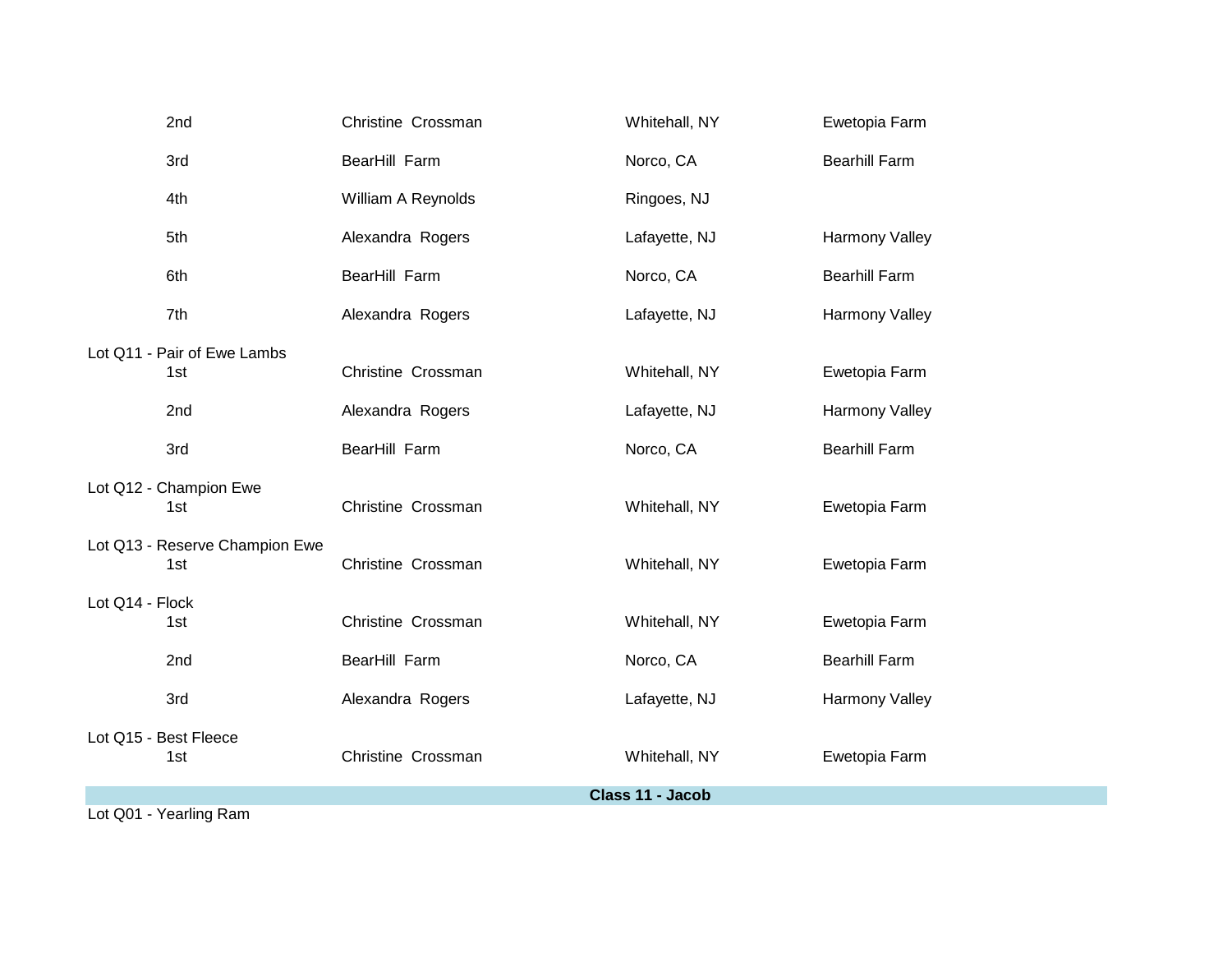| 1st                         |                                | Royal Unzicker    | Sellersville, PA | Ivy Brook Meadow        |
|-----------------------------|--------------------------------|-------------------|------------------|-------------------------|
| 2nd                         |                                | Roy/Karen Deppa   | Brookeville, MD  | Poplar Spring Farm      |
| 3rd                         |                                | Garrett Suhr      | Brookeville, MD  | Poplar Spring Farm      |
| 4th                         |                                | Royal Unzicker    | Sellersville, PA | Ivy Brook Meadow        |
| Lot Q03 - Junior Ram Lamb   |                                |                   |                  |                         |
| 1st                         |                                | Royal Unzicker    | Sellersville, PA | <b>Ivy Brook Meadow</b> |
| 2nd                         |                                | Royal Unzicker    | Sellersville, PA | Ivy Brook Meadow        |
| 3rd                         |                                | Roy/Karen Deppa   | Brookeville, MD  | Poplar Spring Farm      |
| 4th                         |                                | Garrett Suhr      | Brookeville, MD  | Poplar Spring Farm      |
| 5th                         |                                | Roy/Karen Deppa   | Brookeville, MD  | Poplar Spring Farm      |
| Lot Q04 - Pair of Ram Lambs |                                |                   |                  |                         |
| 1st                         |                                | Royal Unzicker    | Sellersville, PA | Ivy Brook Meadow        |
| Lot Q05 - Champion Ram      |                                |                   |                  |                         |
| 1st                         |                                | Royal Unzicker    | Sellersville, PA | <b>Ivy Brook Meadow</b> |
|                             | Lot Q06 - Reserve Champion Ram |                   |                  |                         |
| 1st                         |                                | Roy/Karen Deppa   | Brookeville, MD  | Poplar Spring Farm      |
| Lot Q07 - Yearling Ewe      |                                |                   |                  |                         |
| 1st                         |                                | Royal Unzicker    | Sellersville, PA | Ivy Brook Meadow        |
| 2nd                         |                                | David Unzicker    | Perkasie, PA     | <b>Longleaf Hills</b>   |
| 3rd                         |                                | Rebecca Herriotts | Glenwood, MD     | Happy Hats Farm         |
| 4th                         |                                | Rebecca Herriotts | Glenwood, MD     | Happy Hats Farm         |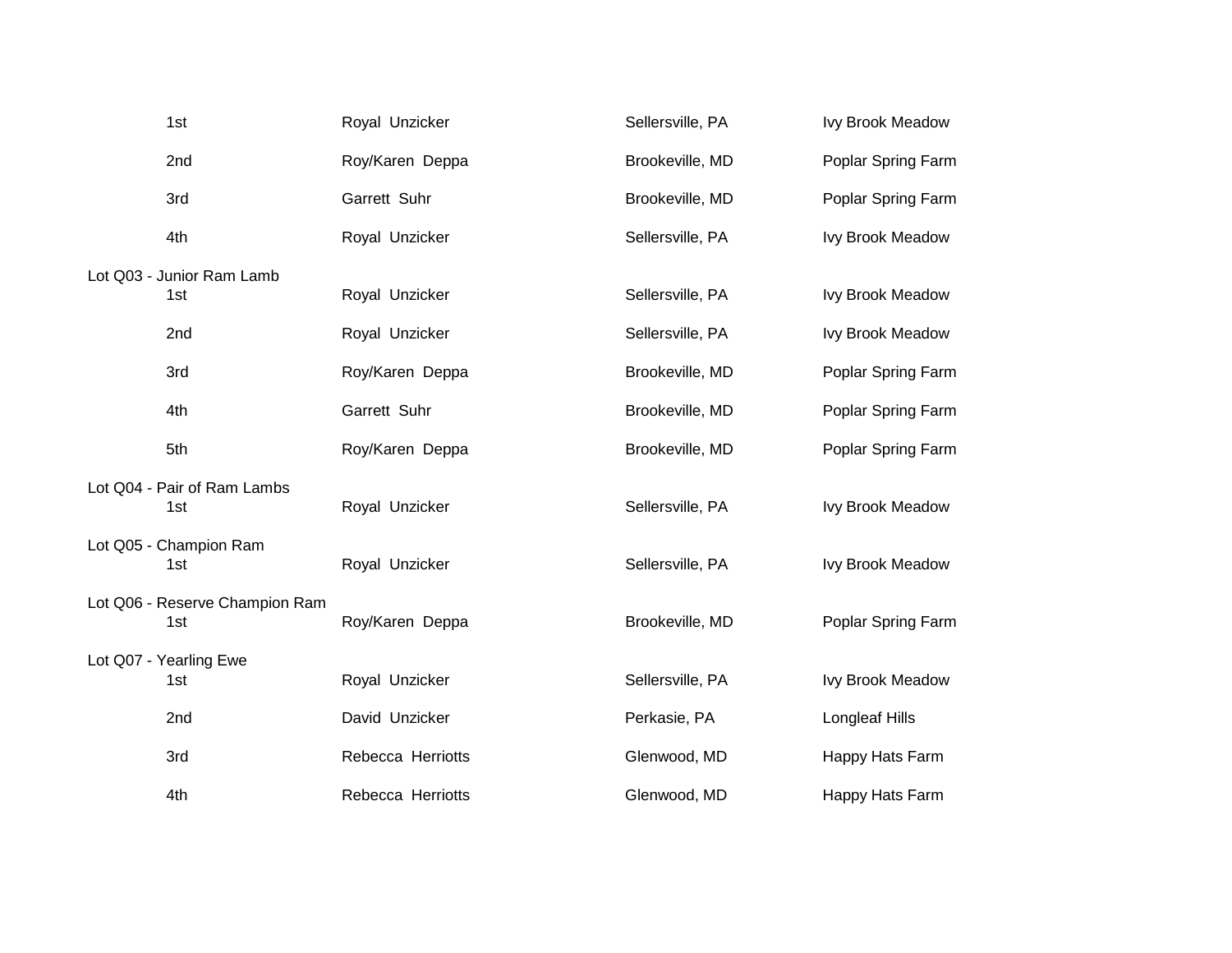|                 | 5th                             | David Unzicker    | Perkasie, PA     | Longleaf Hills          |
|-----------------|---------------------------------|-------------------|------------------|-------------------------|
|                 | 6th                             | Royal Unzicker    | Sellersville, PA | Ivy Brook Meadow        |
|                 | Lot Q08 - Pair of Yearling Ewes |                   |                  |                         |
|                 | 1st                             | David Unzicker    | Perkasie, PA     | <b>Longleaf Hills</b>   |
|                 | 2nd                             | Rebecca Herriotts | Glenwood, MD     | Happy Hats Farm         |
|                 | 3rd                             | Royal Unzicker    | Sellersville, PA | Ivy Brook Meadow        |
|                 | Lot Q10 - Junior Ewe Lamb       |                   |                  |                         |
|                 | 1st                             | Royal Unzicker    | Sellersville, PA | Ivy Brook Meadow        |
|                 | 2nd                             | David Unzicker    | Perkasie, PA     | <b>Longleaf Hills</b>   |
|                 | 3rd                             | David Unzicker    | Perkasie, PA     | Longleaf Hills          |
|                 | 4th                             | Roy/Karen Deppa   | Brookeville, MD  | Poplar Spring Farm      |
|                 | 5th                             | Royal Unzicker    | Sellersville, PA | Ivy Brook Meadow        |
|                 | Lot Q11 - Pair of Ewe Lambs     |                   |                  |                         |
|                 | 1st                             | David Unzicker    | Perkasie, PA     | <b>Longleaf Hills</b>   |
|                 | 2nd                             | Royal Unzicker    | Sellersville, PA | <b>Ivy Brook Meadow</b> |
|                 | Lot Q12 - Champion Ewe          |                   |                  |                         |
|                 | 1st                             | Royal Unzicker    | Sellersville, PA | <b>Ivy Brook Meadow</b> |
|                 | Lot Q13 - Reserve Champion Ewe  |                   |                  |                         |
|                 | 1st                             | David Unzicker    | Perkasie, PA     | Longleaf Hills          |
| Lot Q14 - Flock |                                 |                   |                  |                         |
|                 | 1st                             | Royal Unzicker    | Sellersville, PA | Ivy Brook Meadow        |
|                 |                                 |                   |                  |                         |

Lot Q15 - Best Fleece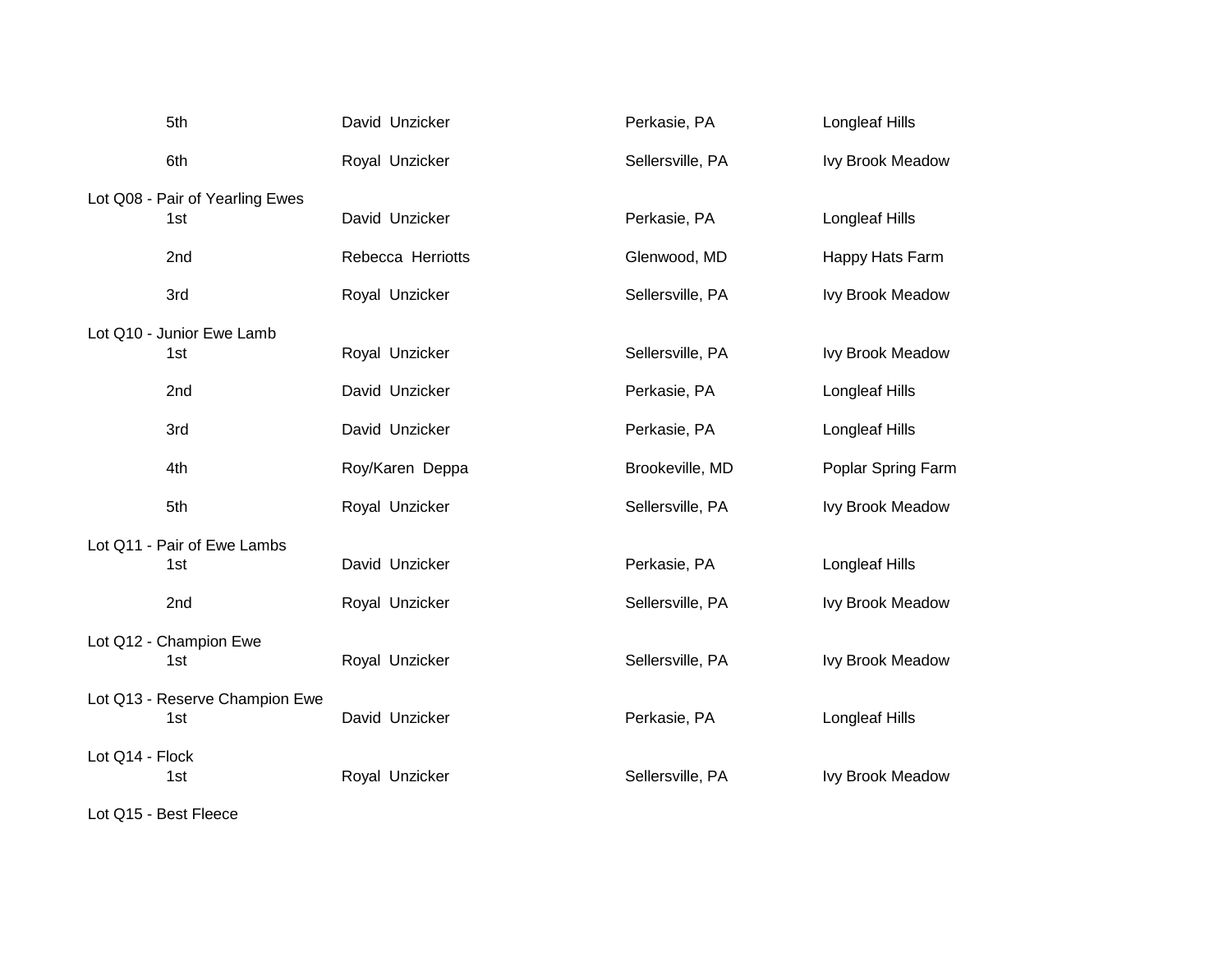| 1st                              | Royal Unzicker      | Sellersville, PA   | <b>Ivy Brook Meadow</b>       |
|----------------------------------|---------------------|--------------------|-------------------------------|
|                                  |                     | Class 12 - Karakul |                               |
| Lot Q01 - Yearling Ram<br>1st    | Ramona Butt         | New Park, PA       | <b>Muddy Creek Lambscapes</b> |
| 2nd                              | Joe & Kathy Donovan | Bluemont, VA       | Checkmate Farm                |
| 3rd                              | Angela Tonkin       | Newville, PA       |                               |
| 4th                              | Sue Bundy           | Leesburg, VA       | Red Gate Farm                 |
| 5th                              | Sue Bundy           | Leesburg, VA       | Red Gate Farm                 |
| 6th                              | Letty K Klein       | Kalamazoo, MI      | Pine Lane Farm Karakuls       |
| Lot Q02 - Senior Ram Lamb<br>1st | Sue Bundy           | Leesburg, VA       | Red Gate Farm                 |
| 2nd                              | Sue Bundy           | Leesburg, VA       | Red Gate Farm                 |
| 3rd                              | Joe & Kathy Donovan | Bluemont, VA       | Checkmate Farm                |
| 4th                              | Joe & Kathy Donovan | Bluemont, VA       | Checkmate Farm                |
| Lot Q03 - Junior Ram Lamb<br>1st | Ramona Butt         | New Park, PA       | Muddy Creek Lambscapes        |
| 2nd                              | Ramona Butt         | New Park, PA       | <b>Muddy Creek Lambscapes</b> |
| 3rd                              | Omar Wahdan         | Bealeton, VA       |                               |
| 4th                              | Omar Wahdan         | Bealeton, VA       |                               |
| 5th                              | Angela Tonkin       | Newville, PA       |                               |
| 6th                              | Angela Tonkin       | Newville, PA       |                               |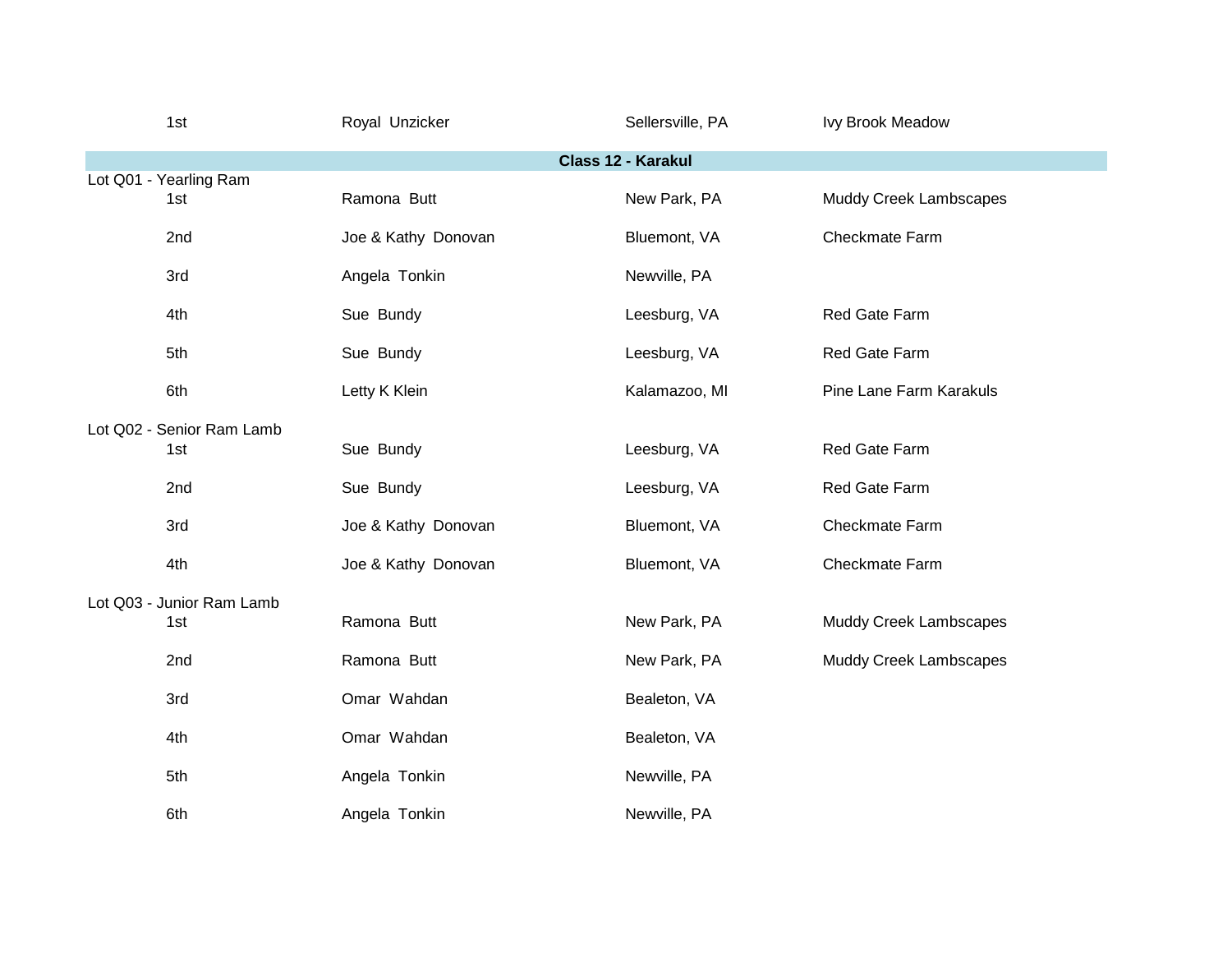## Lot Q04 - Pair of Ram Lambs

| 1st                                    | Sue Bundy           | Leesburg, VA  | Red Gate Farm                  |
|----------------------------------------|---------------------|---------------|--------------------------------|
| 2nd                                    | Ramona Butt         | New Park, PA  | <b>Muddy Creek Lambscapes</b>  |
| 3rd                                    | Omar Wahdan         | Bealeton, VA  |                                |
| 4th                                    | Joe & Kathy Donovan | Bluemont, VA  | Checkmate Farm                 |
| 5th                                    | Angela Tonkin       | Newville, PA  |                                |
| Lot Q05 - Champion Ram<br>1st          | Ramona Butt         | New Park, PA  | <b>Muddy Creek Lambscapes</b>  |
| Lot Q06 - Reserve Champion Ram<br>1st  | Ramona Butt         | New Park, PA  | <b>Muddy Creek Lambscapes</b>  |
| Lot Q07 - Yearling Ewe<br>1st          | Ramona Butt         | New Park, PA  | <b>Muddy Creek Lambscapes</b>  |
| 2nd                                    | Ramona Butt         | New Park, PA  | <b>Muddy Creek Lambscapes</b>  |
| 3rd                                    | Letty K Klein       | Kalamazoo, MI | Pine Lane Farm Karakuls        |
| 4th                                    | Sue Bundy           | Leesburg, VA  | Red Gate Farm                  |
| 5th                                    | Letty K Klein       | Kalamazoo, MI | <b>Pine Lane Farm Karakuls</b> |
| 6th                                    | Joe & Kathy Donovan | Bluemont, VA  | Checkmate Farm                 |
| 7th                                    | Sue Bundy           | Leesburg, VA  | Red Gate Farm                  |
| Lot Q08 - Pair of Yearling Ewes<br>1st | Ramona Butt         | New Park, PA  | <b>Muddy Creek Lambscapes</b>  |
| 2nd                                    | Sue Bundy           | Leesburg, VA  | Red Gate Farm                  |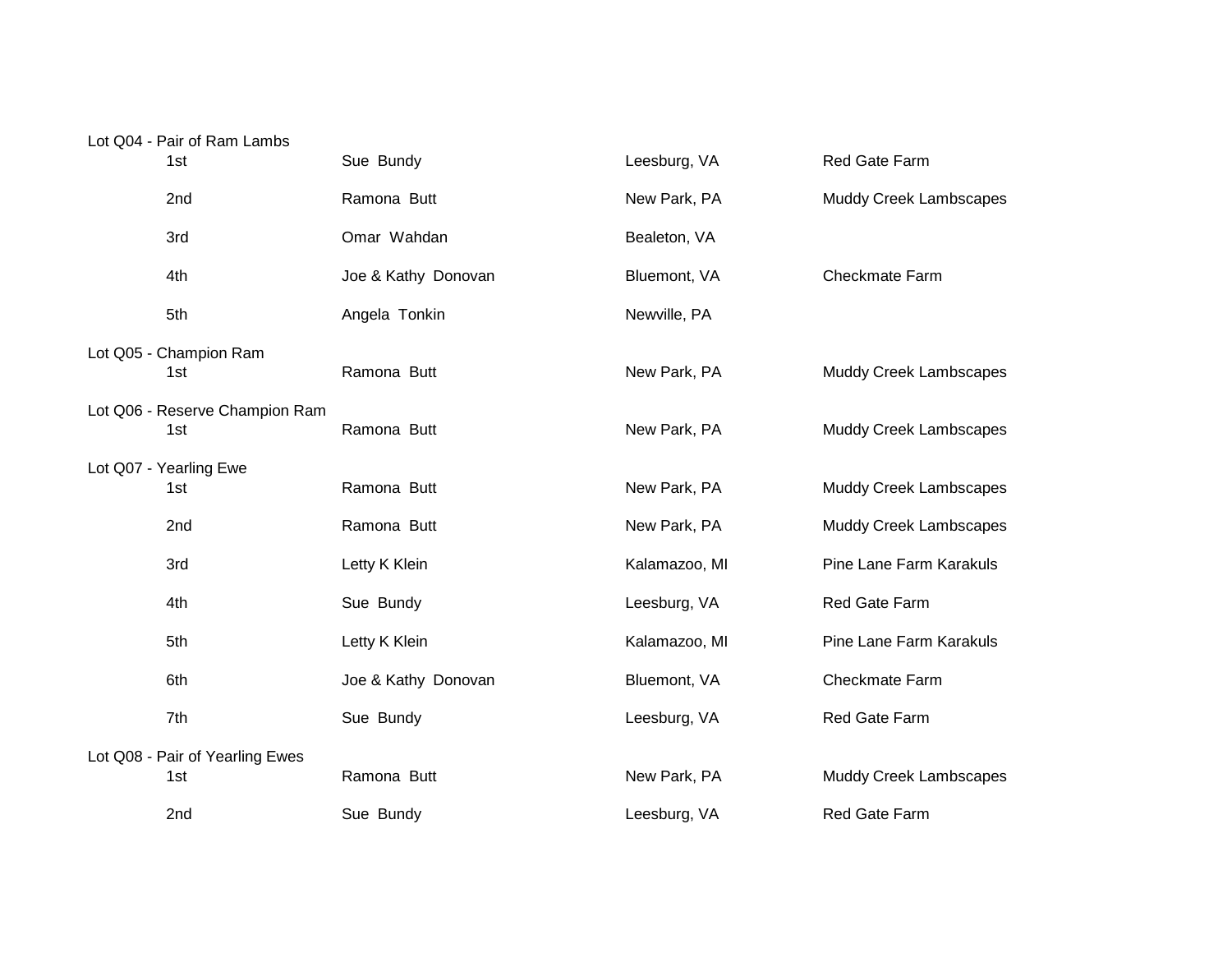| 3rd                         | Letty K Klein       | Kalamazoo, MI | Pine Lane Farm Karakuls       |
|-----------------------------|---------------------|---------------|-------------------------------|
| Lot Q09 - Senior Ewe Lamb   |                     |               |                               |
| 1st                         | Letty K Klein       | Kalamazoo, MI | Pine Lane Farm Karakuls       |
| 2nd                         | Sue Bundy           | Leesburg, VA  | Red Gate Farm                 |
| 3rd                         | Joe & Kathy Donovan | Bluemont, VA  | Checkmate Farm                |
| 4th                         | Sue Bundy           | Leesburg, VA  | Red Gate Farm                 |
| 5th                         | Joe & Kathy Donovan | Bluemont, VA  | Checkmate Farm                |
| Lot Q10 - Junior Ewe Lamb   |                     |               |                               |
| 1st                         | Ramona Butt         | New Park, PA  | Muddy Creek Lambscapes        |
| 2nd                         | Ramona Butt         | New Park, PA  | <b>Muddy Creek Lambscapes</b> |
| 3rd                         | Omar Wahdan         | Bealeton, VA  |                               |
| 4th                         | Omar Wahdan         | Bealeton, VA  |                               |
| 5th                         | Angela Tonkin       | Newville, PA  |                               |
| 6th                         | Angela Tonkin       | Newville, PA  |                               |
| Lot Q11 - Pair of Ewe Lambs |                     |               |                               |
| 1st                         | Sue Bundy           | Leesburg, VA  | Red Gate Farm                 |
| 2nd                         | Ramona Butt         | New Park, PA  | <b>Muddy Creek Lambscapes</b> |
| 3rd                         | Joe & Kathy Donovan | Bluemont, VA  | Checkmate Farm                |
| 4th                         | Omar Wahdan         | Bealeton, VA  |                               |
| 5th                         | Angela Tonkin       | Newville, PA  |                               |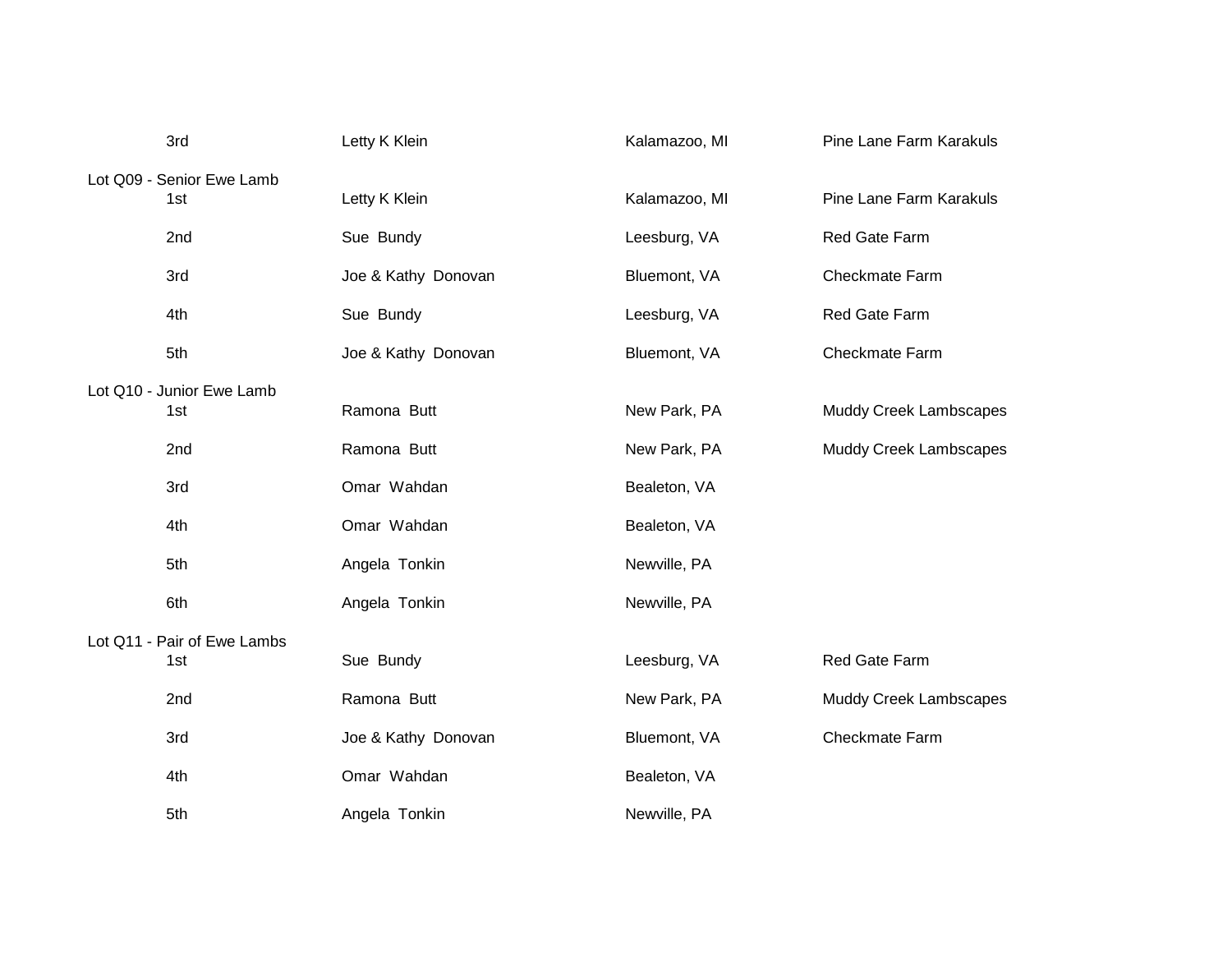|                    | Lot Q12 - Champion Ewe<br>1st         | Ramona Butt           | New Park, PA       | <b>Muddy Creek Lambscapes</b> |
|--------------------|---------------------------------------|-----------------------|--------------------|-------------------------------|
|                    | Lot Q13 - Reserve Champion Ewe<br>1st | Letty K Klein         | Kalamazoo, MI      | Pine Lane Farm Karakuls       |
| Lot Q14 - Flock    | 1st                                   | Ramona Butt           | New Park, PA       | Muddy Creek Lambscapes        |
|                    | 2nd                                   | Sue Bundy             | Leesburg, VA       | Red Gate Farm                 |
|                    | Lot Q15 - Best Fleece<br>1st          | Letty K Klein         | Kalamazoo, MI      | Pine Lane Farm Karakuls       |
| Class 13 - Lincoln |                                       |                       |                    |                               |
|                    | Lot Q01 - Yearling Ram<br>1st         | Brian Larson          | Dowling, MI        | Larson Lincoln Longwools      |
|                    | 2nd                                   | <b>Tayler Garges</b>  | Telford, PA        |                               |
|                    | 3rd                                   | Brian Larson          | Dowling, MI        | Larson Lincoln Longwools      |
|                    | 4th                                   | Diane Klingelhofer    | Marriottsville, MD | <b>Liberty Farms</b>          |
|                    | 5th                                   | Diane Klingelhofer    | Marriottsville, MD | <b>Liberty Farms</b>          |
|                    | 6th                                   | Deborah D Vanderwende | Greenwood, DE      | locust grove farm             |
|                    | 7th                                   | Deborah D Vanderwende | Greenwood, DE      | locust grove farm             |
|                    | Lot Q03 - Junior Ram Lamb<br>1st      | Deborah D Vanderwende | Greenwood, DE      | locust grove farm             |
|                    | 2nd                                   | Jenniifer Garrett     | Dowling, MI        | Larson Lincoln Longwools      |
|                    | 3rd                                   | Diane Klingelhofer    | Marriottsville, MD | <b>Liberty Farms</b>          |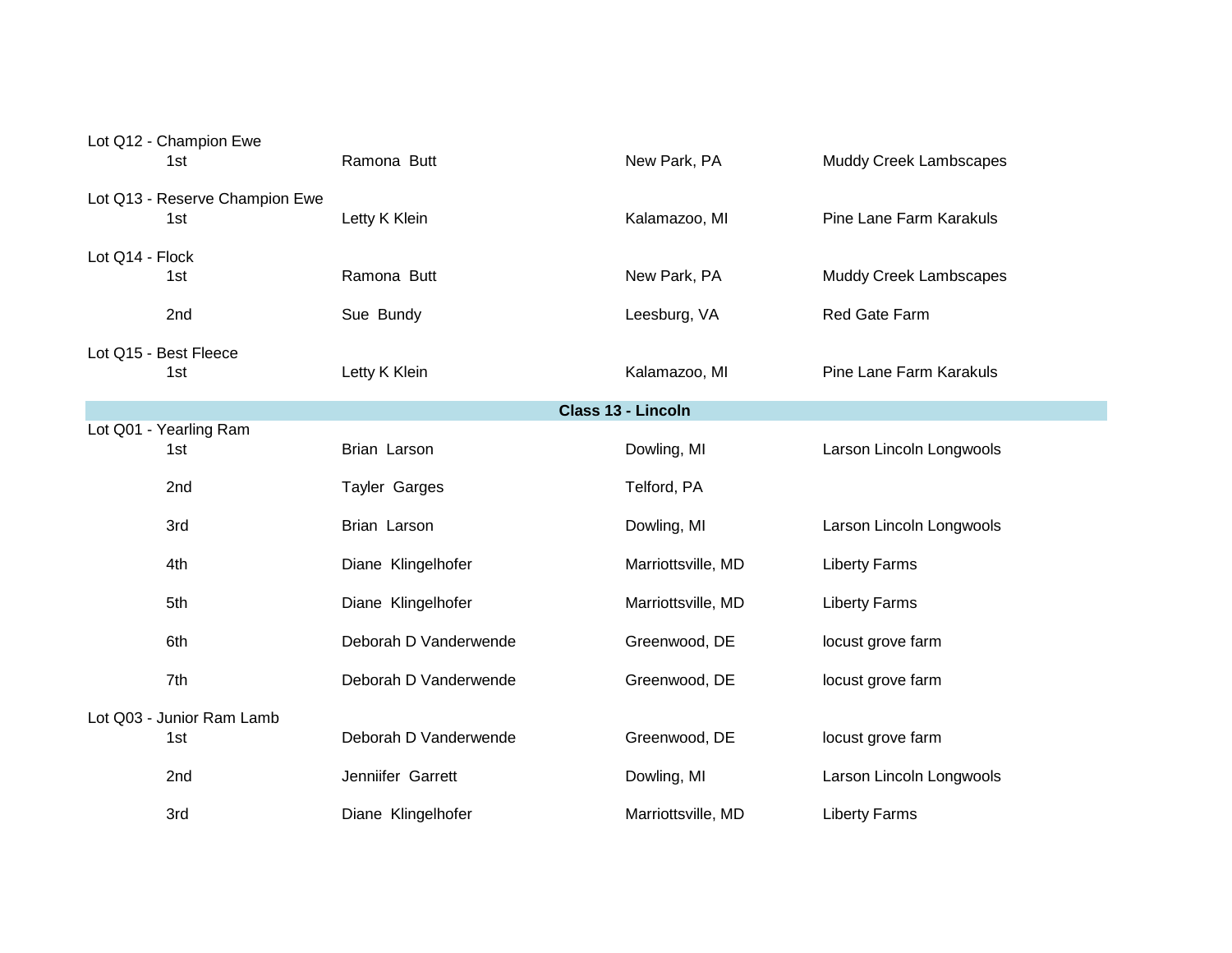| 4th                                    | Brian Larson          | Dowling, MI        | Larson Lincoln Longwools |
|----------------------------------------|-----------------------|--------------------|--------------------------|
| 5th                                    | Diane Klingelhofer    | Marriottsville, MD | <b>Liberty Farms</b>     |
| 6th                                    | Deborah D Vanderwende | Greenwood, DE      | locust grove farm        |
| Lot Q04 - Pair of Ram Lambs<br>1st     | Brian Larson          | Dowling, MI        | Larson Lincoln Longwools |
| 2nd                                    | Diane Klingelhofer    | Marriottsville, MD | <b>Liberty Farms</b>     |
| 3rd                                    | Deborah D Vanderwende | Greenwood, DE      | locust grove farm        |
| Lot Q05 - Champion Ram<br>1st          | Brian Larson          | Dowling, MI        | Larson Lincoln Longwools |
| Lot Q06 - Reserve Champion Ram<br>1st  | <b>Tayler Garges</b>  | Telford, PA        |                          |
| Lot Q07 - Yearling Ewe<br>1st          | Brian Larson          | Dowling, MI        | Larson Lincoln Longwools |
| 2nd                                    | Brian Larson          | Dowling, MI        | Larson Lincoln Longwools |
| 3rd                                    | Deborah D Vanderwende | Greenwood, DE      | locust grove farm        |
| 4th                                    | Deborah D Vanderwende | Greenwood, DE      | locust grove farm        |
| 5th                                    | Joyce Coggins         | Zirconia, NC       | Hallelujah Farms         |
| Lot Q08 - Pair of Yearling Ewes<br>1st | Brian Larson          | Dowling, MI        | Larson Lincoln Longwools |
| 2nd                                    | Deborah D Vanderwende | Greenwood, DE      | locust grove farm        |

Lot Q10 - Junior Ewe Lamb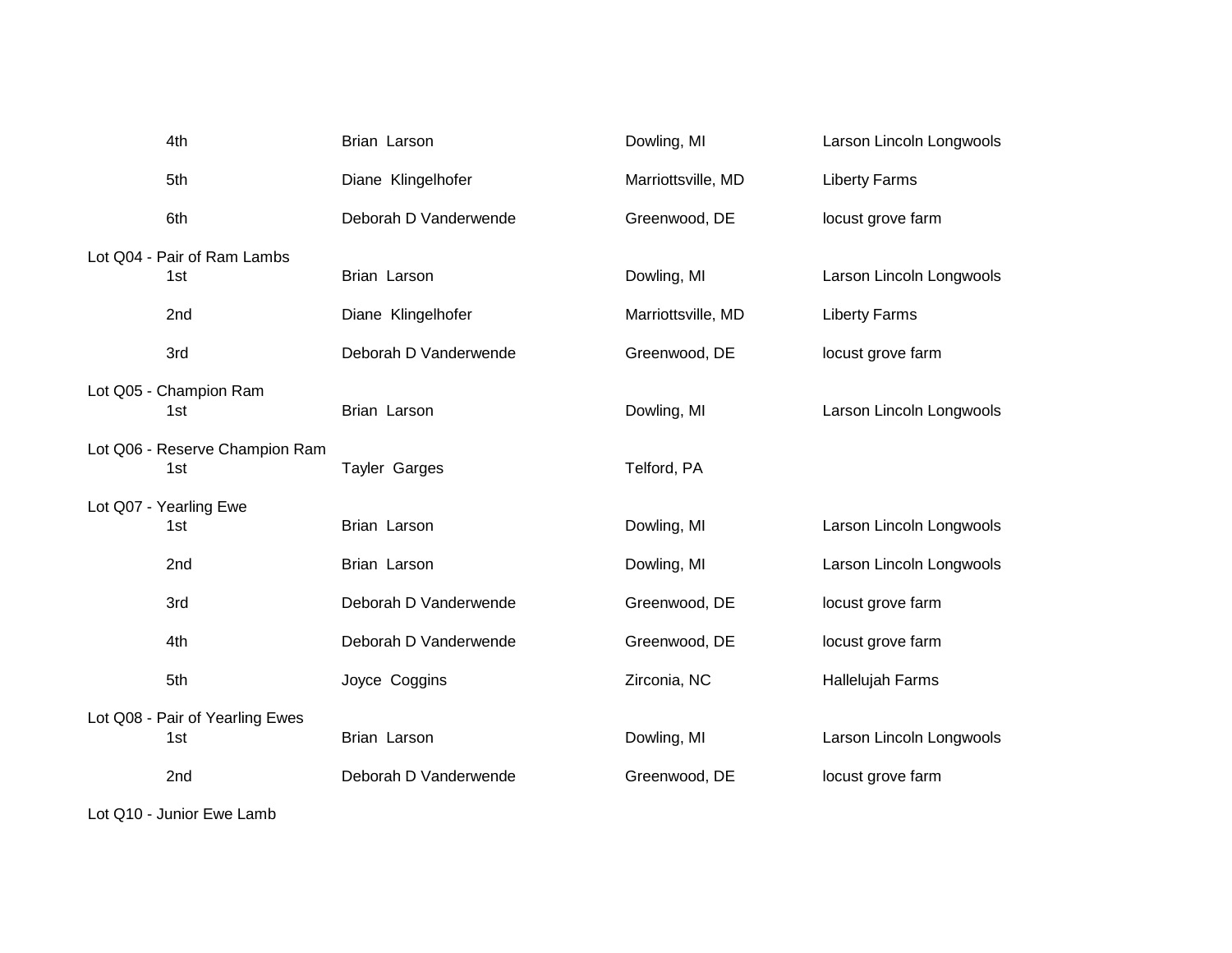|                 | 1st                                   | Deborah D Vanderwende | Greenwood, DE                   | locust grove farm        |
|-----------------|---------------------------------------|-----------------------|---------------------------------|--------------------------|
|                 | 2nd                                   | Deborah D Vanderwende | Greenwood, DE                   | locust grove farm        |
|                 | 3rd                                   | Brian Larson          | Dowling, MI                     | Larson Lincoln Longwools |
|                 | 4th                                   | Diane Klingelhofer    | Marriottsville, MD              | <b>Liberty Farms</b>     |
|                 | 5th                                   | Diane Klingelhofer    | Marriottsville, MD              | <b>Liberty Farms</b>     |
|                 | 6th                                   | Brian Larson          | Dowling, MI                     | Larson Lincoln Longwools |
|                 | Lot Q11 - Pair of Ewe Lambs<br>1st    | Deborah D Vanderwende | Greenwood, DE                   | locust grove farm        |
|                 | 2nd                                   | Diane Klingelhofer    | Marriottsville, MD              | <b>Liberty Farms</b>     |
|                 | 3rd                                   | Brian Larson          | Dowling, MI                     | Larson Lincoln Longwools |
|                 | Lot Q12 - Champion Ewe<br>1st         | Deborah D Vanderwende | Greenwood, DE                   | locust grove farm        |
|                 | Lot Q13 - Reserve Champion Ewe<br>1st | Brian Larson          | Dowling, MI                     | Larson Lincoln Longwools |
| Lot Q14 - Flock | 1st                                   | Brian Larson          | Dowling, MI                     | Larson Lincoln Longwools |
|                 | 2nd                                   | Deborah D Vanderwende | Greenwood, DE                   | locust grove farm        |
|                 | Lot Q15 - Best Fleece<br>1st          | Brian Larson          | Dowling, MI                     | Larson Lincoln Longwools |
|                 |                                       |                       | <b>Class 14 - Black Lincoln</b> |                          |
|                 | Lot Q01 - Yearling Ram<br>1st         | Emily Mombourquette   | Seneca Falls, NY                |                          |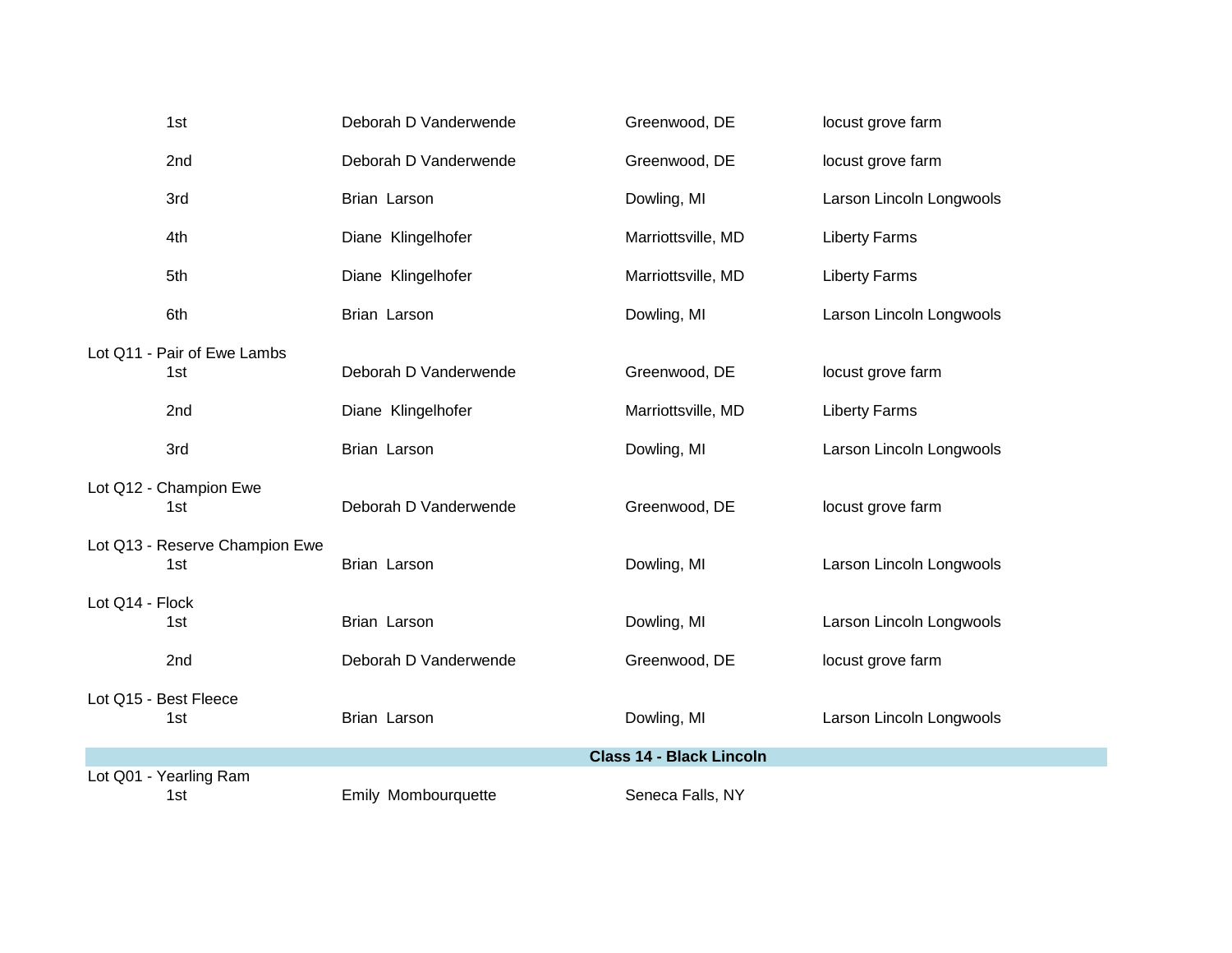| 2nd                                | Brian Larson          | Dowling, MI        | Larson Lincoln Longwools |
|------------------------------------|-----------------------|--------------------|--------------------------|
| 3rd                                | Deborah D Vanderwende | Greenwood, DE      | locust grove farm        |
| 4th                                | Deborah D Vanderwende | Greenwood, DE      | locust grove farm        |
| 5th                                | Lori H Shea           | Columbus, NJ       | Shea Brothers            |
| 6th                                | Emmaline Long         | Bergen, NY         | <b>Orchard View Farm</b> |
| 7th                                | Lori H Shea           | Columbus, NJ       | Shea Brothers            |
| Lot Q03 - Junior Ram Lamb<br>1st   | Diane Klingelhofer    | Marriottsville, MD | <b>Liberty Farms</b>     |
| 2nd                                | Emmaline Long         | Bergen, NY         | <b>Orchard View Farm</b> |
| 3rd                                | Diane Klingelhofer    | Marriottsville, MD | <b>Liberty Farms</b>     |
| 4th                                | Emmaline Long         | Bergen, NY         | <b>Orchard View Farm</b> |
| 5th                                | Jennalyn Long         | Bergen, NY         | <b>Orchard View Farm</b> |
| 6th                                | Jennalyn Long         | Bergen, NY         | <b>Orchard View Farm</b> |
| 7th                                | Deborah D Vanderwende | Greenwood, DE      | locust grove farm        |
| 8th                                | Deborah D Vanderwende | Greenwood, DE      | locust grove farm        |
| Lot Q04 - Pair of Ram Lambs<br>1st | Diane Klingelhofer    | Marriottsville, MD | <b>Liberty Farms</b>     |
| 2 <sub>nd</sub>                    | Emmaline Long         | Bergen, NY         | <b>Orchard View Farm</b> |
| 3rd                                | Jennalyn Long         | Bergen, NY         | <b>Orchard View Farm</b> |
| 4th                                | Deborah D Vanderwende | Greenwood, DE      | locust grove farm        |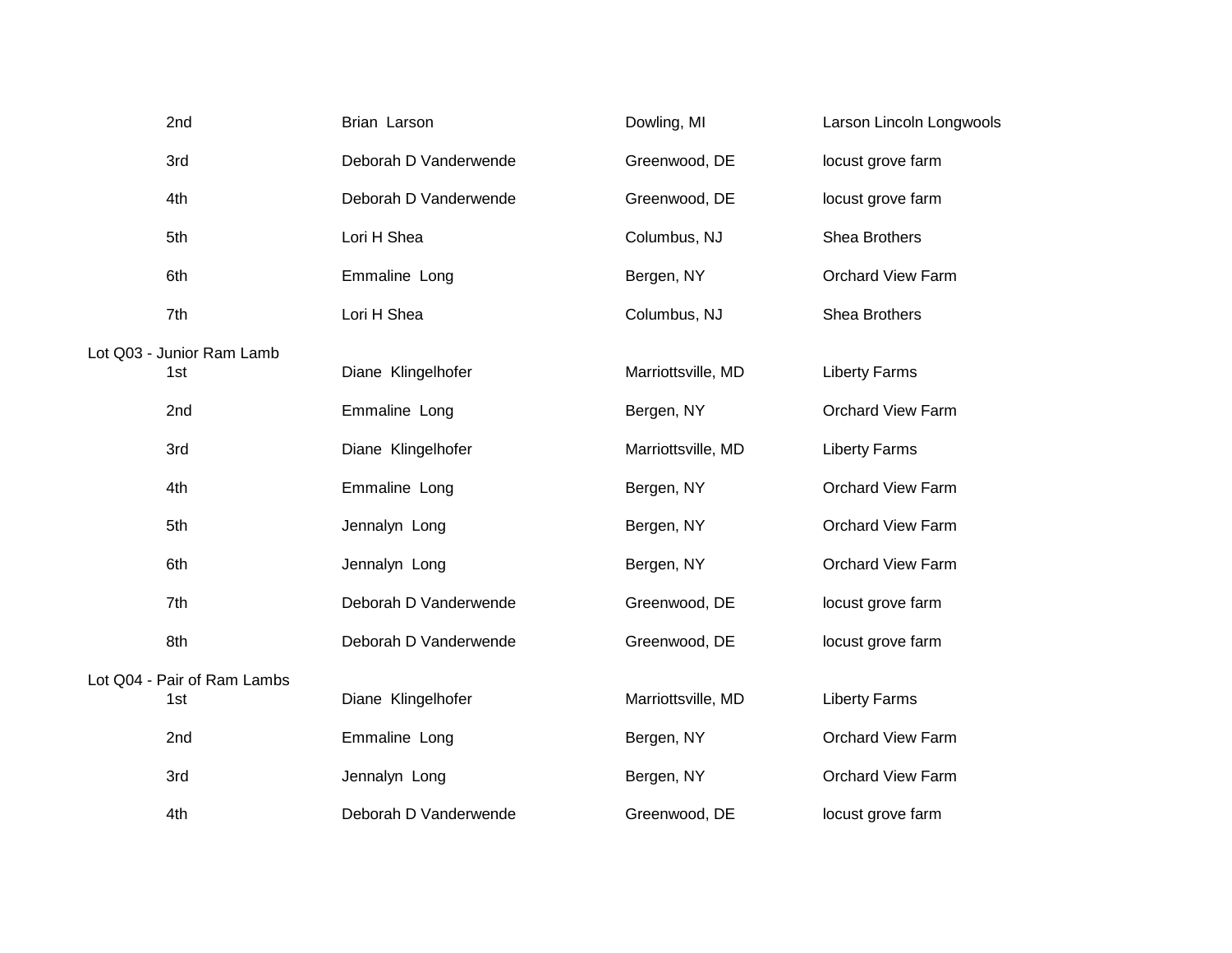| Lot Q05 - Champion Ram<br>1st          | Emily Mombourquette   | Seneca Falls, NY   |                          |
|----------------------------------------|-----------------------|--------------------|--------------------------|
| Lot Q06 - Reserve Champion Ram<br>1st  | Brian Larson          | Dowling, MI        | Larson Lincoln Longwools |
| Lot Q07 - Yearling Ewe<br>1st          | Emily Mombourquette   | Seneca Falls, NY   |                          |
| 2nd                                    | Emily Mombourquette   | Seneca Falls, NY   |                          |
| 3rd                                    | Elaine Moore          | Taneytown, MD      | <b>WD Ranch</b>          |
| 4th                                    | Elaine Moore          | Taneytown, MD      | <b>WD Ranch</b>          |
| 5th                                    | Deborah D Vanderwende | Greenwood, DE      | locust grove farm        |
| 6th                                    | Emmaline Long         | Bergen, NY         | <b>Orchard View Farm</b> |
| 7th                                    | Diane Klingelhofer    | Marriottsville, MD | <b>Liberty Farms</b>     |
| 8th                                    | Deborah D Vanderwende | Greenwood, DE      | locust grove farm        |
| 9th                                    | Emmaline Long         | Bergen, NY         | <b>Orchard View Farm</b> |
| Lot Q08 - Pair of Yearling Ewes<br>1st | Emily Mombourquette   | Seneca Falls, NY   |                          |
| 2nd                                    | Elaine Moore          | Taneytown, MD      | <b>WD Ranch</b>          |
| 3rd                                    | Deborah D Vanderwende | Greenwood, DE      | locust grove farm        |
| 4th                                    | Emmaline Long         | Bergen, NY         | <b>Orchard View Farm</b> |
| Lot Q10 - Junior Ewe Lamb<br>1st       | Lori H Shea           | Columbus, NJ       | <b>Shea Brothers</b>     |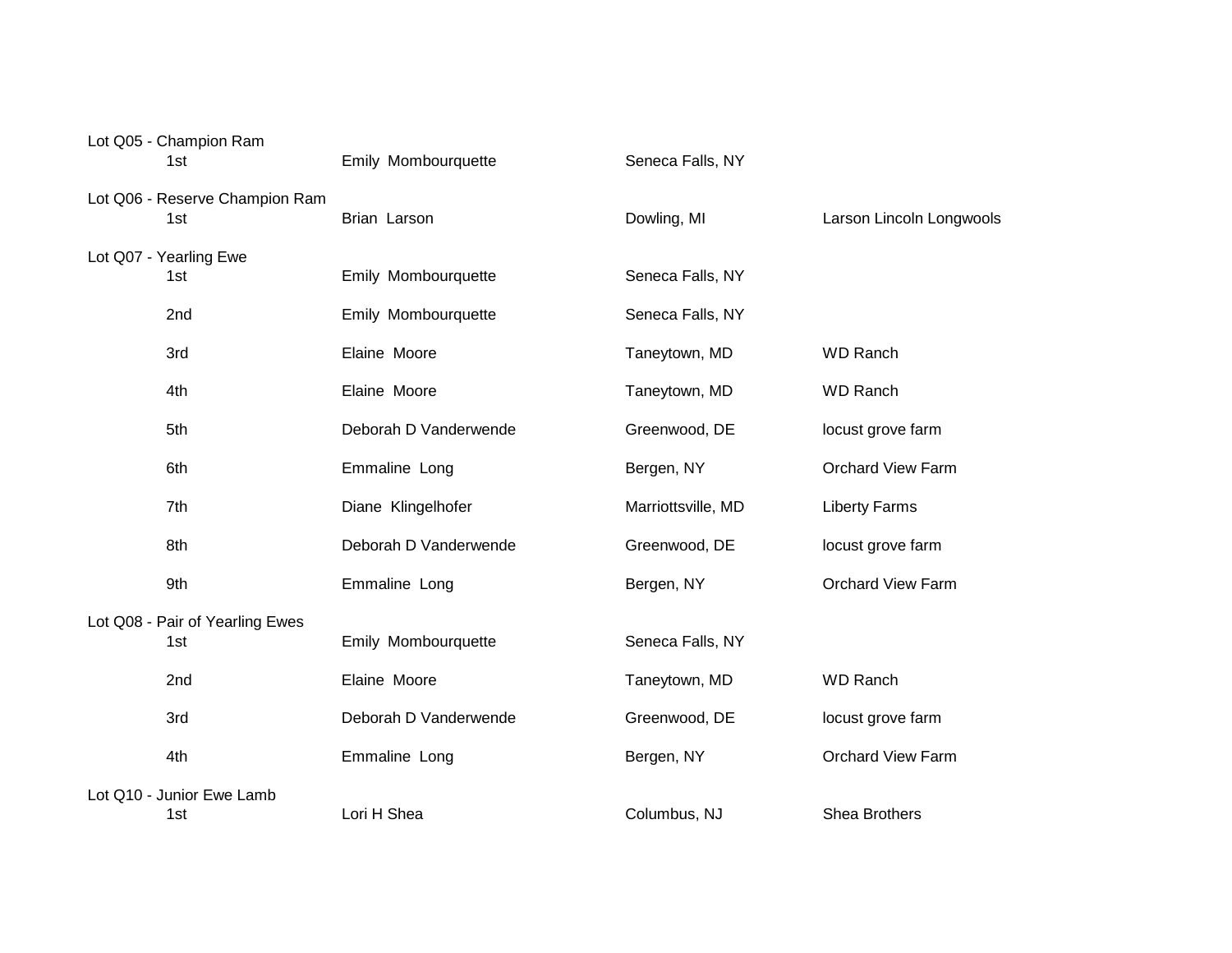| 2nd                                   | Emmaline Long         | Bergen, NY         | <b>Orchard View Farm</b> |
|---------------------------------------|-----------------------|--------------------|--------------------------|
| 3rd                                   | Lori H Shea           | Columbus, NJ       | Shea Brothers            |
| 4th                                   | Jennalyn Long         | Bergen, NY         | <b>Orchard View Farm</b> |
| 5th                                   | Deborah D Vanderwende | Greenwood, DE      | locust grove farm        |
| 6th                                   | Diane Klingelhofer    | Marriottsville, MD | <b>Liberty Farms</b>     |
| 7th                                   | Deborah D Vanderwende | Greenwood, DE      | locust grove farm        |
| 8th                                   | Diane Klingelhofer    | Marriottsville, MD | <b>Liberty Farms</b>     |
| 9th                                   | Emmaline Long         | Bergen, NY         | <b>Orchard View Farm</b> |
| 10th                                  | Jennalyn Long         | Bergen, NY         | <b>Orchard View Farm</b> |
| Lot Q11 - Pair of Ewe Lambs           |                       |                    |                          |
| 1st                                   | Emmaline Long         | Bergen, NY         | <b>Orchard View Farm</b> |
| 2nd                                   | Lori H Shea           | Columbus, NJ       | Shea Brothers            |
| 3rd                                   | Deborah D Vanderwende | Greenwood, DE      | locust grove farm        |
| 4th                                   | Diane Klingelhofer    | Marriottsville, MD | <b>Liberty Farms</b>     |
| 5th                                   | Jennalyn Long         | Bergen, NY         | <b>Orchard View Farm</b> |
| Lot Q12 - Champion Ewe<br>1st         | Lori H Shea           | Columbus, NJ       | Shea Brothers            |
| Lot Q13 - Reserve Champion Ewe<br>1st | Emily Mombourquette   | Seneca Falls, NY   |                          |

Lot Q14 - Flock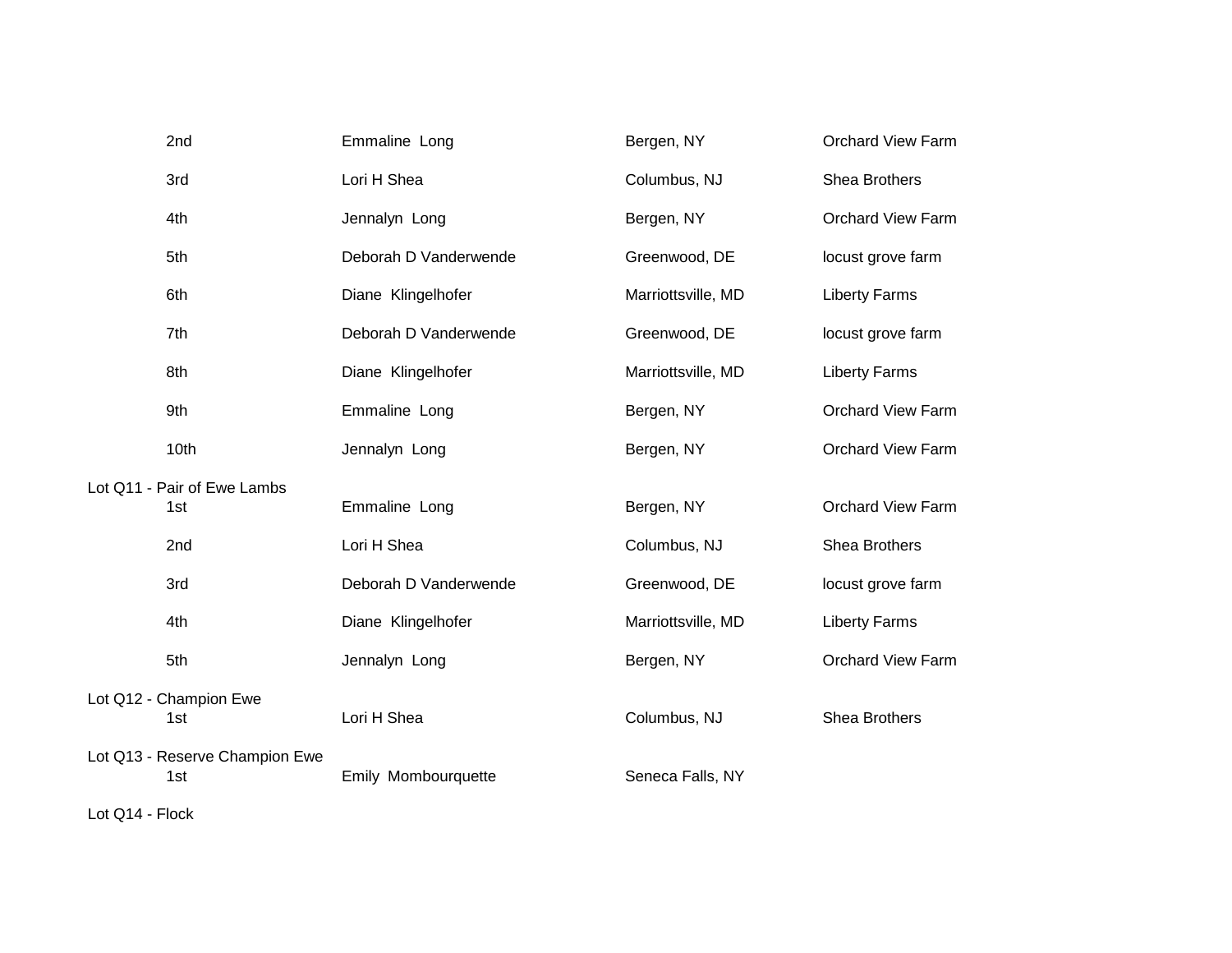| 1st                                | Deborah D Vanderwende | Greenwood, DE    | locust grove farm        |  |
|------------------------------------|-----------------------|------------------|--------------------------|--|
| 2nd                                | Emmaline Long         | Bergen, NY       | <b>Orchard View Farm</b> |  |
| Lot Q15 - Best Fleece<br>1st       | Emily Mombourquette   | Seneca Falls, NY |                          |  |
| <b>Class 15 - Rambouillet</b>      |                       |                  |                          |  |
| Lot Q01 - Yearling Ram<br>1st      | Heidi Simmons         | Tivoli, NY       | Wil-Hi Farm              |  |
| 2nd                                | Heidi Simmons         | Tivoli, NY       | Wil-Hi Farm              |  |
| 3rd                                | W. Keith Stumbo       | Honeoye, NY      | Down Valley Farm         |  |
| 4th                                | John & Kate Bostek    | Fairfield, PA    | Roclans                  |  |
| Lot Q02 - Senior Ram Lamb<br>1st   | W. Keith Stumbo       | Honeoye, NY      | Down Valley Farm         |  |
| Lot Q03 - Junior Ram Lamb<br>1st   | W. Keith Stumbo       | Honeoye, NY      | Down Valley Farm         |  |
| 2nd                                | Josh Levenstein       | Woodbine, MD     | Apple Hollow Sheep       |  |
| 3rd                                | Josh Levenstein       | Woodbine, MD     | Apple Hollow Sheep       |  |
| 4th                                | Rebecca Levenstein    | Woodbine, MD     | Apple Hollow Sheep       |  |
| Lot Q04 - Pair of Ram Lambs<br>1st | Josh Levenstein       | Woodbine, MD     | Apple Hollow Sheep       |  |
| 2nd                                | W. Keith Stumbo       | Honeoye, NY      | Down Valley Farm         |  |
| Lot Q05 - Champion Ram<br>1st      | Heidi Simmons         | Tivoli, NY       | Wil-Hi Farm              |  |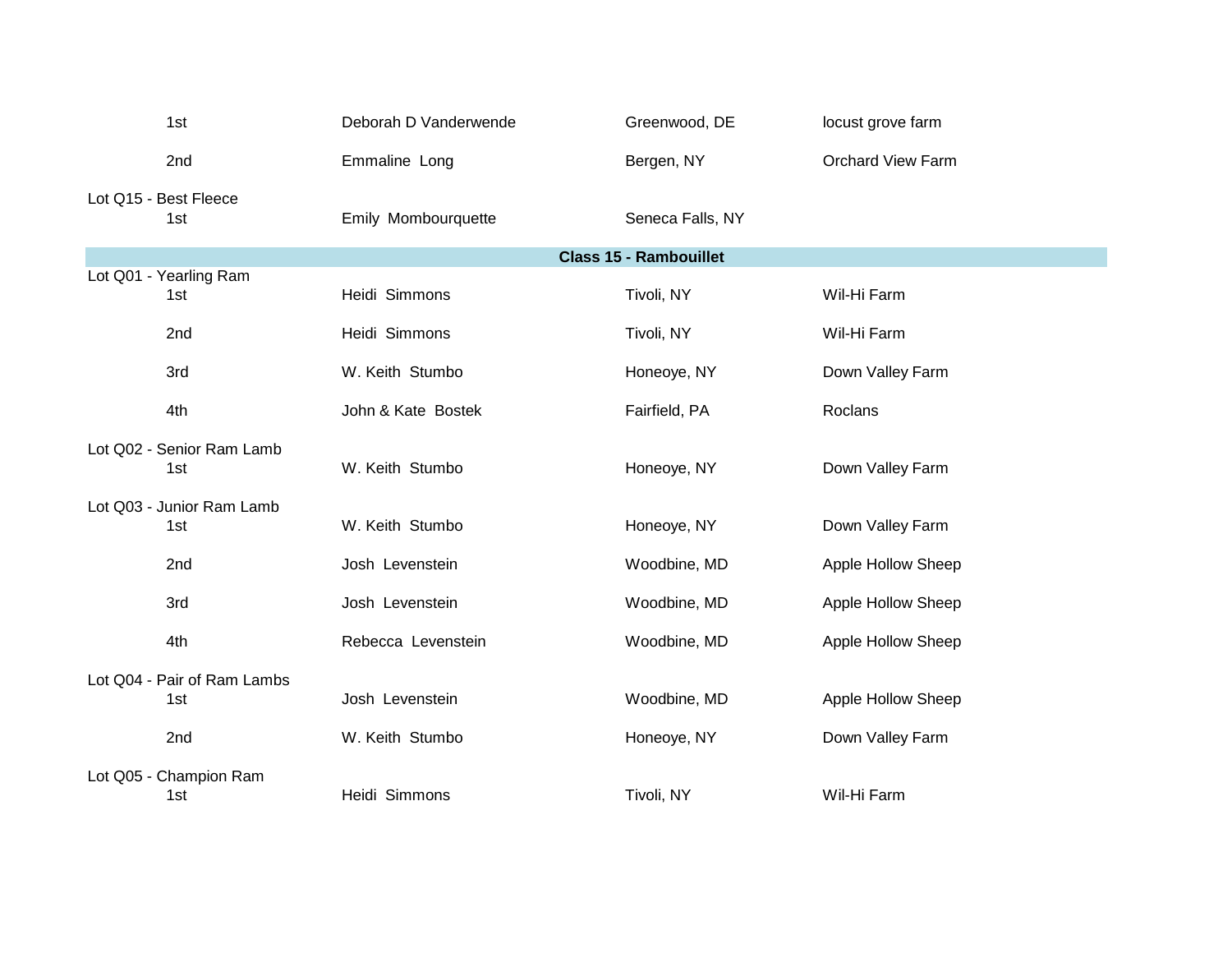| Lot Q06 - Reserve Champion Ram<br>1st  | W. Keith Stumbo    | Honeoye, NY   | Down Valley Farm   |
|----------------------------------------|--------------------|---------------|--------------------|
| Lot Q07 - Yearling Ewe<br>1st          | Josh Levenstein    | Woodbine, MD  | Apple Hollow Sheep |
| 2nd                                    | Heidi Simmons      | Tivoli, NY    | Wil-Hi Farm        |
| 3rd                                    | Heidi Simmons      | Tivoli, NY    | Wil-Hi Farm        |
| 4th                                    | Rebecca Levenstein | Woodbine, MD  | Apple Hollow Sheep |
| 5th                                    | Josh Levenstein    | Woodbine, MD  | Apple Hollow Sheep |
| 6th                                    | W. Keith Stumbo    | Honeoye, NY   | Down Valley Farm   |
| 7th                                    | John & Kate Bostek | Fairfield, PA | Roclans            |
| 8th                                    | W. Keith Stumbo    | Honeoye, NY   | Down Valley Farm   |
| 9th                                    | John & Kate Bostek | Fairfield, PA | Roclans            |
| Lot Q08 - Pair of Yearling Ewes<br>1st | Heidi Simmons      | Tivoli, NY    | Wil-Hi Farm        |
| 2nd                                    | Josh Levenstein    | Woodbine, MD  | Apple Hollow Sheep |
| 3rd                                    | W. Keith Stumbo    | Honeoye, NY   | Down Valley Farm   |
| 4th                                    | John & Kate Bostek | Fairfield, PA | Roclans            |
| Lot Q09 - Senior Ewe Lamb<br>1st       | W. Keith Stumbo    | Honeoye, NY   | Down Valley Farm   |
| 2nd                                    | W. Keith Stumbo    | Honeoye, NY   | Down Valley Farm   |
| 3rd                                    | Heidi Simmons      | Tivoli, NY    | Wil-Hi Farm        |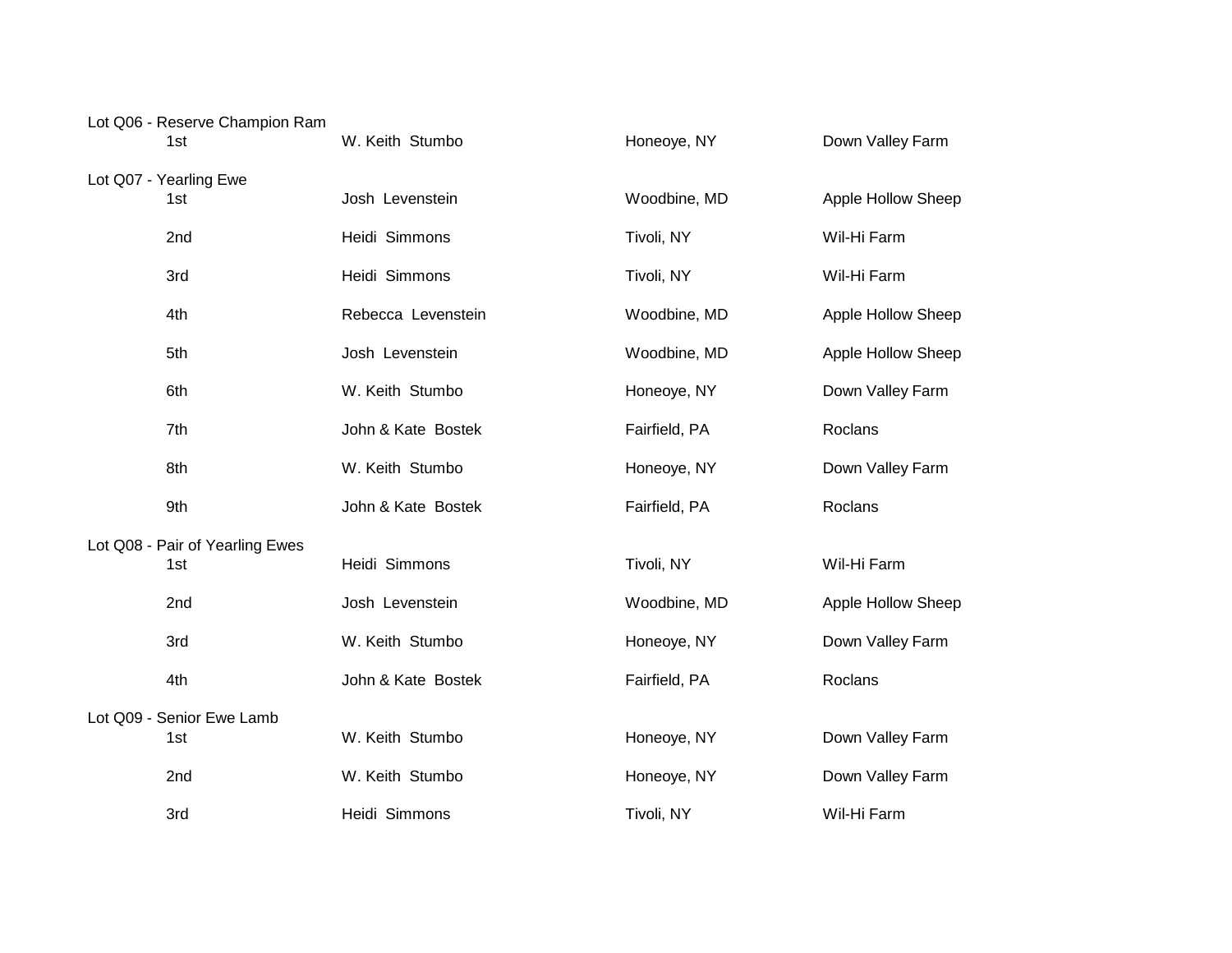| Lot Q10 - Junior Ewe Lamb   |                    |               |                    |
|-----------------------------|--------------------|---------------|--------------------|
| 1st                         | W. Keith Stumbo    | Honeoye, NY   | Down Valley Farm   |
| 2 <sub>nd</sub>             | Heidi Simmons      | Tivoli, NY    | Wil-Hi Farm        |
| 3rd                         | Rebecca Levenstein | Woodbine, MD  | Apple Hollow Sheep |
| 4th                         | W. Keith Stumbo    | Honeoye, NY   | Down Valley Farm   |
| 5th                         | Josh Levenstein    | Woodbine, MD  | Apple Hollow Sheep |
| 6th                         | Heidi Simmons      | Tivoli, NY    | Wil-Hi Farm        |
| 7th                         | John & Kate Bostek | Fairfield, PA | Roclans            |
| 8th                         | Rebecca Levenstein | Woodbine, MD  | Apple Hollow Sheep |
| 9th                         | John & Kate Bostek | Fairfield, PA | Roclans            |
| Lot Q11 - Pair of Ewe Lambs |                    |               |                    |
| 1st                         | Heidi Simmons      | Tivoli, NY    | Wil-Hi Farm        |
| 2nd                         | W. Keith Stumbo    | Honeoye, NY   | Down Valley Farm   |
| 3rd                         | Rebecca Levenstein | Woodbine, MD  | Apple Hollow Sheep |
| 4th                         | John & Kate Bostek | Fairfield, PA | Roclans            |
|                             |                    |               |                    |

Josh Levenstein **Music Communist Contract Contract Contract Contract Contract Contract Contract Contract Contract Contract Contract Contract Contract Contract Contract Contract Contract Contract Contract Contract Contract** 

W. Keith Stumbo **1st Weith Stumbo** Honeoye, NY **Down Valley Farm** 

1st 15t 15t Heidi Simmons 15t 15t Tivoli, NY 15t Wil-Hi Farm

Lot Q12 - Champion Ewe<br>1st

Lot Q14 - Flock

Lot Q13 - Reserve Champion Ewe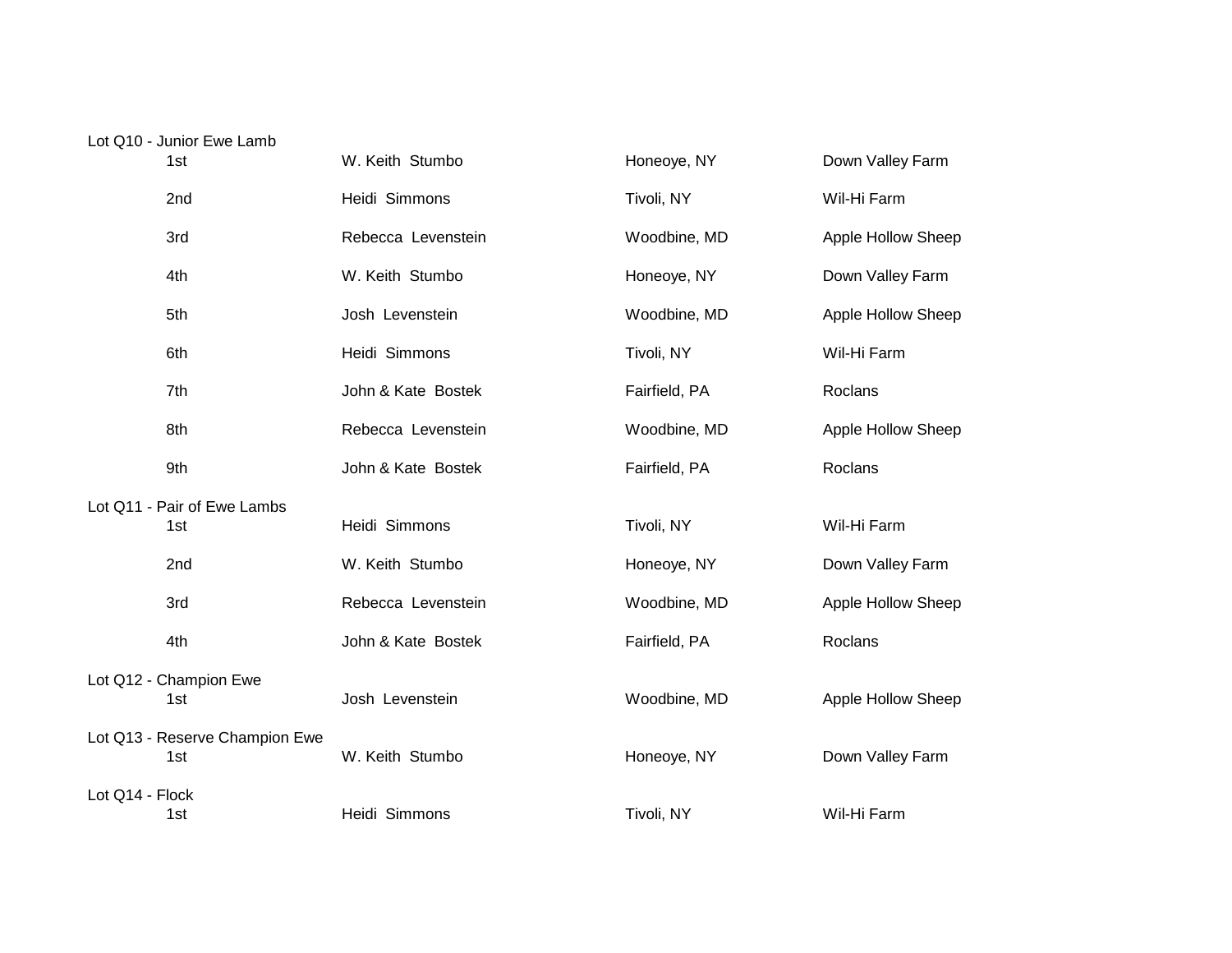| 2nd                           | W. Keith Stumbo            | Honeoye, NY       | Down Valley Farm       |
|-------------------------------|----------------------------|-------------------|------------------------|
| 3rd                           | John & Kate Bostek         | Fairfield, PA     | Roclans                |
| Lot Q15 - Best Fleece<br>1st  | W. Keith Stumbo            | Honeoye, NY       | Down Valley Farm       |
|                               |                            | Class 16 - Romney |                        |
| Lot Q01 - Yearling Ram<br>1st | <b>Charlene M Carlisle</b> | Moorestown, NJ    | <b>Little Hooves</b>   |
| 2nd                           | <b>Charlene M Carlisle</b> | Moorestown, NJ    | <b>Little Hooves</b>   |
| 3rd                           | Ronald Andress             | Ottsville, PA     |                        |
| 4th                           | Gregory Rogers             | Lafayette, NJ     | Harmony Valley         |
| 5th                           | Gregory Rogers             | Lafayette, NJ     | <b>Harmony Valley</b>  |
| 6th                           | Jean A Galey               | Jefferson, MD     | <b>Catoctin Creek</b>  |
| Lot Q03 - Junior Ram Lamb     |                            |                   |                        |
| 1st                           | Cindy Cieciwa              | Swartz Creek, MI  | Pitchfork Ranch        |
| 2nd                           |                            | Saugerties, NY    | Anchorage Farm         |
| 3rd                           | Cindy Cieciwa              | Swartz Creek, MI  | Pitchfork Ranch        |
| 4th                           | Jean A Galey               | Jefferson, MD     | <b>Catoctin Creek</b>  |
| 5th                           | Allison M Seyfert          | Street, MD        | Misty Rose Farm        |
| 6th                           | Allison M Seyfert          | Street, MD        | Misty Rose Farm        |
| Lot Q04 - Pair of Ram Lambs   |                            |                   |                        |
| 1st                           | Cindy Cieciwa              | Swartz Creek, MI  | <b>Pitchfork Ranch</b> |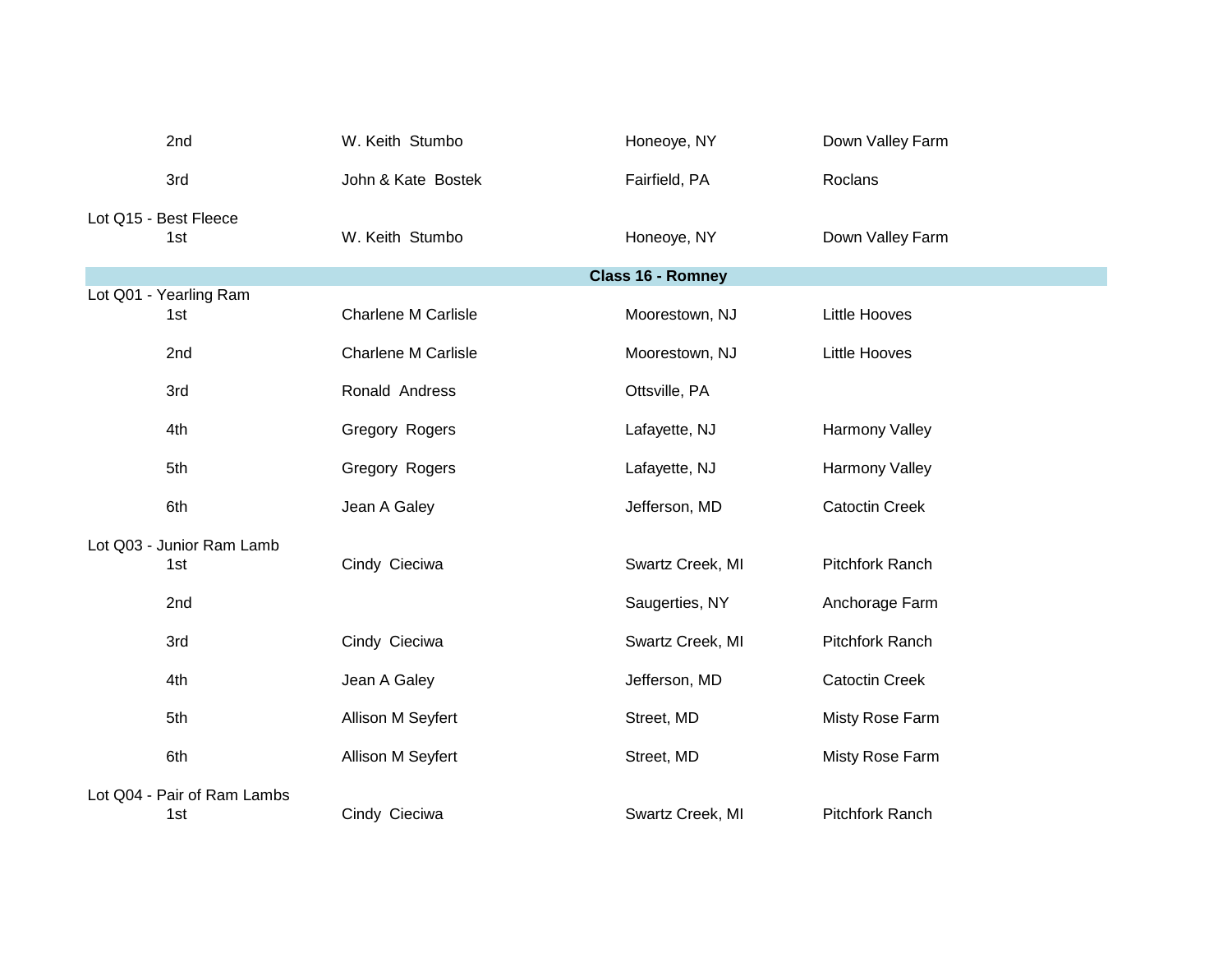| 2nd                                    | Allison M Seyfert          | Street, MD       | Misty Rose Farm       |
|----------------------------------------|----------------------------|------------------|-----------------------|
| Lot Q05 - Champion Ram<br>1st          | <b>Charlene M Carlisle</b> | Moorestown, NJ   | <b>Little Hooves</b>  |
| Lot Q06 - Reserve Champion Ram<br>1st  | <b>Charlene M Carlisle</b> | Moorestown, NJ   | <b>Little Hooves</b>  |
| Lot Q07 - Yearling Ewe<br>1st          | <b>Charlene M Carlisle</b> | Moorestown, NJ   | <b>Little Hooves</b>  |
| 2 <sub>nd</sub>                        | Cindy Cieciwa              | Swartz Creek, MI | Pitchfork Ranch       |
| 3rd                                    | Gregory Rogers             | Lafayette, NJ    | Harmony Valley        |
| 4th                                    |                            | Saugerties, NY   | Anchorage Farm        |
| 5th                                    | <b>Charlene M Carlisle</b> | Moorestown, NJ   | Little Hooves         |
| 6th                                    |                            | Saugerties, NY   | Anchorage Farm        |
| 7th                                    | Rita Michalenko            | Mays Landing, NJ | Weymouth Walk         |
| 8th                                    | Cindy Cieciwa              | Swartz Creek, MI | Pitchfork Ranch       |
| 9th                                    | Jean A Galey               | Jefferson, MD    | <b>Catoctin Creek</b> |
| 10th                                   | Jean A Galey               | Jefferson, MD    | <b>Catoctin Creek</b> |
| Lot Q08 - Pair of Yearling Ewes<br>1st | <b>Charlene M Carlisle</b> | Moorestown, NJ   | <b>Little Hooves</b>  |
| 2nd                                    |                            | Saugerties, NY   | Anchorage Farm        |
| 3rd                                    | Cindy Cieciwa              | Swartz Creek, MI | Pitchfork Ranch       |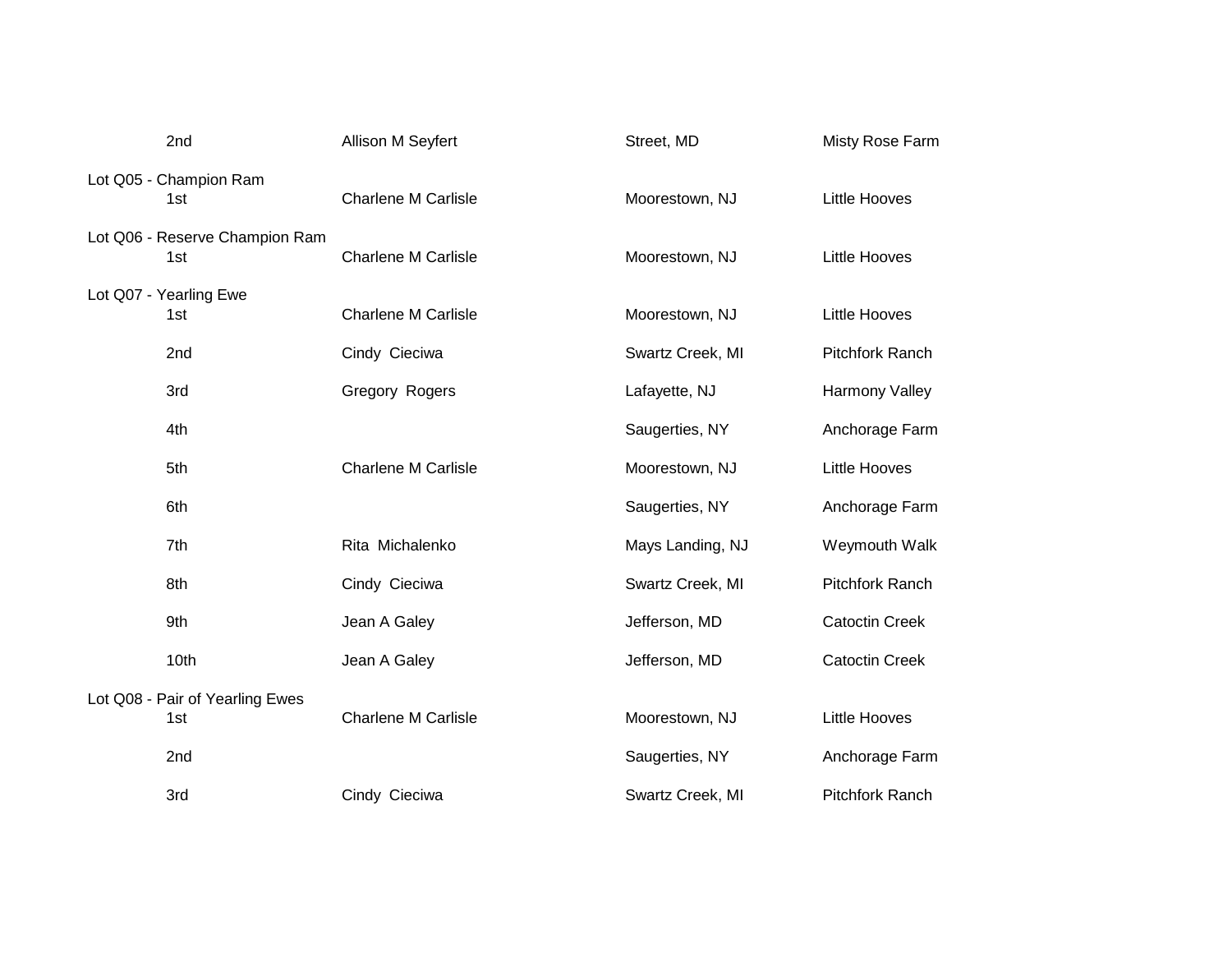|                        | 4th                            | Jean A Galey               | Jefferson, MD     | <b>Catoctin Creek</b>  |
|------------------------|--------------------------------|----------------------------|-------------------|------------------------|
|                        | Lot Q10 - Junior Ewe Lamb      |                            |                   |                        |
|                        | 1st                            |                            | Saugerties, NY    | Anchorage Farm         |
|                        | 2nd                            | Cindy Cieciwa              | Swartz Creek, MI  | Pitchfork Ranch        |
|                        | 3rd                            | Cindy Cieciwa              | Swartz Creek, MI  | Pitchfork Ranch        |
|                        | 4th                            |                            | Saugerties, NY    | Anchorage Farm         |
|                        | 5th                            | Rita Michalenko            | Mays Landing, NJ  | Weymouth Walk          |
|                        | 6th                            | Allison M Seyfert          | Street, MD        | Misty Rose Farm        |
|                        | 7th                            | Allison M Seyfert          | Street, MD        | Misty Rose Farm        |
|                        | 8th                            | Carole Foster              | Schuylerville, NY | Foster Farm            |
|                        | 9th                            | Allison M Seyfert          | Street, MD        | Misty Rose Farm        |
|                        | Lot Q11 - Pair of Ewe Lambs    |                            |                   |                        |
|                        | 1st                            | Cindy Cieciwa              | Swartz Creek, MI  | Pitchfork Ranch        |
|                        | 2nd                            |                            | Saugerties, NY    | Anchorage Farm         |
|                        | 3rd                            | Allison M Seyfert          | Street, MD        | Misty Rose Farm        |
| Lot Q12 - Champion Ewe |                                |                            |                   |                        |
|                        | 1st                            | <b>Charlene M Carlisle</b> | Moorestown, NJ    | <b>Little Hooves</b>   |
|                        | Lot Q13 - Reserve Champion Ewe |                            |                   |                        |
|                        | 1st                            | Cindy Cieciwa              | Swartz Creek, MI  | Pitchfork Ranch        |
| Lot Q14 - Flock        |                                |                            |                   |                        |
|                        | 1st                            | Cindy Cieciwa              | Swartz Creek, MI  | <b>Pitchfork Ranch</b> |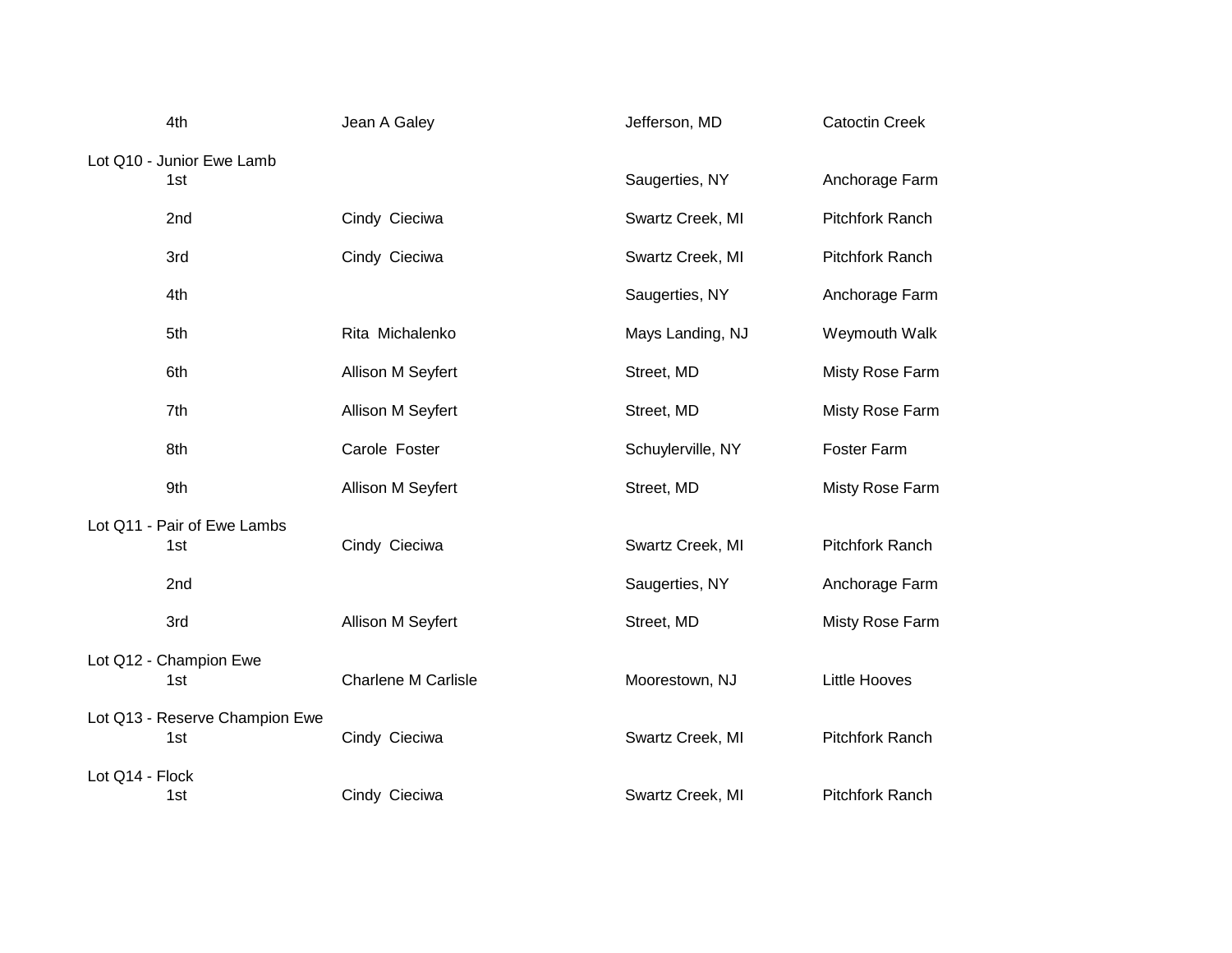|                           | 2nd                           |                            | Saugerties, NY                 | Anchorage Farm             |
|---------------------------|-------------------------------|----------------------------|--------------------------------|----------------------------|
|                           | Lot Q15 - Best Fleece<br>1st  | Gregory Rogers             | Lafayette, NJ                  |                            |
|                           |                               |                            | <b>Class 17 - Black Romney</b> |                            |
|                           | Lot Q01 - Yearling Ram<br>1st | <b>Charlene M Carlisle</b> | Moorestown, NJ                 | <b>Little Hooves</b>       |
|                           | 2nd                           | Charlene M Carlisle        | Moorestown, NJ                 | <b>Little Hooves</b>       |
|                           | 3rd                           |                            | Saugerties, NY                 | Anchorage Farm             |
|                           | 4th                           | Cindy Cieciwa              | Swartz Creek, MI               | <b>Pitchfork Ranch</b>     |
|                           | 5th                           | Alexandra Rogers           | Lafayette, NJ                  | Harmony Valley             |
|                           | 6th                           | Kristin L Loughman         | Claysville, PA                 | Grumpy Lane Farm           |
|                           | 7th                           | Cory A Loughman            | Claysville, PA                 | Grumpy Lane Farm           |
|                           | 8th                           | William L Newell           | Breavard, NC                   | Cherryfield Farm           |
|                           | 9th                           | Fallon C Newell            | Brevard, NC                    | Cherryfield Farm           |
|                           | 10th                          | Fallon C Newell            | Brevard, NC                    | Cherryfield Farm           |
| Lot Q02 - Senior Ram Lamb |                               |                            |                                |                            |
|                           | 1st                           | Ed/Helen Julian            | Rootstown, OH                  | Julian and Moore Sheep Co. |
|                           | 2nd                           | <b>Charlene M Carlisle</b> | Moorestown, NJ                 | <b>Little Hooves</b>       |
|                           | 3rd                           | Ed/Helen Julian            | Rootstown, OH                  | Julian and Moore Sheep Co. |
|                           | 4th                           | <b>Charlene M Carlisle</b> | Moorestown, NJ                 | <b>Little Hooves</b>       |
|                           | 5th                           | Kristin L Loughman         | Claysville, PA                 | Grumpy Lane Farm           |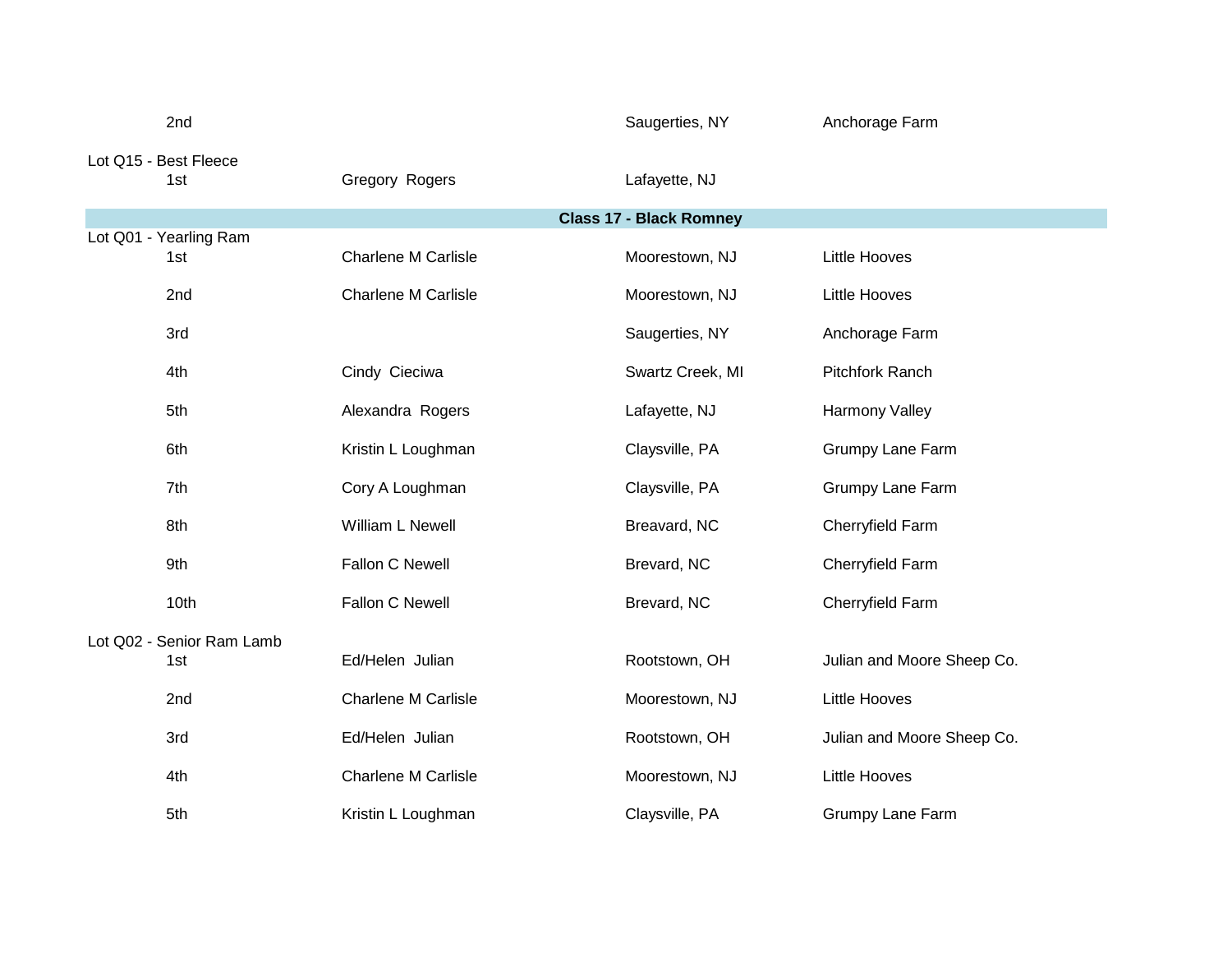| Lot Q03 - Junior Ram Lamb      |                            |                  |                            |
|--------------------------------|----------------------------|------------------|----------------------------|
| 1st                            | Ed/Helen Julian            | Rootstown, OH    | Julian and Moore Sheep Co. |
| 2nd                            | Cindy Cieciwa              | Swartz Creek, MI | <b>Pitchfork Ranch</b>     |
| 3rd                            |                            | Saugerties, NY   | Anchorage Farm             |
| 4th                            |                            | Saugerties, NY   | Anchorage Farm             |
| 5th                            | Cindy Cieciwa              | Swartz Creek, MI | <b>Pitchfork Ranch</b>     |
| 6th                            | Rita Michalenko            | Mays Landing, NJ | Weymouth Walk              |
| 7th                            | Ryan P Coleman             | Chalfont, PA     | Forgotten Orchard Farm     |
| 8th                            | Rita Michalenko            | Mays Landing, NJ | Weymouth Walk              |
| 9th                            | Haley And Jo James         | New Concord, OH  | <b>MHJ Romneys</b>         |
| Lot Q04 - Pair of Ram Lambs    |                            |                  |                            |
| 1st                            | Ed/Helen Julian            | Rootstown, OH    | Julian and Moore Sheep Co. |
| 2nd                            | <b>Charlene M Carlisle</b> | Moorestown, NJ   | <b>Little Hooves</b>       |
| 3rd                            |                            | Saugerties, NY   | Anchorage Farm             |
| 4th                            | Cindy Cieciwa              | Swartz Creek, MI | Pitchfork Ranch            |
| 5th                            | Rita Michalenko            | Mays Landing, NJ | Weymouth Walk              |
| Lot Q05 - Champion Ram         |                            |                  |                            |
| 1st                            | Ed/Helen Julian            | Rootstown, OH    | Julian and Moore Sheep Co. |
| Lot Q06 - Reserve Champion Ram |                            |                  |                            |
| 1st                            | Charlene M Carlisle        | Moorestown, NJ   | <b>Little Hooves</b>       |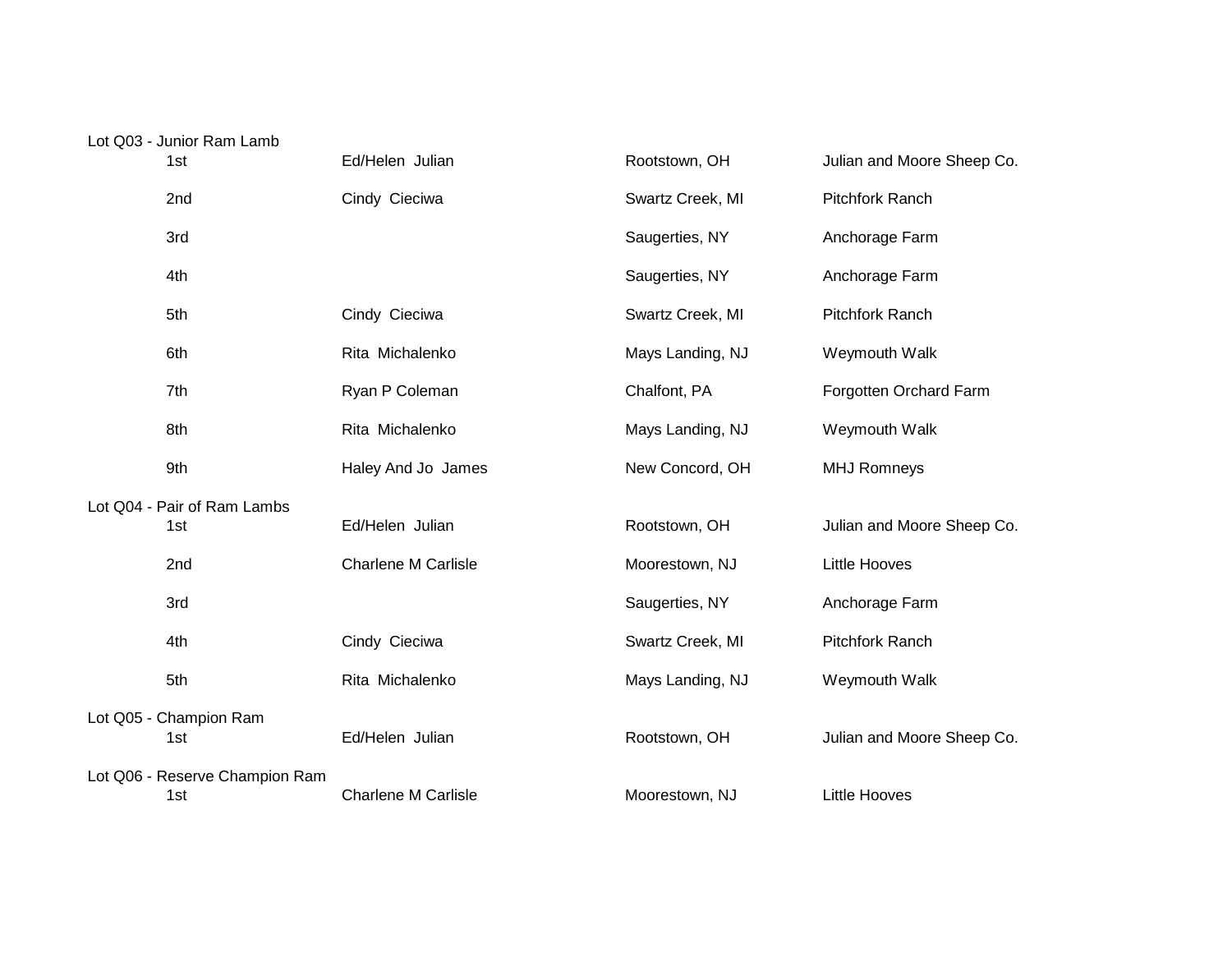| Lot Q07 - Yearling Ewe |                                 |                            |                  |                            |
|------------------------|---------------------------------|----------------------------|------------------|----------------------------|
|                        | 1st                             | Ed/Helen Julian            | Rootstown, OH    | Julian and Moore Sheep Co. |
|                        | 2nd                             | Ed/Helen Julian            | Rootstown, OH    | Julian and Moore Sheep Co. |
|                        | 3rd                             | <b>Charlene M Carlisle</b> | Moorestown, NJ   | <b>Little Hooves</b>       |
|                        | 4th                             | Kristin L Loughman         | Claysville, PA   | Grumpy Lane Farm           |
|                        | 5th                             | Rita Michalenko            | Mays Landing, NJ | Weymouth Walk              |
|                        | 6th                             |                            | Saugerties, NY   | Anchorage Farm             |
|                        | 7th                             | Alexandra Rogers           | Lafayette, NJ    | <b>Harmony Valley</b>      |
|                        | 8th                             | Haley And Jo James         | New Concord, OH  | <b>MHJ Romneys</b>         |
|                        | 9th                             | Haley And Jo James         | New Concord, OH  | <b>MHJ Romneys</b>         |
|                        | 10th                            |                            | Saugerties, NY   | Anchorage Farm             |
|                        | 11th                            | Cindy Cieciwa              | Swartz Creek, MI | Pitchfork Ranch            |
|                        | 12th                            | Cindy Cieciwa              | Swartz Creek, MI | Pitchfork Ranch            |
|                        | Lot Q08 - Pair of Yearling Ewes |                            |                  |                            |
|                        | 1st                             | Ed/Helen Julian            | Rootstown, OH    | Julian and Moore Sheep Co. |
|                        | 2nd                             |                            | Saugerties, NY   | Anchorage Farm             |
|                        | 3rd                             | Kristin L Loughman         | Claysville, PA   | Grumpy Lane Farm           |
|                        | 4th                             | Haley And Jo James         | New Concord, OH  | <b>MHJ Romneys</b>         |
|                        | 5th                             | Cindy Cieciwa              | Swartz Creek, MI | <b>Pitchfork Ranch</b>     |

Lot Q09 - Senior Ewe Lamb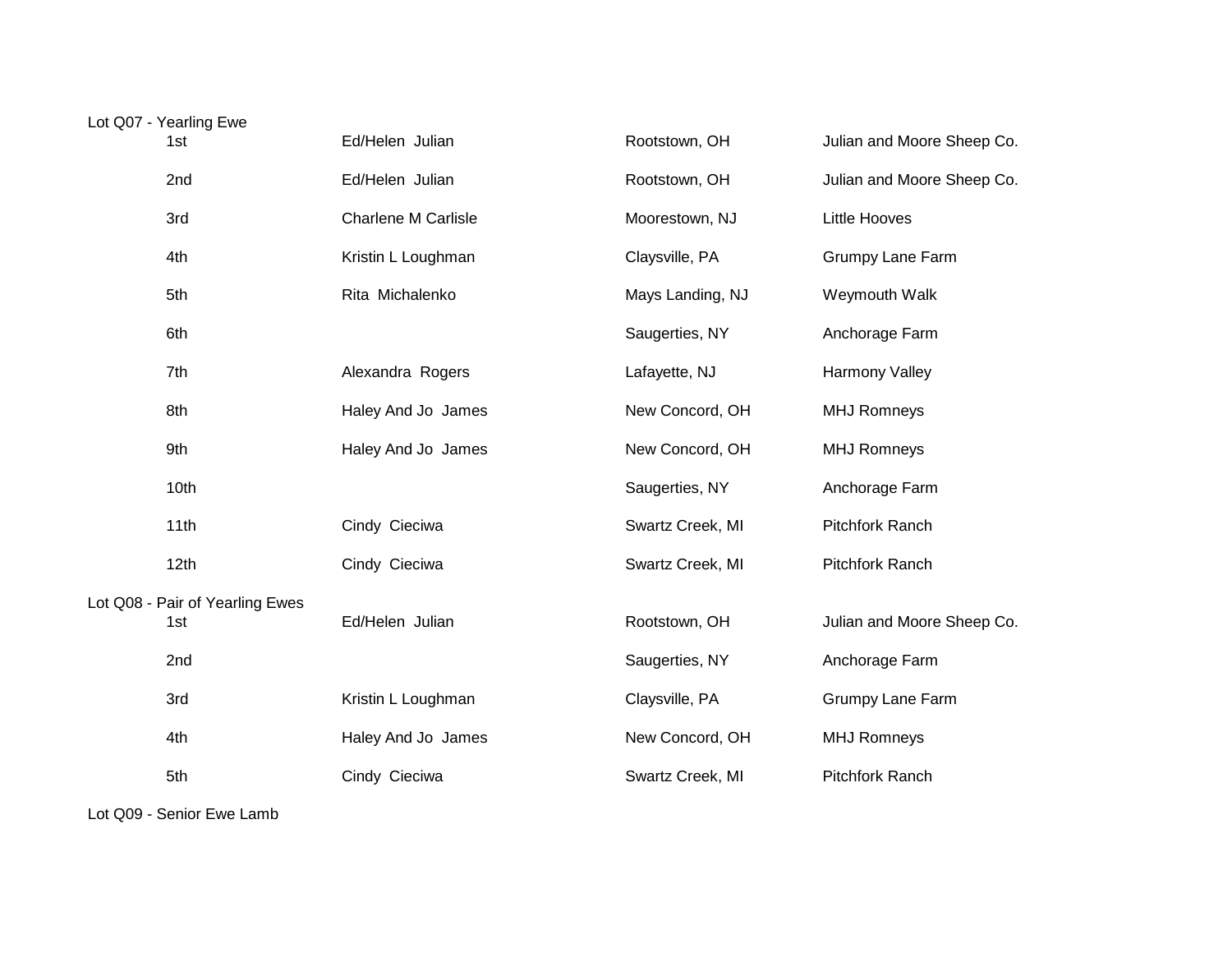| 1st                            | Ed/Helen Julian    | Rootstown, OH    | Julian and Moore Sheep Co. |
|--------------------------------|--------------------|------------------|----------------------------|
| 2nd                            | Kristin L Loughman | Claysville, PA   | <b>Grumpy Lane Farm</b>    |
| Lot Q10 - Junior Ewe Lamb      |                    |                  |                            |
| 1st                            | Ed/Helen Julian    | Rootstown, OH    | Julian and Moore Sheep Co. |
| 2nd                            |                    | Saugerties, NY   | Anchorage Farm             |
| 3rd                            |                    | Saugerties, NY   | Anchorage Farm             |
| 4th                            | Rita Michalenko    | Mays Landing, NJ | Weymouth Walk              |
| 5th                            | Cindy Cieciwa      | Swartz Creek, MI | Pitchfork Ranch            |
| 6th                            | Haley And Jo James | New Concord, OH  | <b>MHJ Romneys</b>         |
| Lot Q11 - Pair of Ewe Lambs    |                    |                  |                            |
| 1st                            | Ed/Helen Julian    | Rootstown, OH    | Julian and Moore Sheep Co. |
| 2nd                            |                    | Saugerties, NY   | Anchorage Farm             |
| Lot Q12 - Champion Ewe         |                    |                  |                            |
| 1st                            | Ed/Helen Julian    | Rootstown, OH    | Julian and Moore Sheep Co. |
| Lot Q13 - Reserve Champion Ewe |                    |                  |                            |
| 1st                            | Ed/Helen Julian    | Rootstown, OH    | Julian and Moore Sheep Co. |
| Lot Q14 - Flock                |                    |                  |                            |
| 1st                            | Ed/Helen Julian    | Rootstown, OH    | Julian and Moore Sheep Co. |
| 2nd                            |                    | Saugerties, NY   | Anchorage Farm             |
| Lot Q15 - Best Fleece          |                    |                  |                            |
| 1st                            | Ed/Helen Julian    | Rootstown, OH    | Julian and Moore Sheep Co. |